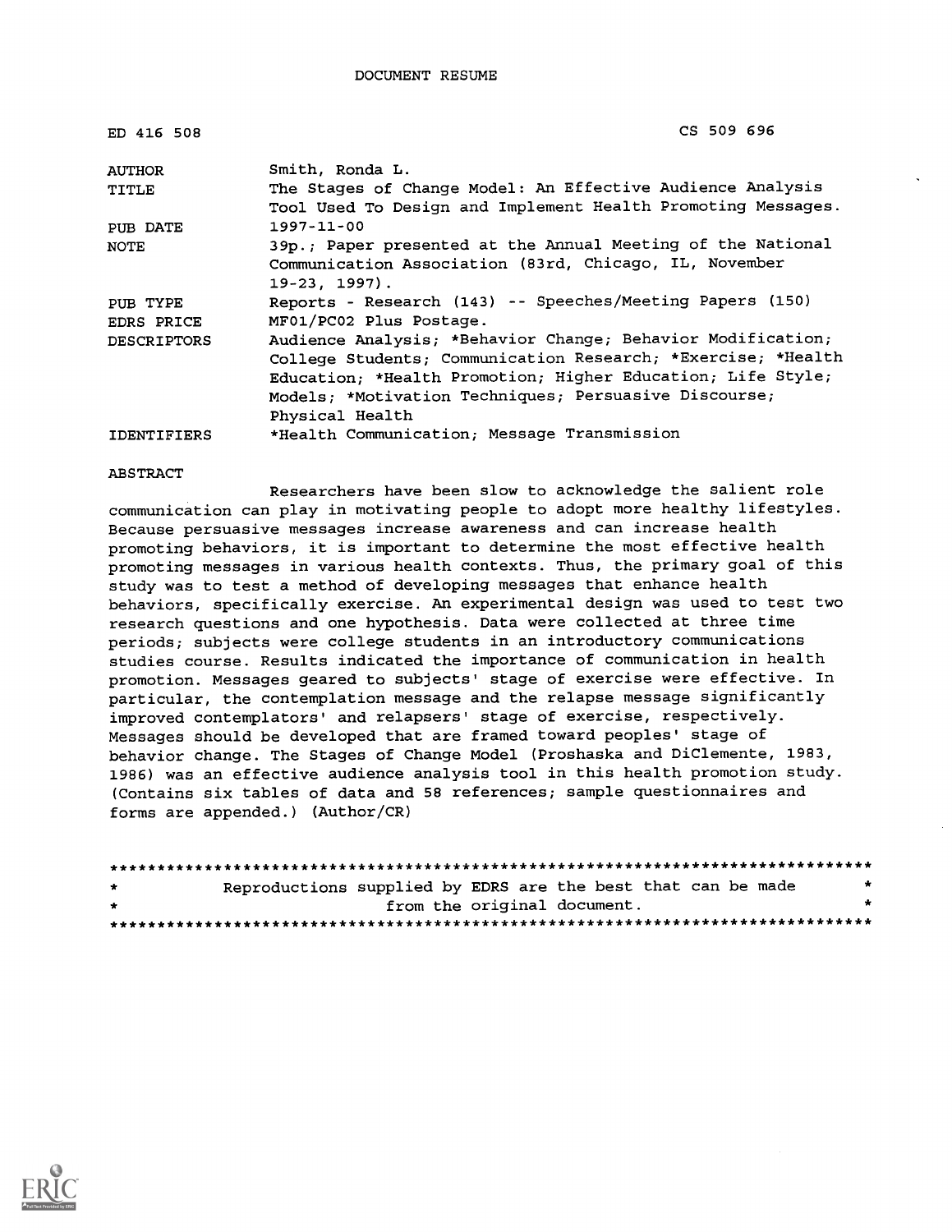The Stages of Change Model: An Effective Audience Analysis Tool used to Design and Implement Health Promoting Messages

Ronda L. Smith University of Wisconsin-La Crosse Communication Studies Room 315 Center for the Arts . 1725 State Street La Crosse, WI 54601

E-mail: Ronda\_Smith@uwlax.edu

U.S. DEPARTMENT OF EDUCATION Office of Educational Research and Improvement EDUCATIONAL RESOURCES INFORMATION

CENTER (ERIC)<br>Franceived from the person or organization<br>received from the person or organization originating it.

Minor changes have been made to improve reproduction quality.

Points of view or opinions stated in this<br>document do not necessarily represent<br>official OERI position or policy.

PERMISSION TO REPRODUCE AND DISSEMINATE THIS MATERIAL HAS BEEN GRANTED BY

TO THE EDUCATIONAL RESOURCES INFORMATION CENTER (ERIC)

BEST COPY AVAILABLE

Paper presented at the 1997 National Communication Association Convention

 $\overline{2}$ 

7593055

**D**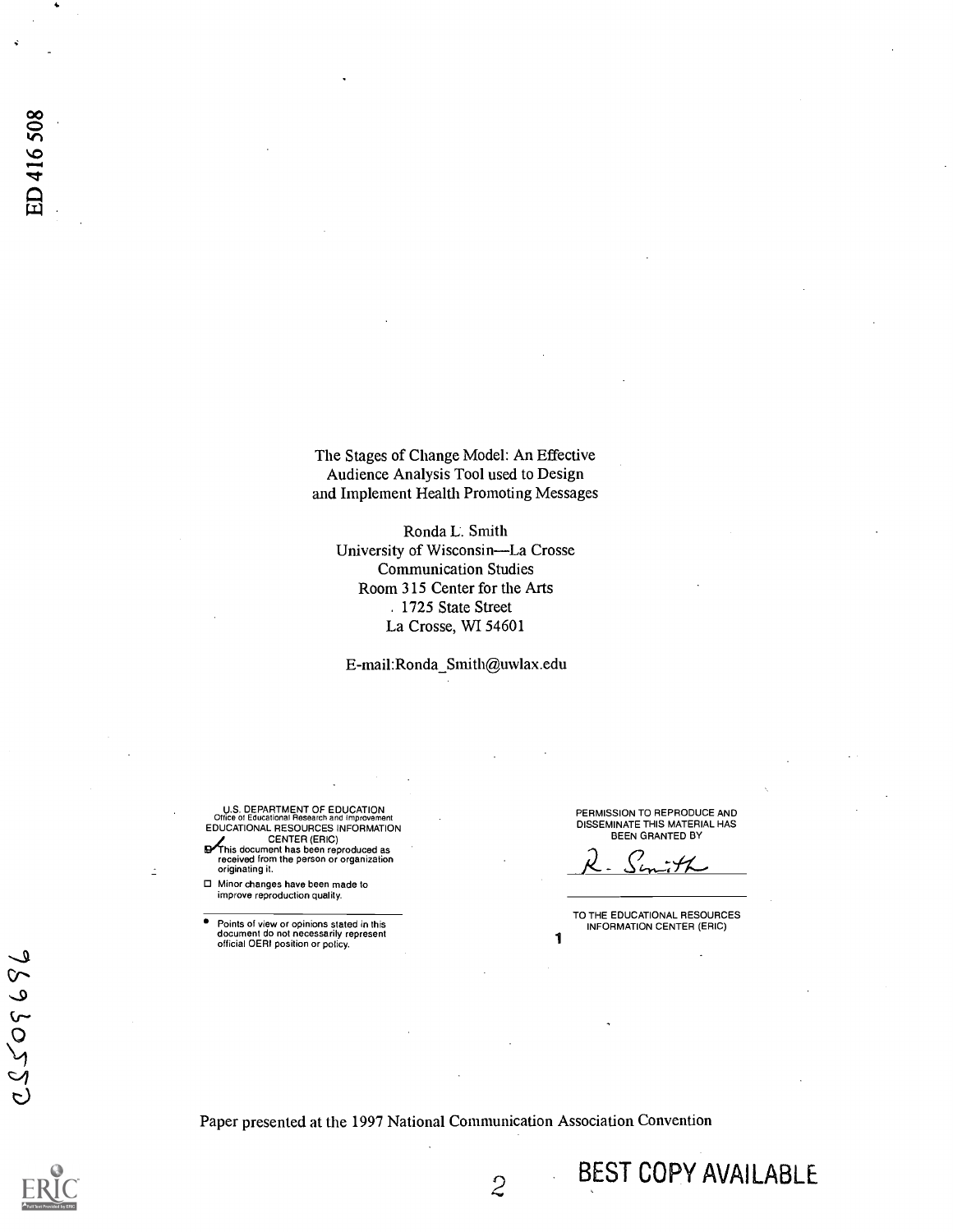### Abstract

Researchers have been slow to acknowledge the salient role communication can play in motivating people to adopt more healthy lifestyles. Because persuasive messages increase awareness and can increase health promoting behaviors, it is important to determine the most effective health promoting messages in various health contexts. Thus, the primary goal of this study was to test a method of developing messages that enhance health behaviors, specifically exercise.

An experimental design was used to test two research questions and one hypothesis. Data were collected at three time periods. Results indicated the importance of communication in health promotion. Messages geared to subjects' stage of exercise were effective. In particular, the contemplation message and the relapse message significantly improved contemplators' and.relapsers' stage of exercise, respectively. Messages should be developed that are framed toward people's stage of behavior change. The Stages of Change Model (Prochaska & DiClemente, 1983, 1986) was an effective audience analysis tool in this health promotion study.



Ł

3 BEST COPY AVAILABLE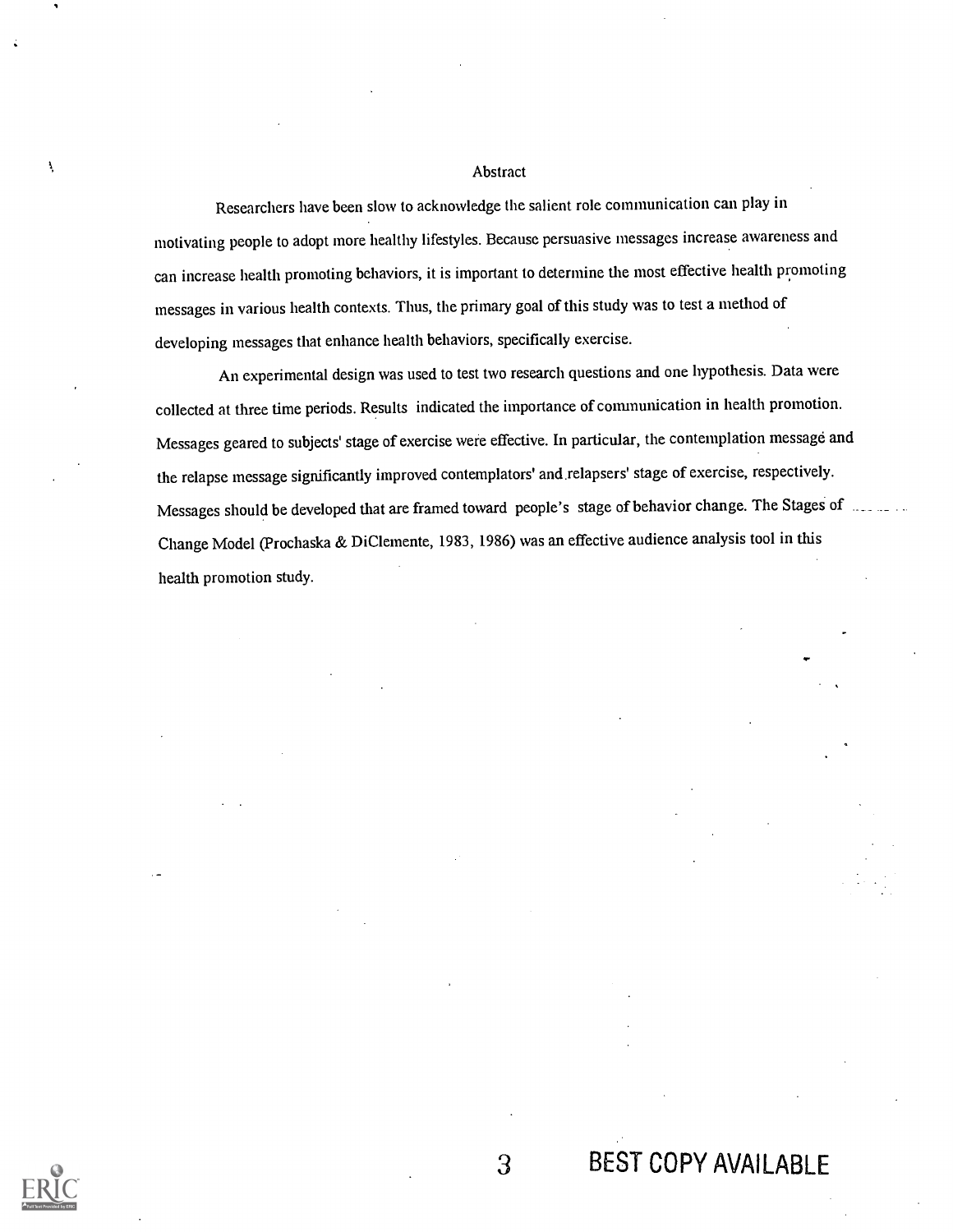The Stages of Change Model: An Effective Audience Analysis Tool

Used to Design and Implement Health Promoting Messages

Kreps and Thornton (1992) defined health communication as the "way we seek, process and share health information" (p. 2). However, health communication research has focused primarily on physicians, patients, and the medical care setting (Costello, 1977; McKnight, 1988;). How people behave during health promotion efforts has received scant attention (Arntson, 1985). The World Health Organization defined health promotion as participation in activities that enable people to increase control over their health (WHO, 1984). Hence, health communicators need to recognize the impact of internal control factors that influence health-related behaviors on gaining acceptance of the behaviors they are promoting.

Researchers have been slow to acknowledge the salient role communication can play in motivating people to adopt more healthy lifestyles. Because persuasive health messages increase awareness and can increase health promoting behaviors (Kreps & Thornton, 1992), it is important to determine the most effective health promoting messages in various health contexts. The goal of this study, therefore, is to assess how messages interact with stages of behavior in health promotion. Specifically, exercise-enhancing messages will be developed and evaluated.

Substantial evidence supports the notion that exercise increases a person's health. Physical exercise decreases the risk of cardiovascular disease (Paffenbarger, 1978), reduces perceived stress and anxiety (King, Taylor, & Haskell, 1993), enhances longevity (Paffenbarger, Hyde, Wing, & Hsieh, 1986), and improves psychological well-being (Folkins & Sime, 1981; Pierce, Madden, Siegel, & Blumenthal, 1993). Yet, the knowledge of the benefits of physical fitness have not induced exercisers to do so regularly.

Although memberships in health clubs are increasing, approximately 50% of the members who enter an exercise program will exit within 6 months to 1 year (Dishman, 1988). Such a trend highlights the need for an emphasis on personal control over health behaviors (Brownell, 1991). To comply with health promoting messages, people must perceive the change as beneficial and want to change that behavior.

Health communication can be used to improve health behavior (Kreps & Thornton, 1992). For example, Arntson (1985) stated that functional outcomes of health communication could include: (a) perceiving control over one's health, (b) gaining information to reduce uncertainty, and (c) improving health-related decision making. How a person processes a change in health behaviors is important for health communication researchers to know (Arntson, 1985). We must understand what messages enhance health behavior. The Transtheoretical Model (Prochaska and DiClemente, 1983, 1986) will be used to help develop exercise-enhancing messages and to determine the most effective messages for receivers in various stages of their exercise behavior



4 BEST COPY AVAILABLE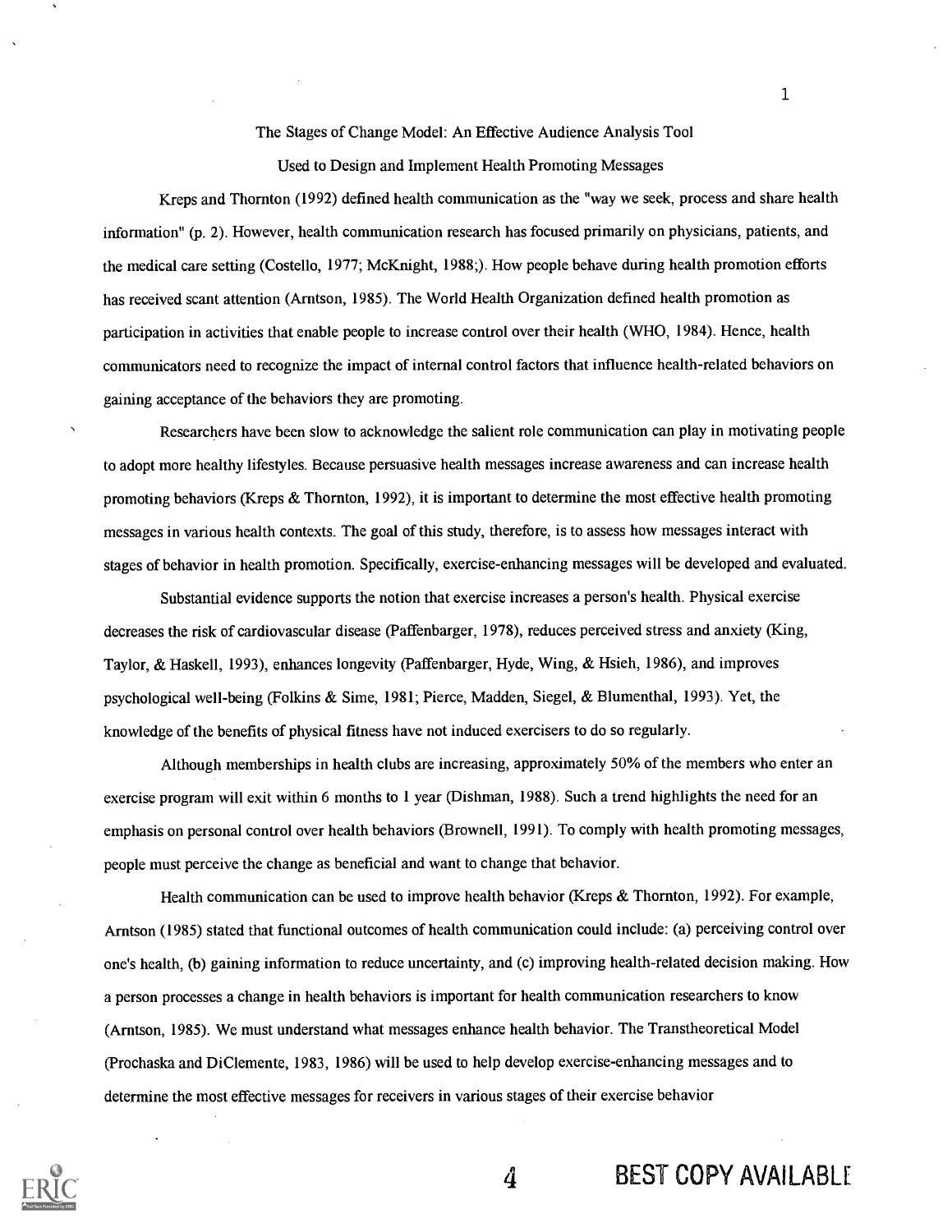### Social Exchange Theory

Social exchange theory includes cognitively processing the rewards of a behavior. Social exchange theorists explain actions in terms of maximizing the rewards and minimizing the costs (Thibaut & Kelley, 1959). Weinstein (1988) posited that people use a decision making process dependent on a costs-versus-rewards evaluation when considering change of their health behaviors. In reference to changing a health behavior, decisional balance can also be explained in terms of costs and rewards.

Decisional balance is a cognitive element in Prochaska and DiClemente's (1983, 1986) Transtheoretical Model (Stages of Change Model) framework. Decisional balance is the result of a perception of the positive (reward) and negative (cost) aspects of a behavior change (Velicer et al., 1985). If the rewards outweigh the costs of the new behavior, the behavior change may occur. Conversely, if the costs outweigh the rewards of the behavior change, a person may not change the current behavior.

The Stages of Change Model has been used as a framework for several health behavior studies. The model is a stages-of-change process that is used to explain intentions to change behavior (Prochaska & DiClemente, 1983). Maibach and Cotton (1995) suggested that the Stages of Change Model expedites audience segmentation efforts by framing messages for the cognitive and behavioral characteristics of different groups in each stage of the Stages of Change Model.

Determining one's current stage of behavior will allow the target audiences to receive messages congruent with their current stage of behavior. Decisional balance, another component of the Stages of Change Model, will also be measured to analyze people's decision making process. Based on social exchange theory, if the rewards outweigh the costs of the targeted behavior, a person should change his or her behavior. Similarly, if the costs outweigh the rewards of the targeted behavior, a person will not adopt the new behavior. Health promoting messages may only be effective when a person decides the targeted behavior will be more rewarding than costly.

When developing effective exercise-enhancing messages, health communicators must begin with formative research, or understanding the attitudes, perceptions, and behaviors of an audience before the campaign is developed (Mickey, 1995). The literature involving audience segmentation can help health communicators develop better health campaigns.

### Audience Segmentation

Maibach, Kreps, and Bonaguro (1993) stated that an audience analysis should emphasize segmentation of a large audience into smaller, homogeneous target audiences. In addition, an audience should not be conceptualized as an unidentifiable mass (Dervin, 1989). Rather, campaign planners should focus on the different needs of audience'members. Dervin stated that a more specific conception of the audience will lead to several distinct avenues of communication design.



2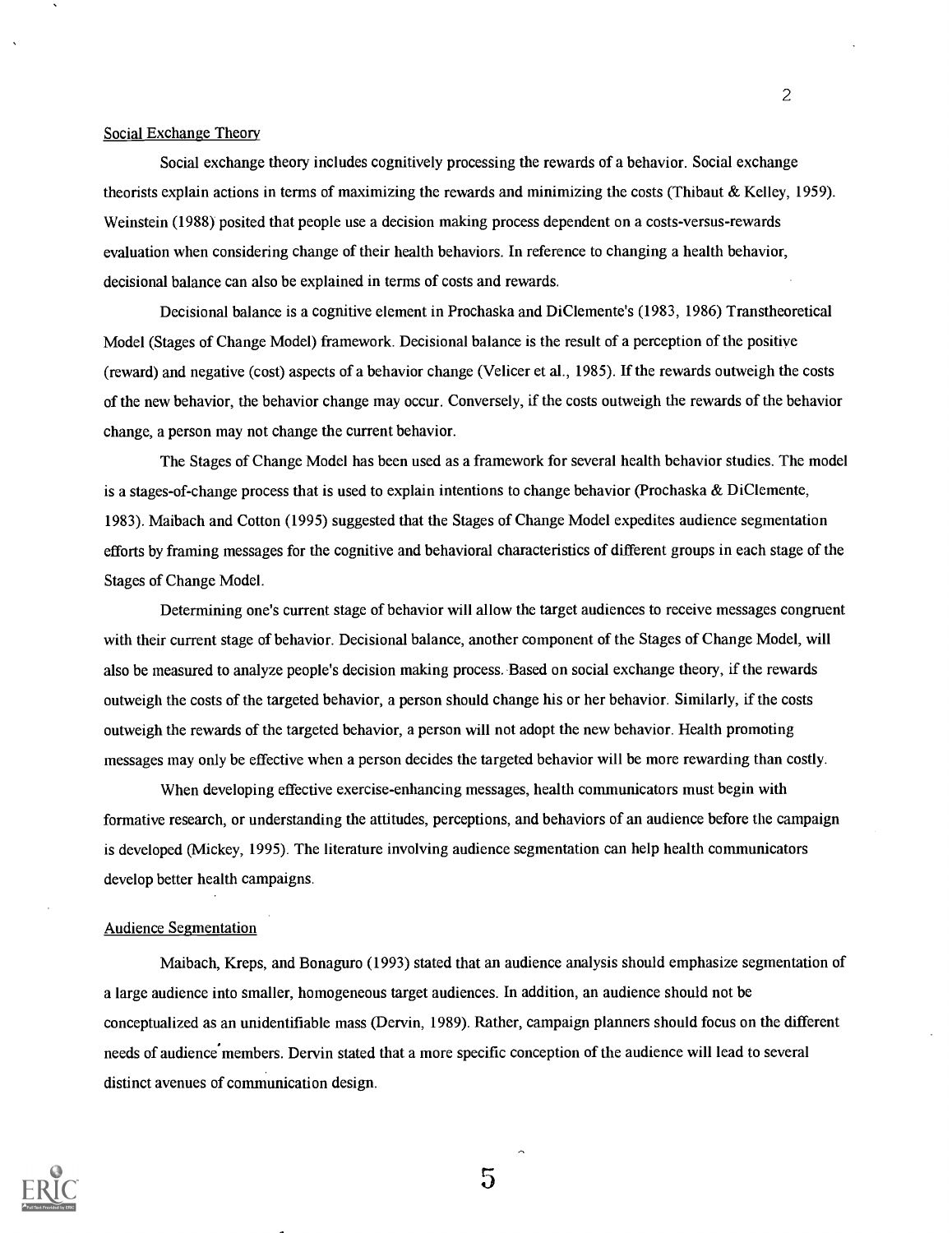Audience segmentation is an important determinant of the outcome of any communication campaign (Rogers & Storey, 1987). An audience segment must be homogeneous and should respond to a message differently than any another segment (Lefebvre & Flora, 1993). Hence, an effective message for one audience segment may be ineffective for another segment.

3

Slater (1995) defined members of a segmented audience as sharing "similar antecedent qualities knowledge, concerns, motivations—that determine the health behavior in question and that permit tailoring of messages or interventions to those members" (p. 187). Audience segmentation can be as simple as dividing people demographically. A more appropriate method is to segment an audience through variables such as motivations and constraints regarding the desired health behavior (Slater, 1995). The Stages of Change Model can be used to segment an audience based on motivations and constraints.

Health communicators need a better understanding of what causes people to change their health behaviors. Lefebvre and Flora (1993) argued that health promotion efforts have outgrown the information base of health behavior change strategies that can enhance the public's health. To be effective, health promotion efforts must begin with an understanding of the target audiences' health beliefs so that messages can be targeted to their values and behaviors (Kreps & Kunimoto, 1994). The following section will explain the utility of the Stages of Change Model as an audience analysis technique.

#### Stages of Change Model

Prochaska and DiClemente (1983, 1986) developed the Stages of Change Model in an effort to explain intentions to change behaviors. The Stages of Change Model has been used to examine different, cyclical processes of change in several self-change, health situations such as smoking (Prochaska & DiClemente, 1986; Prochaska, Velicer, Di Clemente, & Fava, 1988; Wilcox, Prochaska, Velicer, & Di Clemente, 1985), weight control (Prochaska & Di Clemente, 1986; Prochaska, Norcross, Fowler, Follick, & Abrams, 1992), and exercise (Dishman, 1991; Marcus, Rakowski, & Rossi, 1992; Sonstroem, 1988).

The Stages of Change Model consists of five stages of behavior change: (a) precontemplation (not planning to change), (b) contemplation (considering to change), (c) action (participating in new behavior), (d) maintenance (sustaining the changed behavior over time), and (e) relapse (discontinuing to participate in the behavior) (Prochaska & DiClemente, 1983). Relapse is considered terminating the changed behavior for 1 year, and can occur at any stage in the process (Prochaska, Velicer, DiClemente, Guadagnoli, & Rossi, 1991). In an attempt to deter relapse, health messages can be designed for people in any stage of change process.

The Stages of Change Model has salient implications for health communicators. One implication is that the Stages of Change Model can be used to segment audiences (Maibach & Cotton, 1995). A health message can

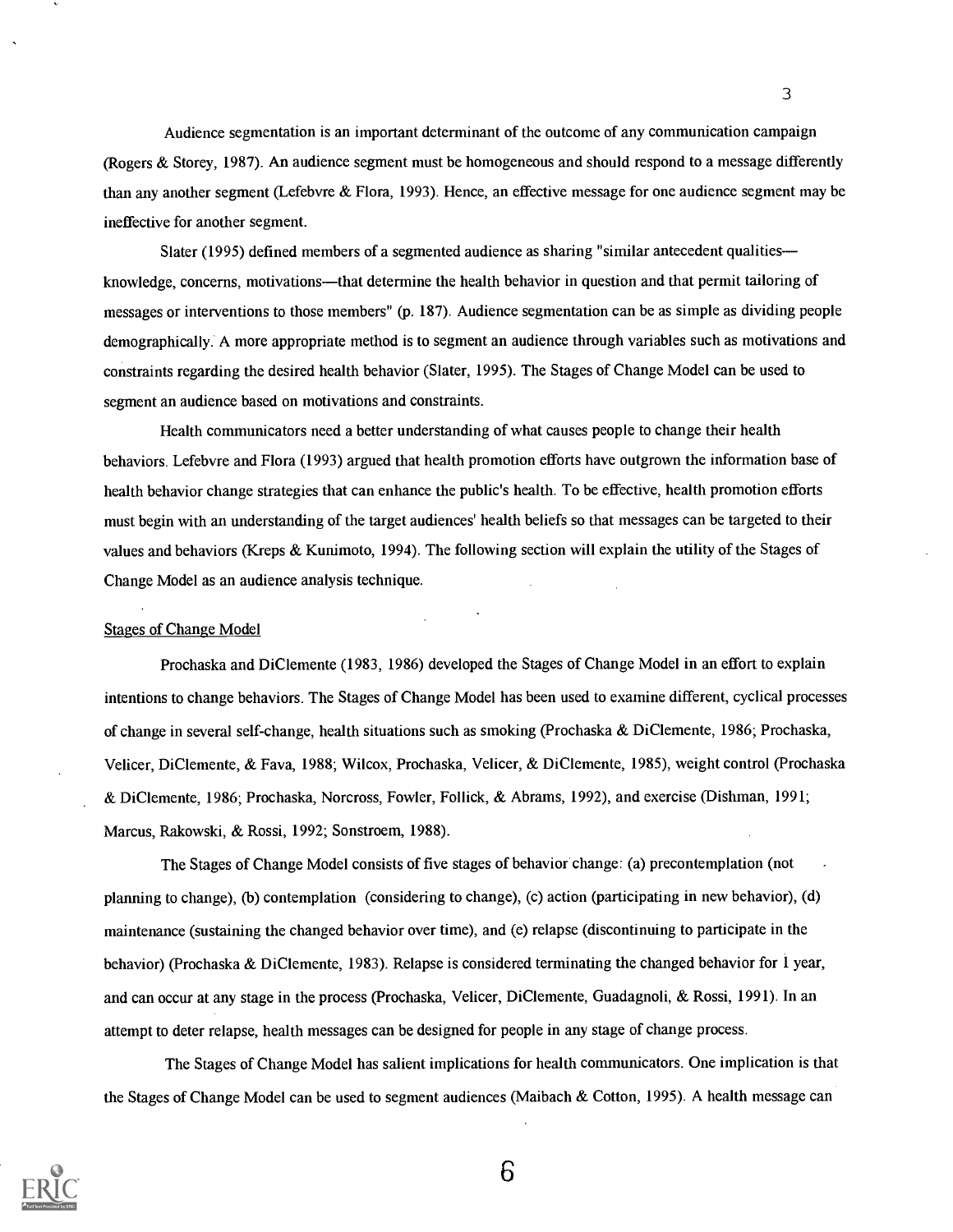be designed for both the cognitive and behavioral characteristics of audience members at each stage in the Stages of Change Model. For example, contemplators will need a message that is designed to encourage a health change, whereas receivers in the maintenance stage will need a message that is designed to reinforce their decision to maintain a healthy lifestyle.

4

The Stages of Change Model has been used as a framework for several studies (see Prochaska & Marcus, 1994). For example, Wilcox et al. (1985) examined how various traits could be used to decipher changes in smoking behavior. Subjects were assigned to one of the five stages of behavior change, and completed a questionnaire that included 17 predictors of self-change in smoking. The categories of predictors included: (a) demographic variables, (b) smoking history, (c) health history, and (d) life experiences. Wilcox et al. reported that subjects faced with health problems, such as emphysema, were more likely to progress to another stage in the model. Furthermore, non-life-threatening health problems, like the common cold, also influenced smokers to change their smoking intentions (Wilcox et al., 1985). Health communicators can design messages to make individuals aware of their unhealthy lifestyles.

Barke and Nicholas (1990) used the Stages of Change Model to examine active versus inactive older adults' exercise behavior. The researchers studied 59 older adults who participated in a 10-week exercise program (active), or a retired-seniors program (inactive). The active participants were more likely to be in the action or maintenance stage than were the inactive adults. Inactive adults were most likely to be in the precontemplation stage. Thus, the Stages of Change Model can be used as a logical way to distinguish groups in various health situations.

In regards to the Stages of Change Model model, Marcus, Selby, Niaura, and Rossi (1992) studied stages of exercise behavior change and self-efficacy. The researchers first developed an exercise-specific self-efficacy scale and stages-of-change measure. Over 1,000 participants from a worksite health promotion project completed both measures and provided demographic information. Marcus et al. found a significant difference in self-efficacy scores between the precontemplation and maintenance groups. Specifically, people in the precontemplation stage scored the lowest on self-efficacy, and those in the maintenance stage scored the highest. Marcus et al. suggested that groups may benefit from messages that are specifically designed to enhance self-efficacy at their particular stage in the Stages of Change Model. For example, people in the precontemplation stage may need more motivational messages than those in the maintenance stage because precontemplators have not initiated the targeted change in the health behavior (Marcus et al., 1992).

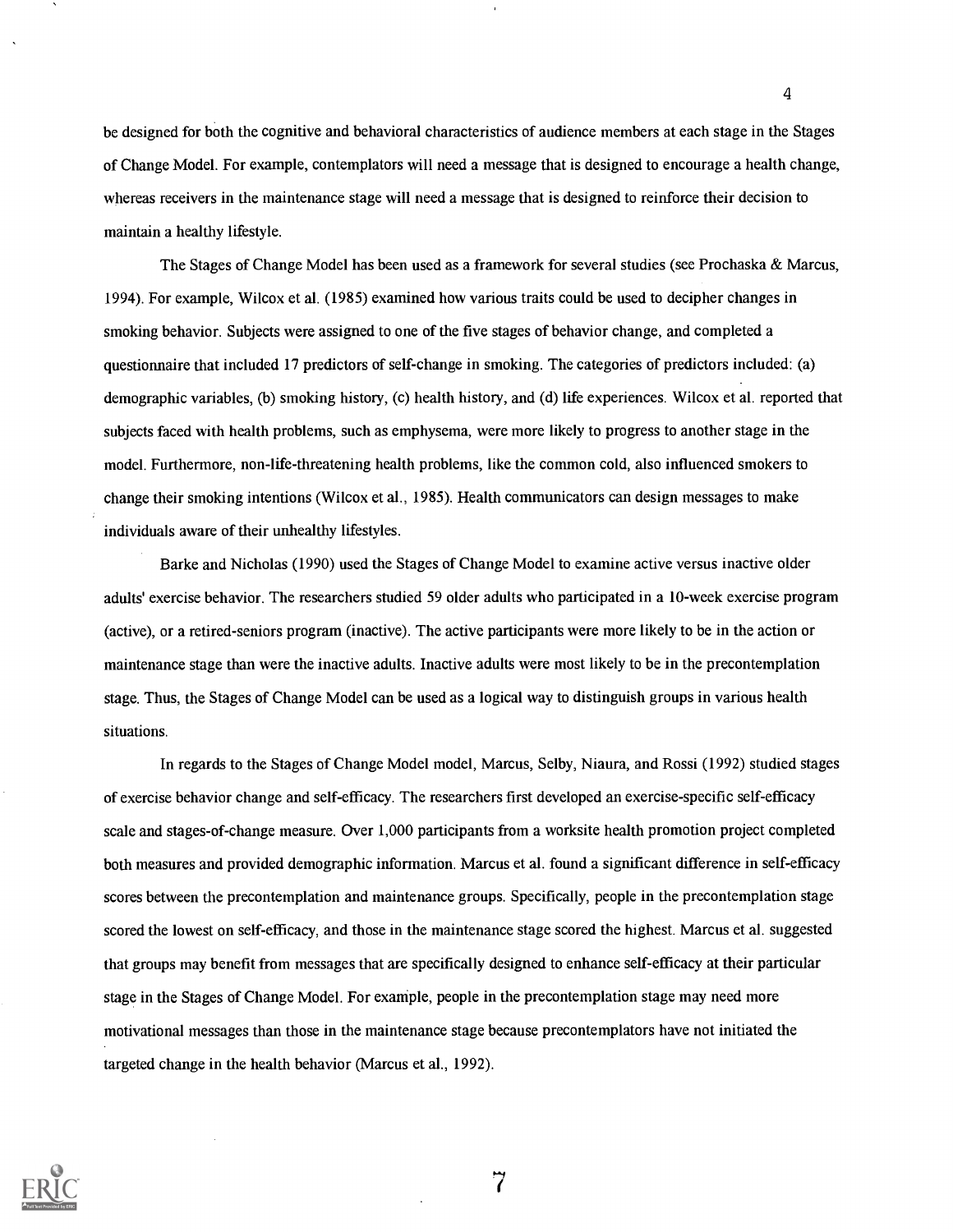Marcus and Owen (1992) used three measures to determine motivational readiness via exercise behavior change: (a) the TM stages-of-change, (b) self-efficacy, and (c) decisional balance. The researchers found that precontemplators differed from those in all the other stages on self-efficacy and decisional balance. Specifically, precontemplators scored the lowest and maintainers scored the highest on self-efficacy and decisional balance. Marcus and Owen suggested that exercise health campaigns could be targeted to precontemplators by addressing the barriers to and benefits of exercise.

5

Rossi, Rossi, Velicer, and Prochaska (1995) also claimed that the Stages of Change Model is a motivational readiness model. They stated that readiness to change is included in the stage-of-change process. Furthermore, they found that decisional balance and self-efficacy were intervening variables of motivational readiness (Rossi et al.).

Decisional balance. Velicer et al. (1985) added the component of decisional balance to the Stages of Change Model. Decisional balance is the outcome of a person's perception of the positive and negative aspects of the new behavior (Velicer et al., 1985). The researchers conducted a 6 month study with 843 subjects to determine the theoretical implications for the decisional balance construct. Velicer et al. found that smoking groups had a more positive decisional balance about smoking than recent quitters and long-term quitters. Any motivation to change behavior is based on decisional balance. Prochaska et al. (1991) found that decisional balance can be used to predict behavior change. Hence, the level of decisional balance is one factor that should aid in stage advancement in the Stages of Change Model.

The impact of decisional balance on behavior has been the focus of recent research. For example, Rakowski, Fulton, and Feldman (1993) used decisional balance to determine women's adoption of a mammography screening. Six hundred and seventy-six women participated in telephone interviews that measured stages of change and decisional balance. A positive decisional balance was associated with regular screening and intention to continue scheduling the exam (Rakowski et al., 1993). Rakowski et al. concluded that women in the maintenance stage had the most positive decisional balance.

Exercise is yet another health behavior that has been studied via decisional balance. Marcus, Rakowski, and Rossi (1992) studied 778 volunteers from four worksites. The researchers examined exercise adoption by using a decisional balance measure to determine at what stage a person was located in the Stages of Change Model. Regular exercise was defined as exercising 3 or 4 days per week for at least 20 minutes each time. The decisional balance of exercise adoption was significantly correlated with particular stages in the model. Specifically, Marcus et al. found that decisional balance scores were lowest for those in the precontemplation stage, and highest for

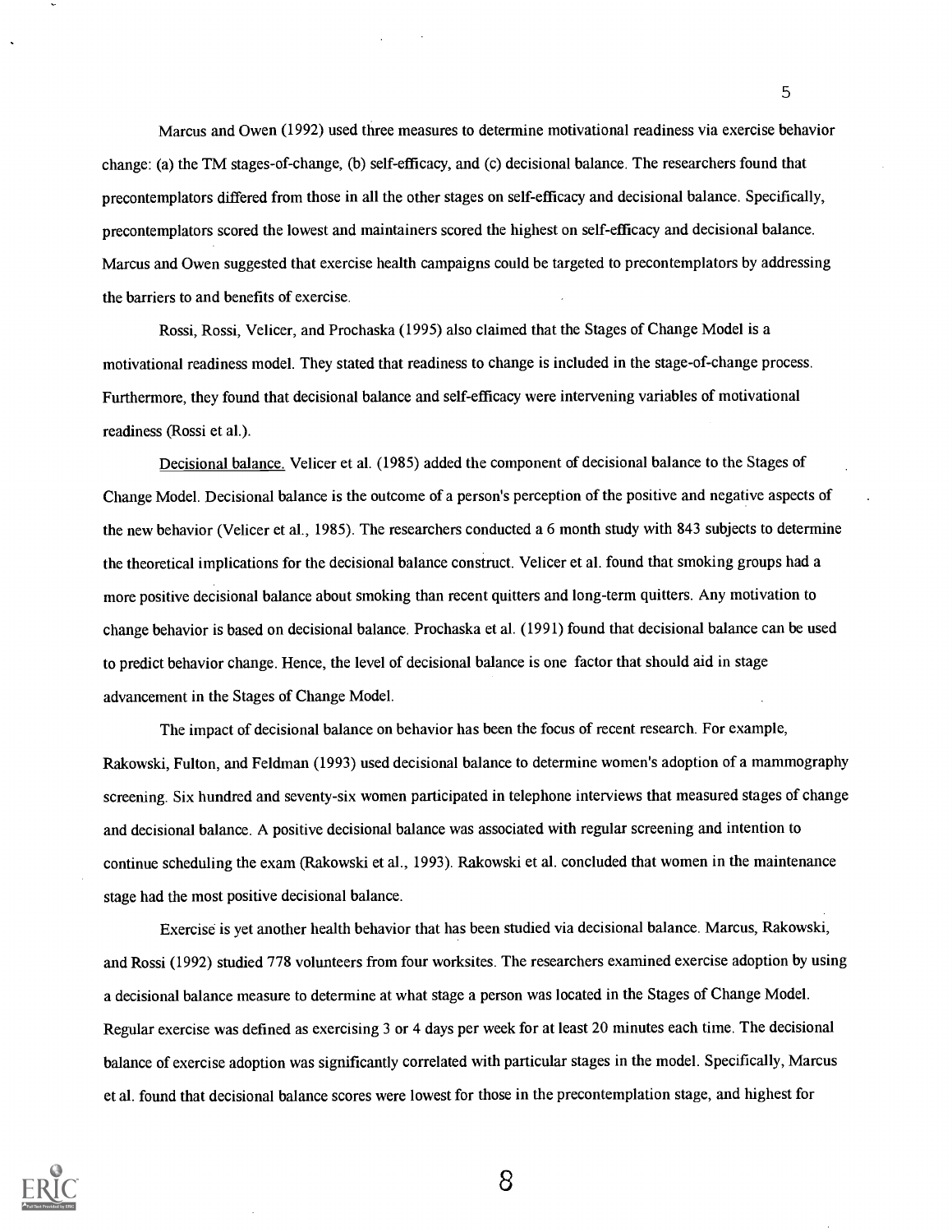exercisers in the maintenance stage. Messages could be designed to increase one's decisional balance so that a more positive decisional balance would improve one's health.

6

In sum, the Stages of Change Model can be used to study the process of health behavior change. The Stages of Change Model was designed to explain intentions to change behaviors (Prochaska & DiClemente, 1983). However, health communicators can use the Stages of Change Model to design messages that are congruent with a person's current stage in the model. Each audience segmentation effort can begin with an analysis of the stages of change (i.e., precontemplation, contemplation, action, maintenance, and relapse) (Maibach & Cotton, 1995).

### Message Design

Flay and Burton (1990) stated that before communication can be effective at influencing people, the message, its source, and how it is distributed must be acceptable to the target audience. Although messages are a key factor in the study of communication, much of the research has been-general, rather than specific, in the development of messages and evaluation of message effects (Jackson, 1992). In health communication, scant attention has been given to specific health promoting messages. Burke, Becker, Arbogast, and Naughton (1987) developed an adolescent smoking prevention program that involved four persuasive techniques: (a) educational curriculum, (b) competition and rewards, (c) student activation, and (d) community activation. The researchers described each intervention; however, there are few specific explanations of message design. Burke et al. stated that the educational curriculum messages were designed to:

increase the number of undesirable consequences adolescents associate with smoking (e.g., smoking has negative short-term physical effects like increased heart rate), to decrease the number of desirable consequences associated with smoking (e.g., smoking does not make an adolescent more mature and sophisticated) (p. 10).

Hence, researchers who may want to develop another smoking prevention program may not have enough information to develop effective messages. Maibach and Parrott (1995) edited the only book that specifically addresses health message design. Literature involving health promoting messages should help in the development of effective messages for health promotion.

Health promoting messages. McAlister, Ramirez, Galavotti, and Gallion (1989) posited that health campaigns must perform three functions: (a) inform the audience about their unhealthy behaviors, (b) persuade the audience to avoid those unhealthy behaviors, and (c) train the audience to use skills that will transform intentions of behavioral change into action. Training audience members to change their behaviors is an important function

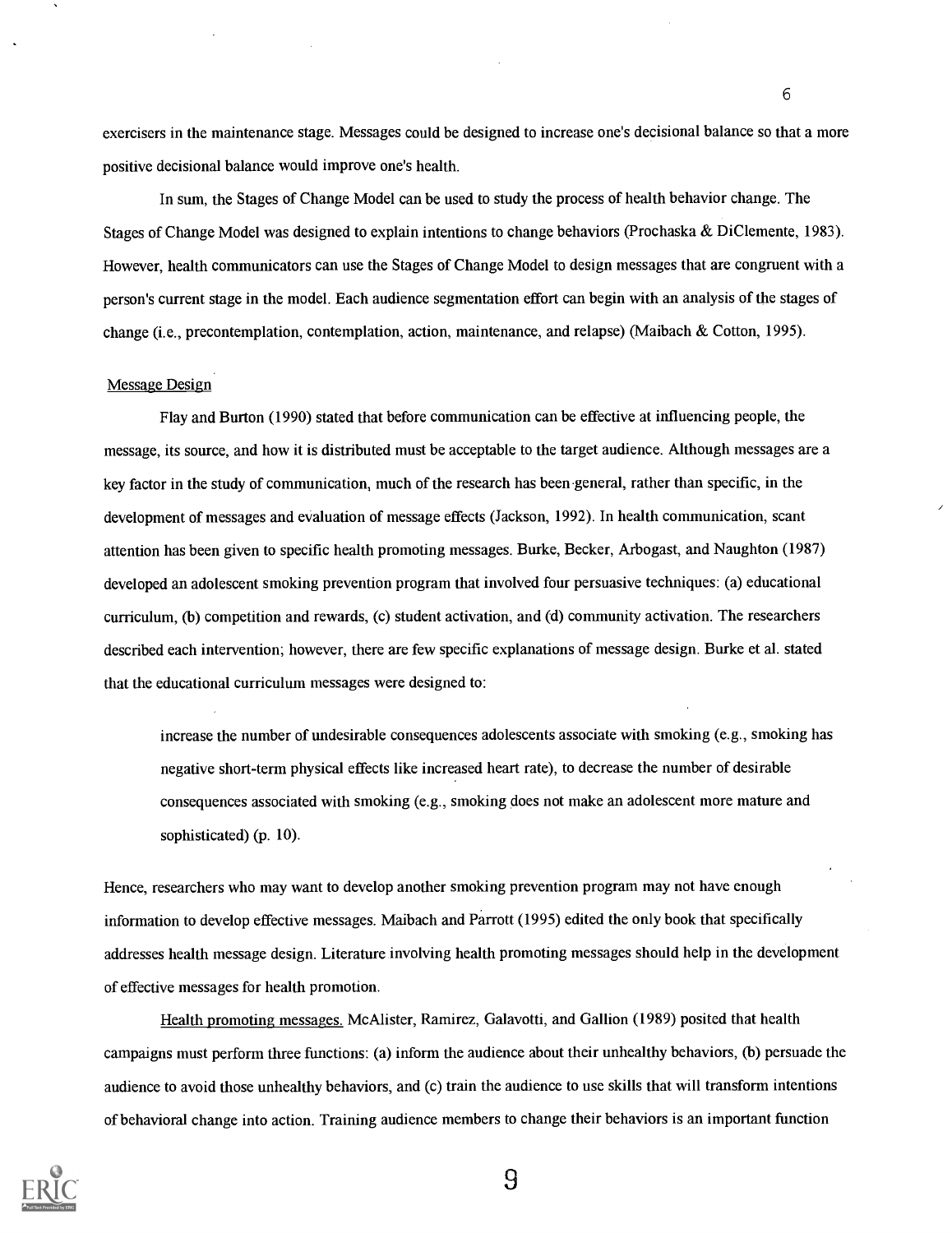because persuasion campaigns usually waste energy discussing values, rather than instructing the audience about how to comply with those values (McGuire, 1989).

7

In addition to teaching people how to engage in particular health promoting behaviors, Donohew (1990) argued that individual differences need to be examined within the health promotion context. Several researchers have recognized the importance of individual differences in their studies of health promotion research (Babrow, 1991; Maibach et al., 1991; Thompson & Cusella, 1991). To advance this area of study, the Stages of Change Model will be used to segment the audience based on their particular stage of exercise.

To be more effective, health promoting messages should focus on the receivers' expectations about the outcomes of the changed behavior (Babrow, 1991). In order to construct an effective campaign, messages should be individualized and based on internal control factors. Knapp (1988) stated that some exercise campaigns have been ineffective in changing behaviors. One reason for the poor results in exercise adoption campaigns is the focus on education rather than on behavioral or motivational characteristics (Marcus, Selby, Niaura, & Rossi, 1992). However, each audience segment will be motivated differently. Thus, health communicators must design messages to meet each target audience's specific needs.

To guide segmentation efforts, campaign planners must gather data concerning segmentation such as demographic, psychographic, and behavioral variables. Maibach et al. (1993) suggested that the Stages of Change Model could be used as a psychographic segmentation strategy. The stages within the model can be used to divide audiences based upon the readiness of groups to change their health behaviors. Furthermore, Best, Brown, Cameron, Smith, and MacDonald (1989) posited that determining what type of intervention works with particular characteristics of people in various situations is an important aspect of evaluation that has not been addressed well in health promotion research. Best et al. suggested that the Stages of Change Model could be used to represent the process of behavior change in health promotion programs.

Each audience segment will be motivated differently; therefore, messages must be constructed to address the attitudes and behaviors of each segment. Kreps (1988) stated that attitudes and beliefs affect how people use health information. Maibach and Cotton (1995) developed messages that were received in a variety of printed formats (e.g., newsletters, cards, flyers) and featured the stories of typical people. They included suggestions and examples of messages that could move people from their current stage to the next stage in the Stages of Change Model; however, the relapse stage was not identified in the HIV prevention projects. To develop effective exerciseenhancing messages for the current study, their suggestions will be considered as well as information gained from a pilot test.

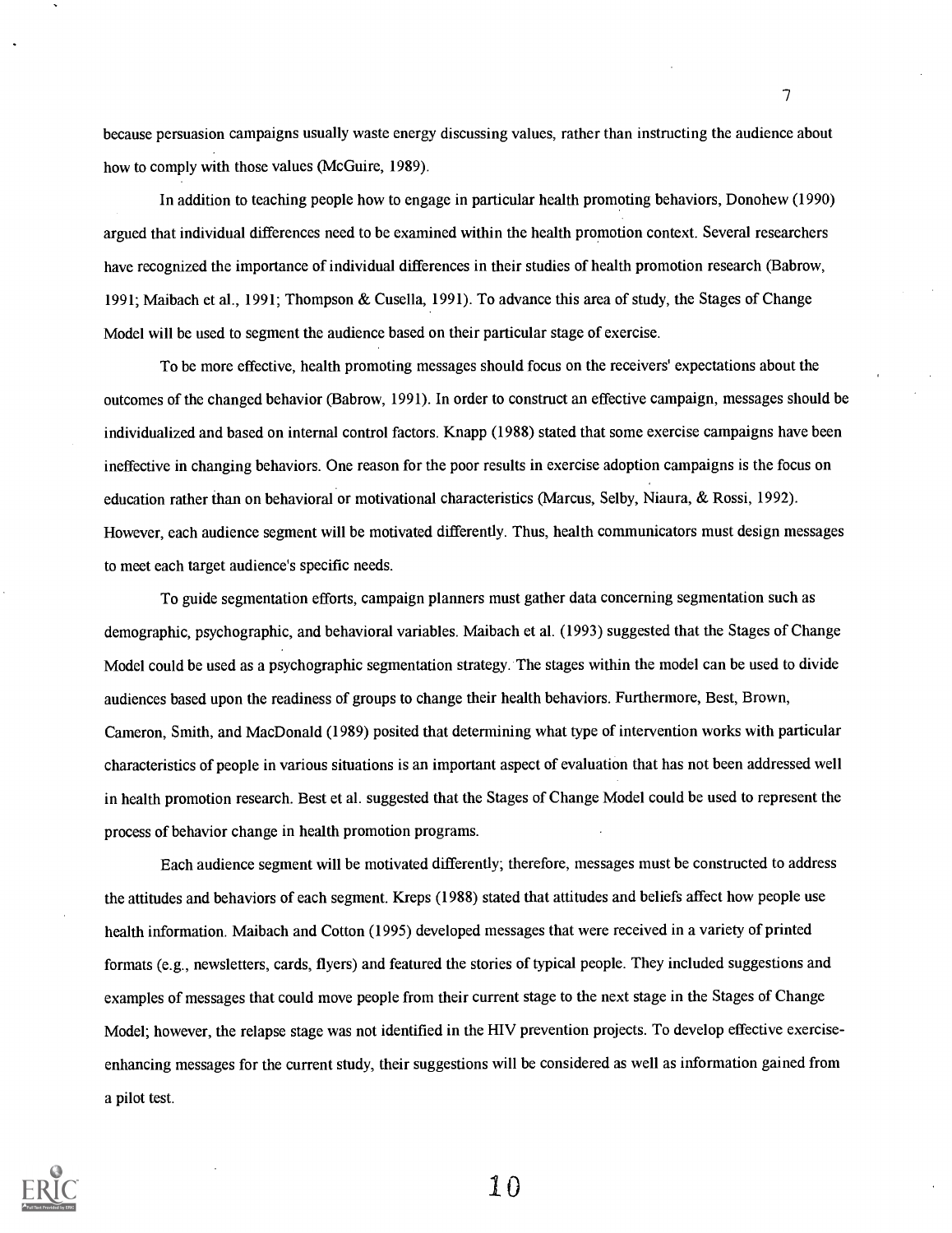The present study includes a pilot test (Study I), and a test of the effectiveness of the Stages of Change Model as an audience analysis tool (Study II). The goal of Study I was to determine appropriate compliancegaining messages for different audience segments. Subjects constructed messages that could motivate them to increase their exercise behavior. Burleson et al. (1988) argued that the construction procedure is superior to the selection procedure in compliance-gaining research. Other researchers have argued that the selection procedure is more appropriate for compliance-gaining research (Boster, 1988; Sorensen, Plax, & Kearney, 1989). Nonetheless, Burke (1989) posited that the construction procedure produces greater face, convergent, and criterion-related validity when researchers are interested in studying specific situations and strategy choices. Accordingly, I used the construction procedure in Study Ito learn which compliance-gaining strategies were most useful in an exercise situation.

In Study I, subjects constructed messages that would motivate them to exercise more. I also measured subjects' current stage of exercise behavior using the Stages of Change Model. Hence, I could identify the subjectconstructed compliance-gaining messages for each potential audience segment based on the Stages of Change Model. For example, each compliance-gaining strategy that people in the contemplation stage constructed could be differentiated from compliance-gaining strategies used in the precontemplation, action, maintenance, or relapse stages.

People do not intend to change their current health behavior in the precontemplation stage. Reasons people may be located in this stage are: (a) they are uninformed about the consequences of their behavior, (b) they do not believe they can change their behavior, and (c) they are defensive about social pressures to change their behavior (Prochaska & Marcus, 1994). The precontemplation message will be constructed to confront these barriers. Maibach and Cotton (1995) suggested that messages for precontemplators be designed to increase knowledge of their current unhealthy behavior. Precontemplators will be more receptive to messages that advocate self-evaluation rather than messages that encourage behavior change (Maibach & Cotton, 1995).

Contemplators intend to change their behavior, but are ambiguous about changing (Prochaska & Marcus, 1994). The contemplation message must encourage contemplators to change their current behavior to some degree, such as trying the new behavior once (Maibach & Cotton, 1995). Because contemplators think about changing their behavior, Maibach and Cotton suggested that this group needs to examine the costs and rewards of the new behavior. The contemplation message should include new positive outcomes and reinforce existing rewards of the behavior change.



1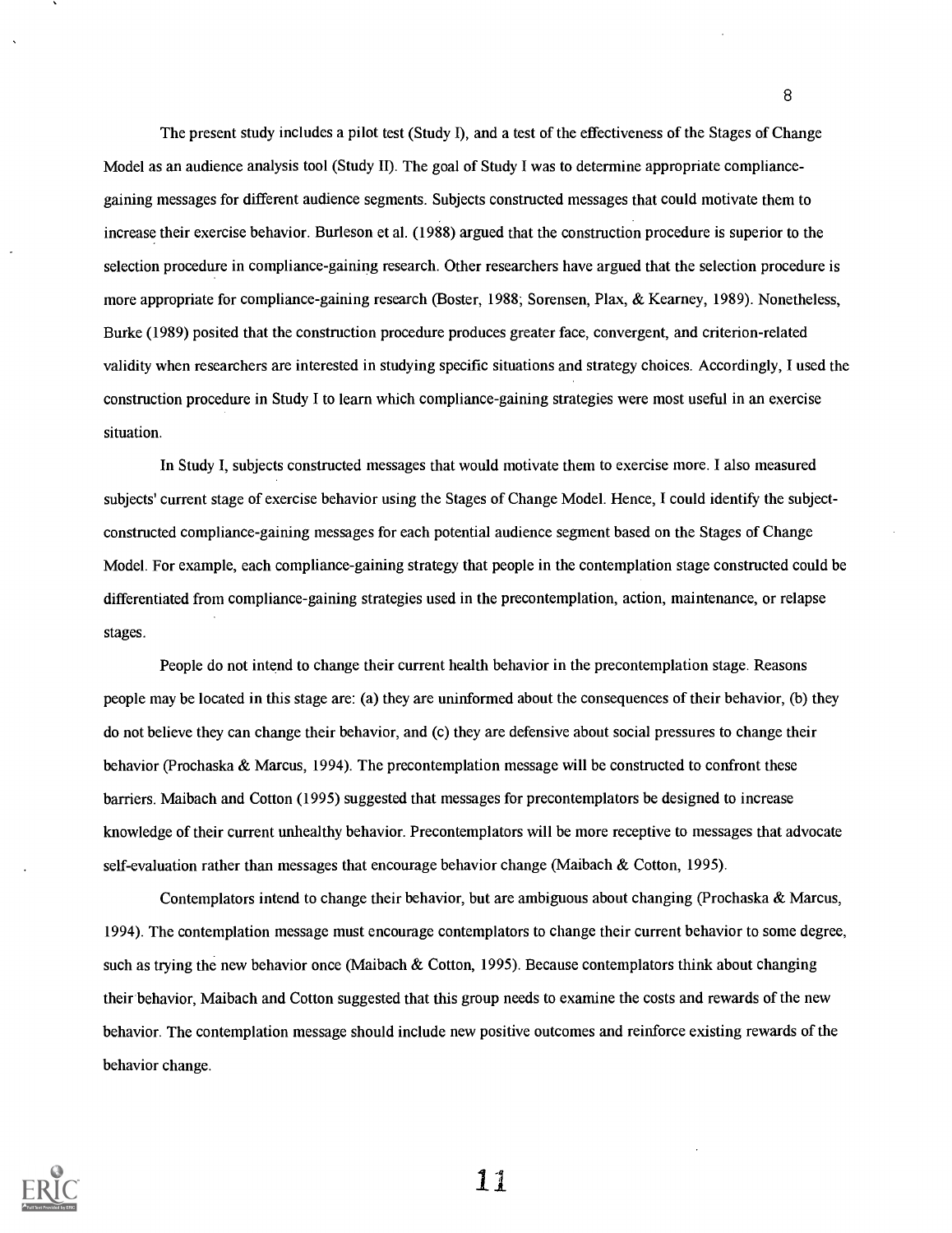The action stage involves behavior change within the last 6 months and is the stage that coincides with the most chance for relapse (Prochaska & Marcus, 1994). The action message should encourage people to identify obstacles of the new behavior and plan solutions (Maibach & Cotton, 1995). Because relapse is a common threat in the action stage, the action message should instruct people how to set realistic goals (Maibach & Cotton, 1995).

Prochaska and Marcus (1994) stated that participating in the new behavior for a period over 6 months is the maintenance stage. Because exercisers are exercising regularly, the maintenance message should recommend the refinement of exercise behavior. Maibach and Cotton (1995) stated that messages in the maintenance stage should address internal reinforcers such as positive self-evaluation and rewards for goal accomplishments.

Relapse can occur at any stage of behavior change (Prochaska et al., 1991). However, no recommendations have been made for message design at the relapse stage. The relapse message should motivate people to return to their past level of behavior. Relapsers may need to modify their goals so that behavior change is perceived as feasible. Social pressures and setbacks may need to be addressed in the relapse message.

As stated earlier, the purpose of Study I was to determine the compliance-gaining strategies appropriate for use in the precontemplation, contemplation, action, maintenance, and relapse messages. Because subjects completed demographic data that placed them into a stage of the Stages of Change Model, analysis could be conducted to correlate their current stage of exercise with their compliance-gaining strategy use. This analysis became the focus of the first research question:

RQ1: Does compliance-gaining strategy use differ based on a person's current level of exercise behavior (precontemplation, contemplation, action, maintenance, or relapse)?

### Study II

Knowledge, gained from the results of Study I were used to identify appropriate compliance-gaining messages for use in Study II. The purpose of Study II was to test the application of the Stages of Change Model as an audience analysis technique. The following research questions and hypothesis emerge in reference to the Stages of Change Model:

RQ2: Can exercise behaviors be changed by communication?

(a) Do certain messages produce short-term effects?

(b) Do certain messages produce long-term effects?

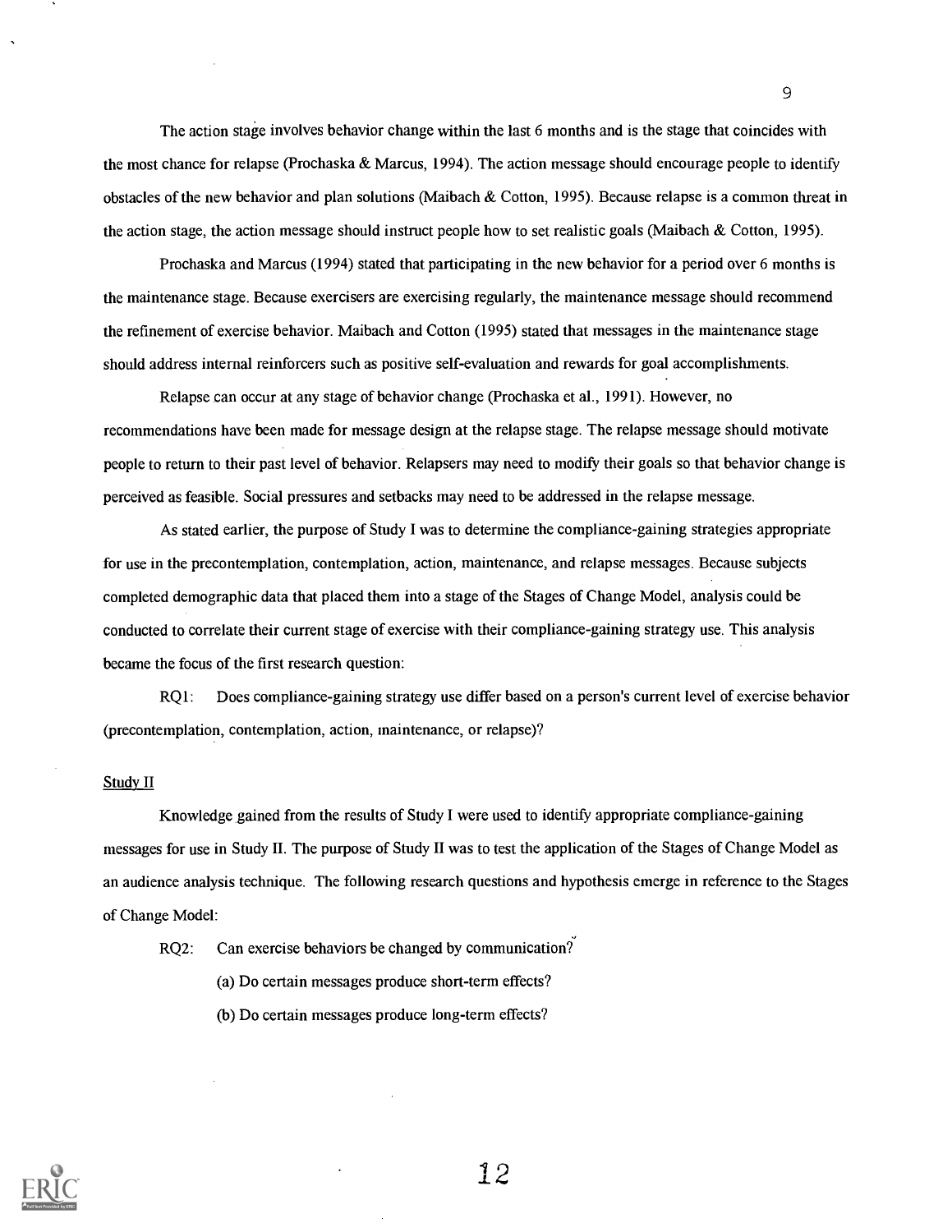A positive decisional balance is defined as a person perceiving more positive than negative elements of the behavior change (Velicer et al., 1985). Positive decisional balance scores have been associated with healthy behaviors (Rakowski et al., 1993). Application of the reviewed literature can help predict a relationship between decisional balance and exercise behavior.

HI: Subjects with a positive decisional balance will increase their exercise behavior more than subjects with a negative decisional balance.

### Methodology

The purpose of Study I was to ascertain whether people constructed different compliance-gaining strategies based on their current stage of exercise. The purpose of Study II was to investigate the effectiveness of the Stages of Change Model as an audience analysis technique. Because Study I was used as a pilot to test methodological issues for Study II, the results of Study I will also be discussed here.

### Study I

### Procedure

Two samples were used in Study I. The first sample consisted of college students attending a midwestern state university enrolled in an introductory communication studies course. These participants were fulfilling a class research requirement and had a modal age of 18. To have greater generalizability, a more diverse sample was needed. A second sample was gathered using purposive, quota sampling. Undergraduate students attending the same university enrolled in a communication research class were given specific age sampling quotas, beginning at 25 years of age. Students received extra credit for each survey that was returned. A total of 134 questionnaires were completed using both sampling methods. Participants across both samples then ranged in age from 18 to 78 ( $M =$ 27.99,  $SD = 12.57$ ). Fifty-four (40.3%) of the participants were male and 80 (59.7%) were female.

Another demographic variable measured was the subjects' current stage of exercise behavior (see Appendix A). Initially, participants were assigned to one of five groups based on a score greater than or equal to 4 on one item with all other items receiving scores of less than or equal to 3. This procedure was unable to place 35 subjects, who were then placed into the group that they rated the highest. Six subjects marked identical scores for the relapse stage and another stage of exercise. These subjects were placed in the relapse stage. Thus, all participants  $(N = 134)$  were assigned to one of the following groups coded as follows: (1) Precontemplation-10 (7.5%) reported that they currently did not exercise and did not intend to start in the next 6 months, (2) Contemplation-43 (32%) reported that they currently did not exercise, but were thinking about starting in the next 6 months, (3) Action-26 (19.4%) reported that they currently exercised, but have only begun doing so within the last 6 months, (4) Maintenance—45 (33.6%) reported that they exercised regularly, and have done so for

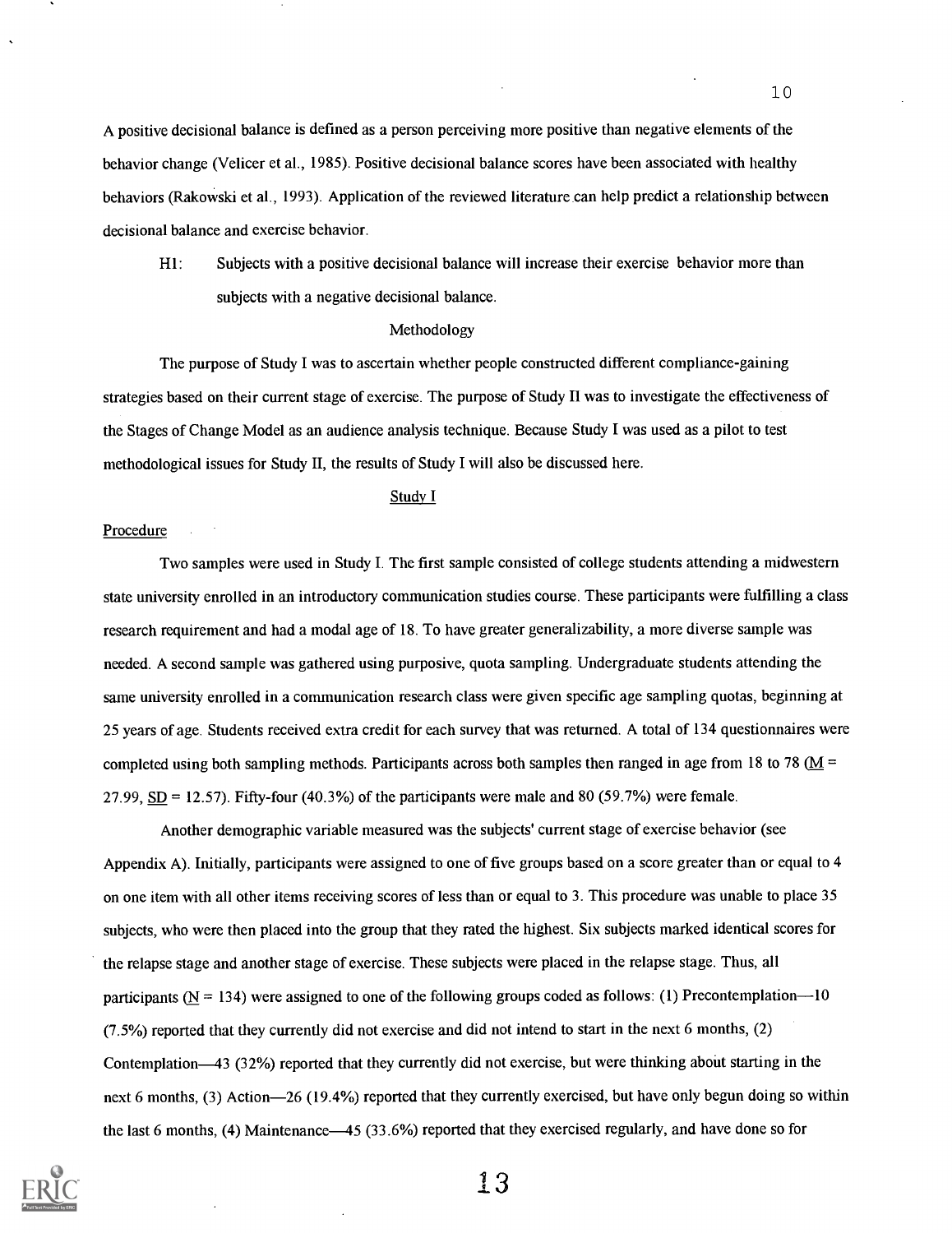longer than 6 months, and (5) Relapse—10 (7.5%) reported that they exercised regularly in the past, but were not doing so currently.

Compliance-Gaining Strategy Use. The purpose of Study I was to answer Research Question 1: Does compliance-gaining strategy use differ based on a person's current level of exercise? The results of this analysis will be used in Study II to help develop effective messages framed for each stage of exercise behavior (precontemplation, contemplation, action, maintenance, and relapse). The following discussion includes the data analysis that was used in Study Ito determine differences in compliance-gaining strategy use based on subjects' current stage of exercise behavior. Because Study I was used as a pilot to test methodological issues for Study II, the results of Study I are also presented in this section.

Data Analysis. Participants in Study I were asked to write at least three messages that would motivate them to increase their exercise behavior (see Appendix B). Content analysis was used to determine the different compliance-gaining strategies used in each of these messages. Before coding began, an operationalization of each compliance-gaining strategy had to be determined. Several researchers have operationalized compliance-gaining strategies through their compliance-gaining typologies. Rather than develop a new typology, I examined three existing typologies to determine which strategies would be most appropriate for use in this study.

Marwell and Schmitt (1967) originally studied compliance-gaining strategies by using a predetermined typology. In their typology, subjects rated their likelihood of using 16 compliance-gaining strategies in four hypothetical situations. The 16 strategies were: promise, threat, positive expertise, negative expertise, liking, debt, moral appeal, pre-giving, aversive stimulation, positive altercasting, negative altercasting, positive self-feeling, negative self-feeling, altruism, positive esteem, and negative esteem. In addition, Cody, McLaughlin, and Jordan (1980) used a typology that participants constructed. The researchers then put the compliance-gaining strategies into categories they developed. Four of Marwell and Schmitt's (1967) compliance-gaining strategies were confirmed using this method (altruism, expertise, negative esteem, and threat). The Cody et al. typology also contained 13 original compliance-gaining strategies: hinting, simple statement, simple statement-question, deceit, disclaimer, reason, suggest negative alternatives, cooperation, coercion, inaction, negotiate, flattery, and negotiating alternatives.

In a third typology, Schenck-Hamlin, Wiseman, and Georgacarakos (1982) identified 14 compliancegaining strategies based on specific properties that distinguish each strategy. Strategies included in their typology that were not represented in the Marwell and Schmitt (1967) and Cody et al. (1980) typologies are: ingratiation, allurement, guilt, warning, direct request, explanation. Schenck-Hamlin et al. stated that most researchers have taken typologies verbatim, rather than adopting relevant strategy properties for specific situations.



14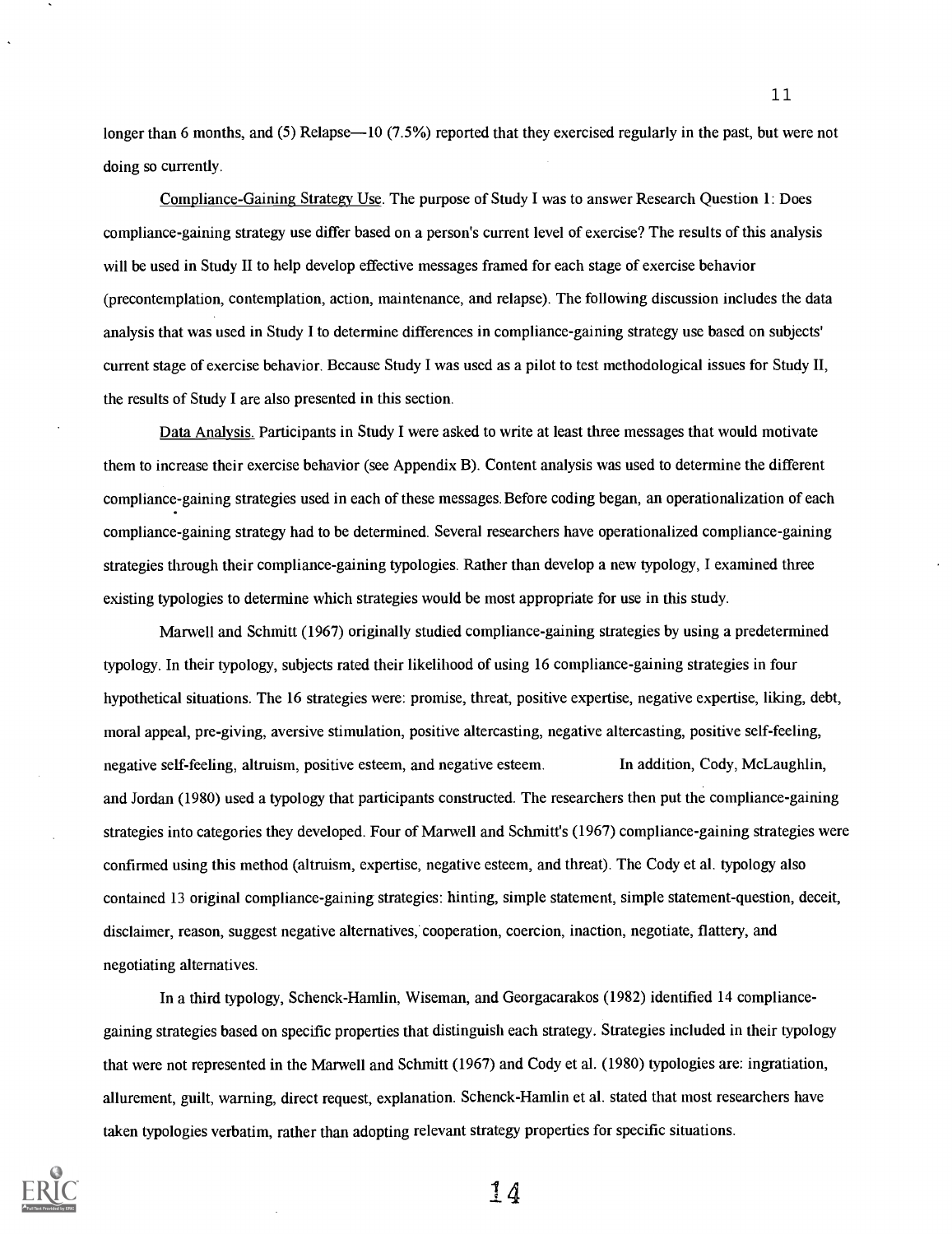The codebook used for the content analysis in this study included the Marwell and Schmitt (1967), Cody et al. (1980), and Schenck-Hamlin et al. (1982) compliance-gaining typologies. Because strategy definitions differ between typologies, each typology was labeled in the codebook (Schenck-Hamlin et al. typology = A, Marwell and Schmitt typology = B, and Cody et al. typology = C). Thus, the relevant strategies for each typology could be determined for the exercise situation.

In sum, the results of the content analysis were used to help develop messages framed for each stage of exercise behavior. Various types of compliance-gaining messages may be more effective for a person in a particular stage of exercise. To answer research question one, subjects' compliance-gaining strategy use and current level of exercise were analyzed.

Subjects in Study I ( $\overline{N}$  = 134) constructed 402 compliance-gaining messages. Two trained coders independently coded each message according to the codebook. Each strategy was given a numeric value (1-26). A value of zero was given to any message that did not fit into the typology  $(n = 62)$ . Categories that were not used were eliminated from further analyses. Using Scott's pi, intercoder reliability for two independent coders was .80.

Results. Nine compliance-gaining strategies in the typology were not used and subsequently excluded from the analysis: debt, aversive stimulation, warning, deceit, self-feeling, suggesting negative alternatives, coercion, inaction, and negotiating. There was no significant difference between a person's stage of exercise behavior and use of compliance-gaining strategies,  $\chi^2$  (64, <u>N</u> = 340) = 55.19, p = .51 (see Table 1). From the compliance-gaining messages constructed, two compliance-gaining strategies were predominant. First, esteem  $(n = 1, 1)$ 89) accounted for 26.2% of the total compliance-gaining strategies constructed. Second, explanation  $(n = 83)$ accounted for 24.4% of the total compliance-gaining strategies constructed. A combination of two other compliance-gaining strategies, hinting and negotiating alternatives, accounted for 22.7% of the constructed messages. However, these strategies were not considered appropriate for written, persuasive communication. None of the remaining 13 strategies accounted for more than 5% of the total compliance-gaining strategies constructed. Therefore, in Study II, the compliance-gaining messages used for each stage of exercise behavior (precontemplation, contemplation, action, maintenance, and relapse) will include the esteem and explanation compliance-gaining strategies.

#### Study II

Study II employed an experimental ANOVA design. Data were collected at three different time periods during the study. In Time 1, data were collected to determine subjects' current level of exercise. In Time 2, subjects either read a pamphlet containing health promoting messages (treatment group) or a pamphlet on stagefright

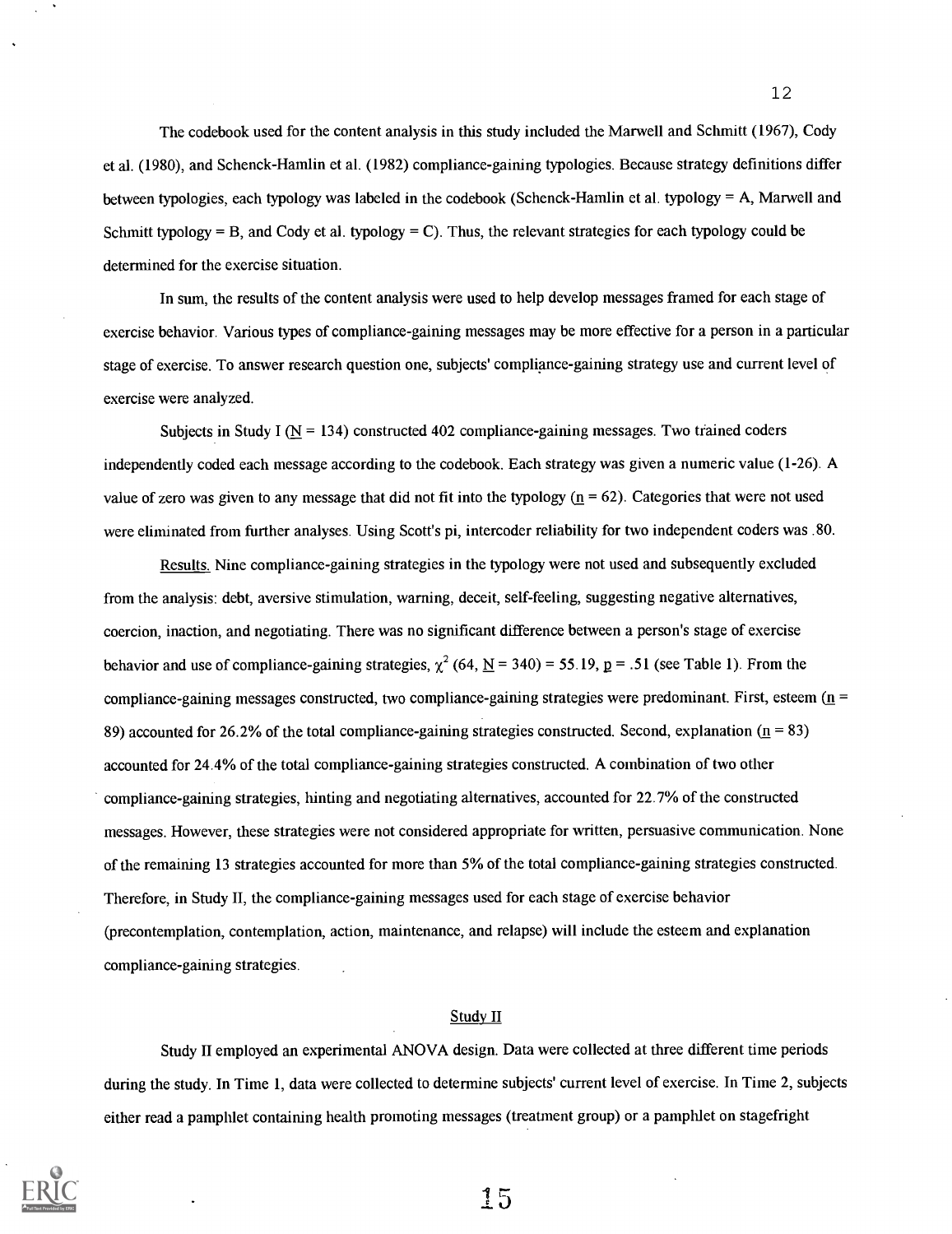(control group). Immediately after exposure to the pamphlet, data were collected to determine subjects' level of exercise, and decisional balance scores. In Time 3, data were collected to ascertain if subjects increased their exercise behavior. The control group was included in this study to determine the effectiveness of the intervention. The following discussion includes instrumentation, procedures, and analytical processes that were used in Study II. Measurement Instruments

Decisional Balance Measure. To determine one's decisional balance, the pros and cons of the desired behavior must be assessed (Velicer, DiClemente, Prochaska, & Brandenburg, 1985). After exposure to the messages in Time 2, subjects were asked to write down the positive and negative elements of increasing their exercise behavior. After writing down the positive and negative elements, subjects were asked to rate their statements using a five-point, Likert-type format, with 1 indicating not at all important and 5 being extremely important (see Appendix C).

A positive decisional balance is operationalized as a subject perceiving more positive than negative elements. A positive decisional balance was coded as the sum of ratings of the positive statements that exceed the sum of ratings of the negative statements produced (e.g.,  $+1$ ,  $+2$ ,  $+3$ ,  $+4$ , etc.). A higher number indicates a more positive decisional balance. A negative decisional balance is operationalized as a subject perceiving more negative than positive elements. A negative decisional balance was coded as the sum of ratings of the negative statements that exceed the sum of ratings of the positive statements produced (e.g., -1, -2, -3, -4, etc.). A lower number indicates a more negative decisional balance. Subjects with a score of zero were placed in the negative decisional balance group.

Level of Exercise. Two measures were used to operationalize levels of exercise. First, the stage of exercise behavior (precontemplation, contemplation, action, maintenance, and relapse) was assessed in all three time periods. In Time 1, the stage of exercise scale contained a five-point Likert-type scale with responses ranging from (1) strongly disagree to (5) strongly agree (see Appendix A). Coding of this scale made it possible for subjects to indicate more than one stage of exercise. Therefore, to require subjects to choose one stage of exercise, the stage of exercise scale was modified for use in Times 2 and 3 (see Appendix D). Because the stages of exercise are nominal data, the contemplation and relapse stage were given the same numeric value (i.e., precontemplation  $= 1$ , contemplation = 2, relapse = 2, action = 3, and maintenance = 4). Thus, a higher mean indicates a higher level of exercise. Initially, data analyses were conducted with relapse coded as a 5 and again as a 2, but the significance of results was not affected. Therefore, results are reported with relapse coded as 2.

Second, a ratio measure of amount of exercise per week (hours per day X days per week) was assessed at Time 2 and Time 3. Both measures of level of exercise will be included in the data analysis.

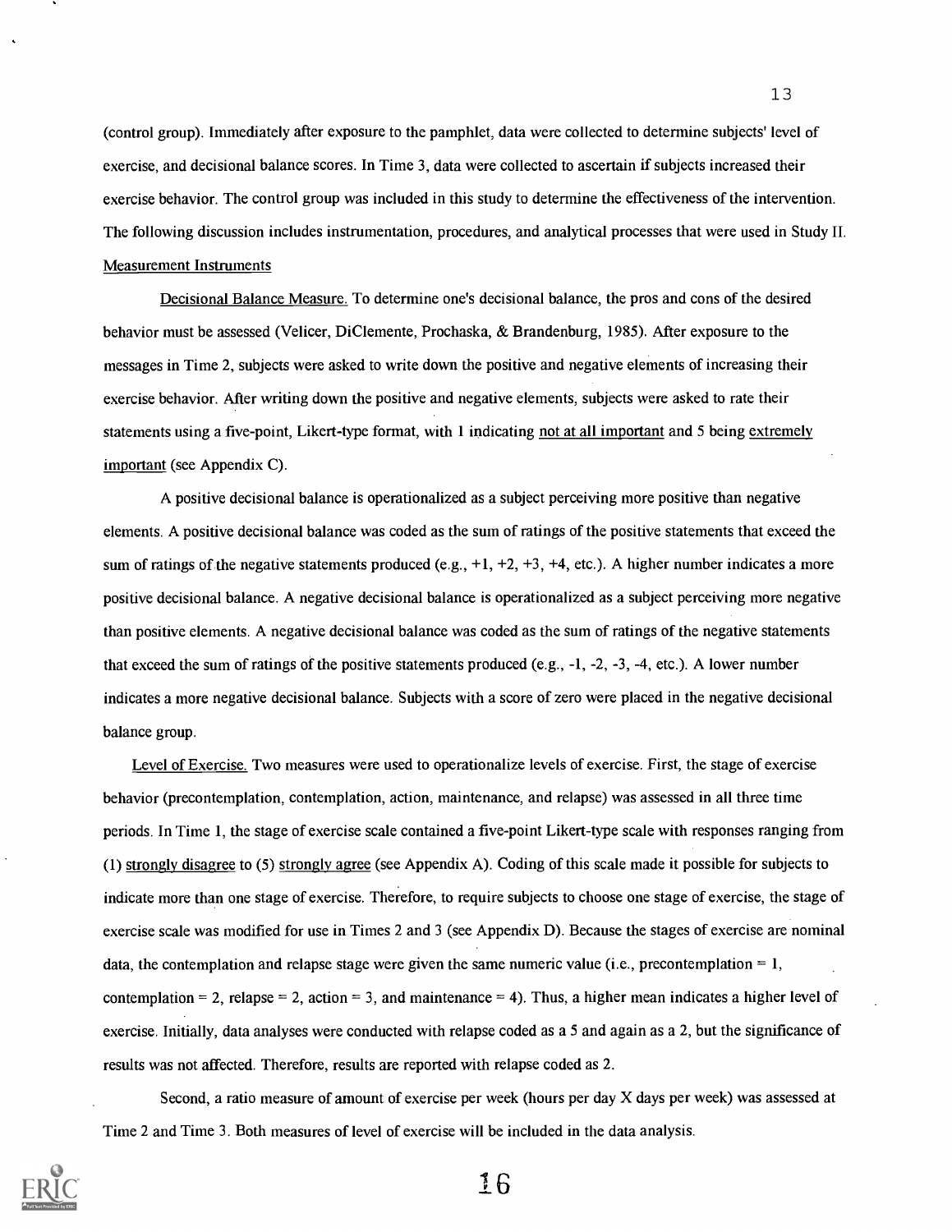# Table 1

.

 $\hat{\mathcal{A}}$ 

Ŷ,

# Compliance-Gaining Use by Stage of Exercise

 $\ddot{\phantom{1}}$ 

|                               |                  |                                      |                         | <b>Stage</b>            |                              |                  |
|-------------------------------|------------------|--------------------------------------|-------------------------|-------------------------|------------------------------|------------------|
| <b>Strategy</b>               | Precont.         | Contemp.                             | Action                  | Maint.                  | Relapse                      | Total            |
| Flattery                      | $\blacksquare$   | $\overline{5}$                       | $\overline{a}$          | $\overline{2}$          | $\overline{a}$               | 7(2.1%)          |
| Promise                       | $\bf{l}$         | $\overline{\mathbf{4}}$              | $\mathbf{l}$            | $\mathbf{l}$            | $\mathbf{l}$                 | $8(2.4\%)$       |
| Esteem                        | 6                | 29                                   | 15                      | 34                      | 5                            | 89 (26.2%)       |
| Allurement                    | $\blacksquare$   | $\mathbf{2}$                         | $\mathbf{l}$            | $\overline{\mathbf{4}}$ | $\mathbf{l}$                 | $8(2.4\%)$       |
| <b>Threat</b>                 | $\overline{2}$   | $\overline{\mathbf{4}}$              | $\overline{\mathbf{4}}$ | $\overline{2}$          | $\mathbf{I}$                 | $13(3.8\%)$      |
| Guilt                         | -                | $\boldsymbol{2}$                     | 5                       | $\mathbf{I}$            | 6                            | 14 $(4.1\%)$     |
| Altruism                      |                  | -                                    | $\mathbf{I}$            | $\blacksquare$          | $\qquad \qquad \blacksquare$ | $1(0.3\%)$       |
| Direct<br>Request             |                  | $\mathbf{l}$                         | $\overline{\mathbf{4}}$ | 6                       | $\blacksquare$               | $11(3.2\%)$      |
| Explanation                   | $\boldsymbol{9}$ | 24                                   | 19                      | 25                      | 6                            | 83 (24.4%)       |
| Expertise                     | $\mathbf{l}$     | $\overline{2}$                       | $\blacksquare$          | $\mathbf{l}$            | $\overline{\phantom{a}}$     | 4 $(1.2\%)$      |
| Hinting                       | 5                | 10                                   | $\overline{7}$          | 15                      | 3                            | 40 (11.8%)       |
| Liking                        | $\bf{l}$         | $\overline{\mathbf{4}}$              | 3                       | 5                       |                              | $13(3.8\%)$      |
| Moral<br>Appeal               |                  |                                      |                         | $\mathbf{l}$            |                              | $1(0.3\%)$       |
| Altercasting -                |                  |                                      |                         | $\bf{l}$                |                              | $1(0.3\%)$       |
| Disclaimer                    | $\sim$           |                                      |                         | $\bf{l}$                |                              | $1(0.3\%)$       |
| Cooperation -                 |                  | 3                                    | $\mathbf{2}$            | $\overline{2}$          | $\overline{2}$               | $9(2.6\%)$       |
| Negotiating -<br>Alternatives |                  | 17                                   | 6                       | 9                       | 5                            | 37 (10.9%)       |
| Total<br>$(7.9\%)$            | 27<br>$(32.4\%)$ | $\overline{64}$<br>110<br>$(18.8\%)$ |                         | 115<br>$(33.8\%)$       | 24<br>$(7.1\%)$              | 340<br>$(100\%)$ |



14

 $\ddot{\phantom{a}}$ 

 $\lambda$ 

 $\bar{z}$ 

 $\hat{\boldsymbol{\beta}}$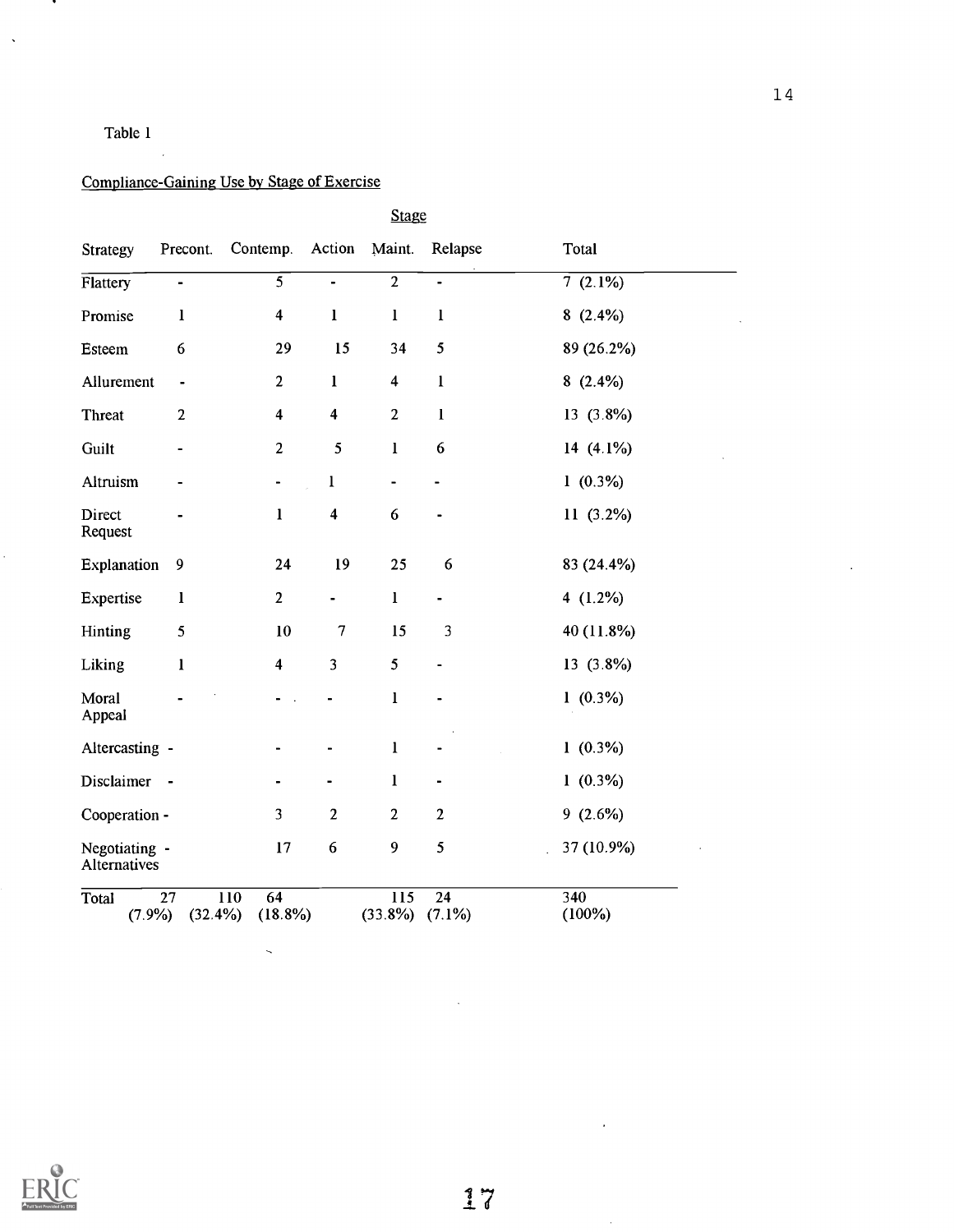### Procedure

Time 1. Two samples were measured in Time 1. The first sample consisted of 419 college students attending Kent State University enrolled in an introductory communication studies course. Descriptive statistics (i.e., age and gender) were not available for this sample. The second sample also consisted of college students attending Kent State University enrolled in an introductory communication studies course. Participants in the second sample ( $n = 121$ ) ranged in age from 18 to 42 ( $M = 20.34$ ,  $SD = 3.46$ ). Forty-nine (40.5%) of the participants were male and 72 (59.5%) of the participants were female. Participants in both samples were fulfilling a class research requirement. Participants completed the current level of exercise measure and provided their telephone numbers so they could be contacted to participate in Times 2 and 3 of the study.

Time 2. Subjects were contacted by telephone 2 months after Time 1 and asked if they would like to participate in this phase of the study. One hundred and eighty-seven subjects participated in Time 2. Participants ranged in age from 18 to 56 ( $M = 20.47$ ,  $SD = 5.17$ ). Eighty-seven (46.5%) of the participants were male and 100 (53.5%) of the participants were female. Subjects were assigned to a treatment or control group. The treatment group received an exercise-related pamphlet, and the control group received a pamphlet relevant to public speaking (see Appendix E).

The exercise-related pamphlets were designed to contain either: precontemplation (see Appendix F), contemplation (see Appendix G), action (see Appendix H), maintenance (see Appendix I), or relapse (see Appendix J) messages. The stage of exercise messages was assigned to match the participants' reported level of exercise in Time 1. After subjects read the pamphlet, they completed the decisional balance, and two current level of exercise measures (nominal—stage, and ratio—amount) to test for possible short-term effects of the messages.

Time 3. Subjects who participated in both Time 1 and Time 2 and agreed to participate in Time 3 were contacted by telephone again 1 month after Time 2. Participants were asked their current level of exercise behavior (both nominal—stage, and ratio—amount measures) over the telephone. Only responses of subjects who completed all three administrations of Study II were analyzed in this study  $(N = 177)$ . Participants ranged in age from 18 to 56 ( $M = 20.39$ , SD = 5.10). Eighty-three (46.9%) of the participants were male, and 94 (53.1%) of the participants were female.

#### Results

This section contains an explanation of how the data in Study II were analyzed. This analysis includes subjects who participated in all three time periods  $(N = 177)$ . First, decisional balance scores will be discussed. Second, subjects' level of exercise will be addressed.



18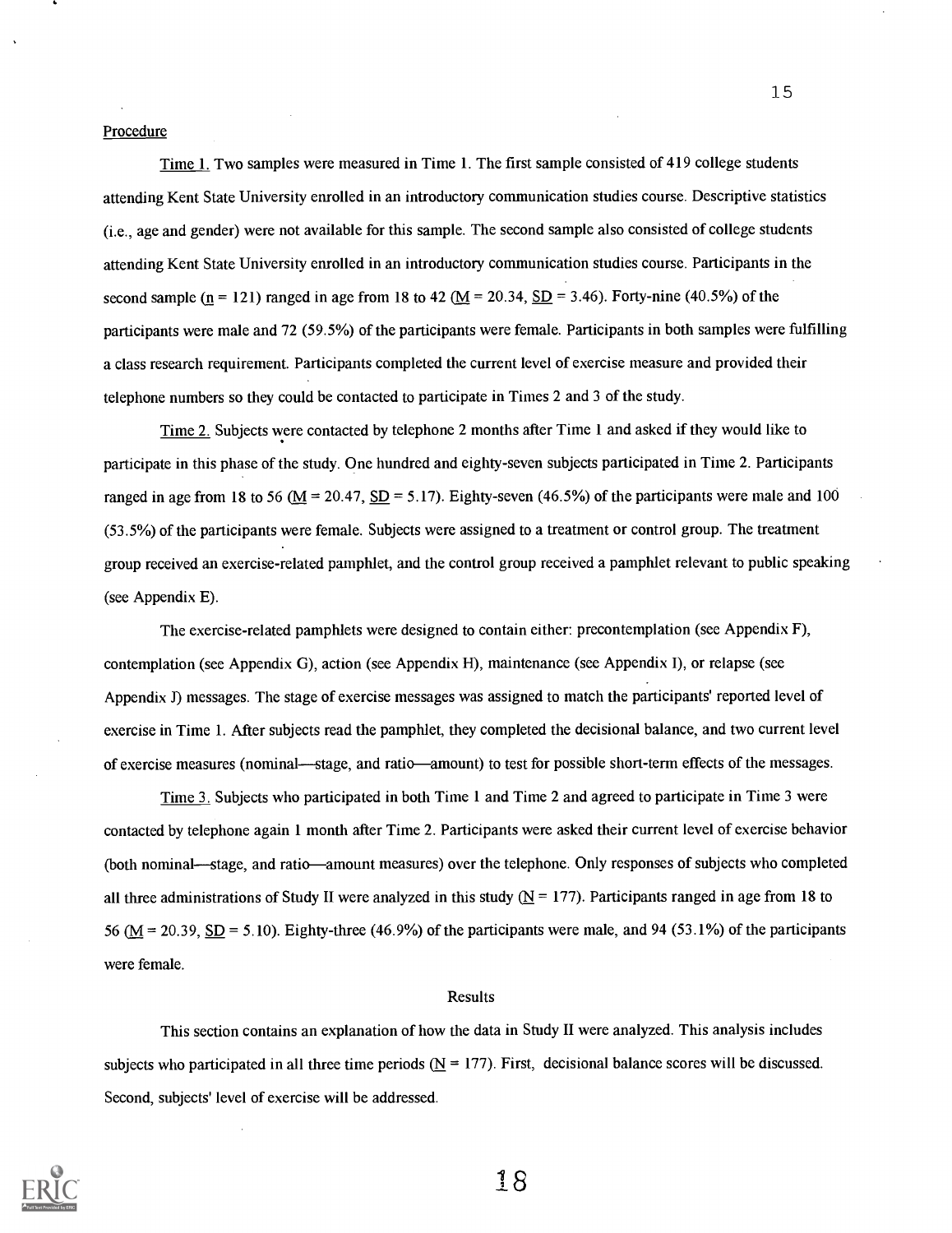### Decisional Balance

As stated earlier, subjects were asked to write down the positive and negative elements of increasing their exercise behavior in Time 2. After writing down the positive and negative elements, subjects were asked to rate their statements using a five-point, Likert-type format, with 1 indicating not at all important and 5 being extremely important. Positive and negative raw decisional balance scores were computed by summing the ratings of each positive and negative element subjects constructed in the decisional balance measure (see Appendix C). A decisional balance score was then computed by subtracting the negative score from the positive score. Decisional balance scores ranged from -3 to 27 ( $M = 10.02$ , SD = 6.32).

Positive and negative decisional balance scores were then categorized. Subjects with a score of zero or below were classified as having a negative decisional balance  $(n = 7)$ . Because there were so few subjects with a negative decisional balance, positive decisional balance was divided in three categories. First, subjects with a decisional balance score that ranged from 1 to 6 were considered to have a low, positive decisional balance ( $n =$ 50). Second, subjects with a decisional balance score that ranged from 7 to 11 were considered to have a moderate, positive decisional balance  $(n = 54)$ . Third, subjects with a decisional balance score that ranged from 12 to 27 were considered to have a high, positive decisional balance  $(n = 57)$ . Nine subjects did not complete the decisional balance measure.

### Level of Exercise

Stage of exercise. Subjects' current stage of exercise was measured in all three time periods. As stated earlier, the contemplation and relapse stages were analyzed together. Because the stages of exercise are nominal data, relapse was coded as the second stage rather than the fifth stage. In both stages, subjects are currently not exercising. Furthermore, in the contemplation stage, subjects reported that they were thinking about exercise. In the relapse stage, subjects reported that they had exercised in the past. By remembering exercise in the past, subjects in the relapse stage can also be considered to have thoughts about exercise. Initially, data were analyzed with relapse coded as a 5. Although main effects did not differ, mean scores were not representative of the data. By coding relapse as a 2, a higher mean indicated a higher level of exercise.

In Time 1, subjects were assigned to one of the following groups, coded as follows: (1) Precontemplation-10 (5.7%) reported that they currently do not exercise and do not intend to start in the next 6 months, (2) Contemplation and Relapse—63 (35.8%) reported that they currently do not exercise, but are thinking about starting in the next 6 months, or have exercised regularly in the past, but are not doing so currently, (3) Action-49 (27.8%) reported that they currently exercise, but have only begun doing so within the last 6 months,



19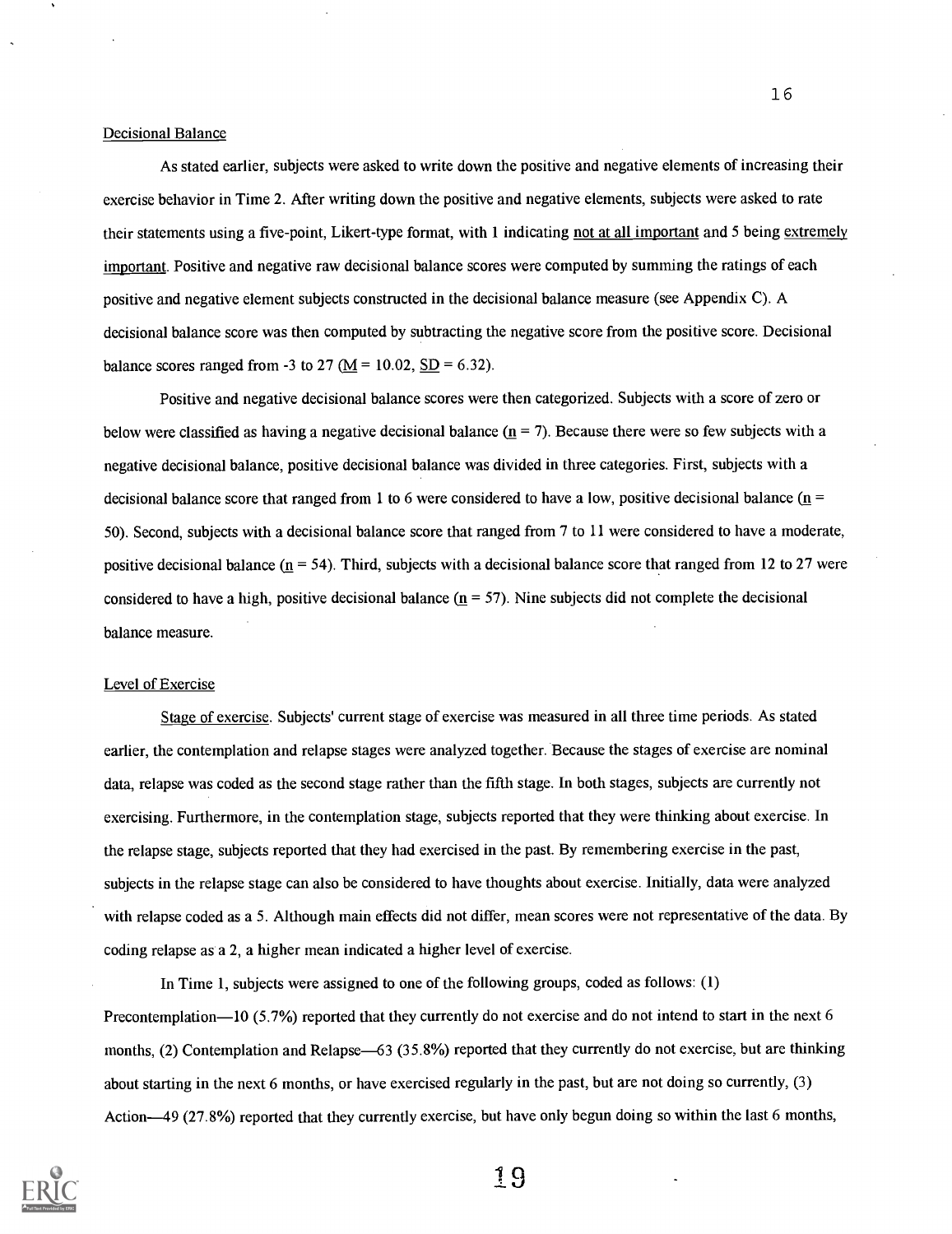and (4) Maintenance-54 (30.7%) reported that they exercise regularly, and have done so for longer than 6 months. One subject did not report a stage of exercise in Time 1.

In Time 2, subjects reported being in one of the following stages: (1) Precontemplation-3 (1.7%), (2) Contemplation and Relapse-61 (34.5%), (3) Action-50 (28.2%), and (4) Maintenance-67 (35.6%). In Time 3, subjects reported being in one of the following stages: (1) Precontemplation—1 (.60%), (2) Contemplation and Relapse-50 (28.2%), (3) Action-59 (33.3%), and (4) Maintenance-67 (37.9%). Because there were so few precontemplators  $(n = 10)$  overall, these subjects were dropped from further data analyses.

Amount of exercise. As stated earlier, amount of exercise was measured in Time 2 and Time 3. Amount of exercise was operationalized as subjects' self-reported hours of exercise per day multiplied by the days of exercise per week. In Time 2, amount of exercise ranged from 0 to 27 hours per week  $(M = 3.86, SD = 4.59)$ . In Time 3, amount of exercise ranged from 0 to 21 hours per week  $(M = 4.00, SD = 4.10)$ . Excluding nonexercisers in Time 2, amount of exercise ranged from 1 to 27 hours per week ( $M = 5.98$ , SD = 4.40), and amount of exercise ranged from 1 to 21 hours per week in Time 3 ( $M = 5.60$ . SD = 3.80).

### Decisional Balance

Hypothesis 1 predicted a relationship between decisional balance scores and exercise behavior over time. Specifically, hypothesis 1 stated:

HI: Subjects with a positive decisional balance will have higher levels of exercise than subjects with a negative decisional balance.

HI was tested using one-way ANOVAs. The independent variable was decisional balance (negative, low/positive, moderate/positive, and high/positive). The dependent variable was level of exercise. There were significant main effects between subjects in both Times 2 and 3 (see Tables 2 and 3). In Time 2, significant differences were found in stage of exercise by decisional balance ( $E(3, 161) = 3.17$ ,  $\eta^2 = .19$ ,  $p < .05$ ) and amount of exercise ( $F(3, 164) = 5.31$ ,  $n^2 = .16$ ,  $p < .01$ ). In Time 3, significant differences were also found in stage of exercise by decisional balance ( $E(3, 161) = 3.2$ ,  $\eta^2 = .15$ ,  $p < .05$ ) and amount of exercise ( $E(3, 164) = 3.27$ ,  $\eta^2 =$ .10,  $p < .05$ ).

The Newman-Keuls post hoc test with a .05 level of significant was used to investigate the significant results. In both Time 2 and Time 3, subjects with a high, positive decisional balance were at a significantly higher stage (critical value = .27) and reported significantly higher amounts of exercise (critical value = 1.45) than those



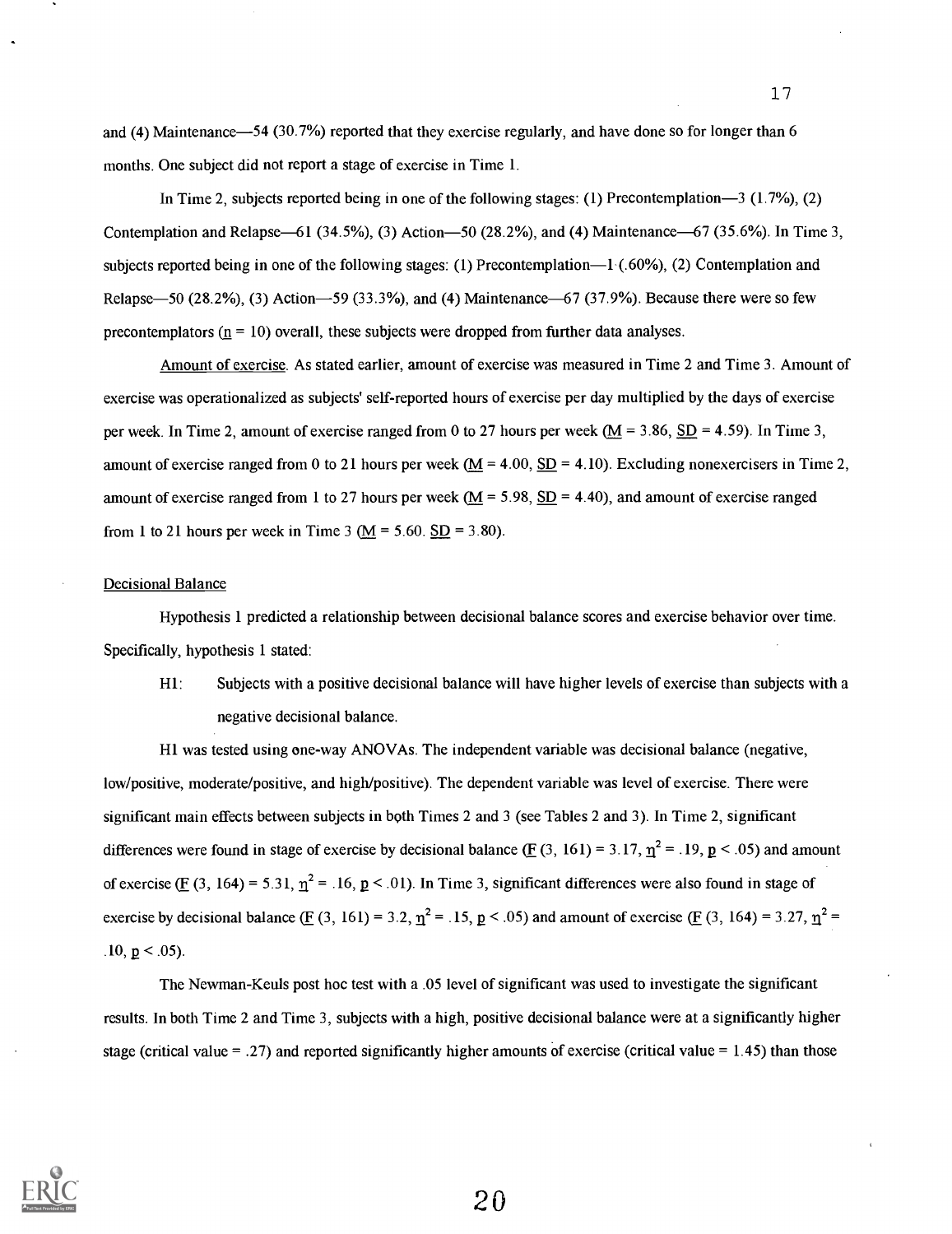### Table 2

### HI: Analysis of Variance for Time 2 Exercise (Stage and Amount)

|                           |                           | F                       |                                 |
|---------------------------|---------------------------|-------------------------|---------------------------------|
| Source                    | $\underline{\mathrm{df}}$ | Stage <sup>a</sup>      | Amount of Exercise <sup>b</sup> |
|                           |                           | <b>Between Subjects</b> |                                 |
| <b>Decisional Balance</b> | 3                         | $3.17$ <sup>*</sup>     | $5.31$ <sup>**</sup>            |
| $S$ within-group error    |                           | (.62)                   | (17.08)                         |

Note. Values in parentheses represent mean square errors.  $\frac{\text{a}}{\text{p}}$  n = 164, mean square error <u>df</u> = 161.<br> $\frac{\text{b}}{\text{p}}$  n = 167<sub>4</sub> mean square error <u>df</u> = 164.  $p < 0.05$  p  $< 0.01$ .

### Table 3

### HI: Analysis of Variance for Time 3 Exercise (Stage and Amount)

| Source                    | $\underline{\mathrm{df}}$ | Stage <sup>a</sup>      | Amount of Exercise <sup>b</sup> |
|---------------------------|---------------------------|-------------------------|---------------------------------|
|                           |                           | <b>Between Subjects</b> |                                 |
| <b>Decisional Balance</b> |                           | $3.20^{\degree}$        | $3.27$ <sup>*</sup>             |
| $S$ within-group error    |                           | (.64)                   | (14.59)                         |

Note. Values in parentheses represent mean square errors.<br><sup>a</sup> n = 164, mean square error <u>df</u> = 161.<br><sup>b</sup> n = 167, mean square error <u>df</u> = 164.

 $\underline{\mathbf{p}}$  < .05.

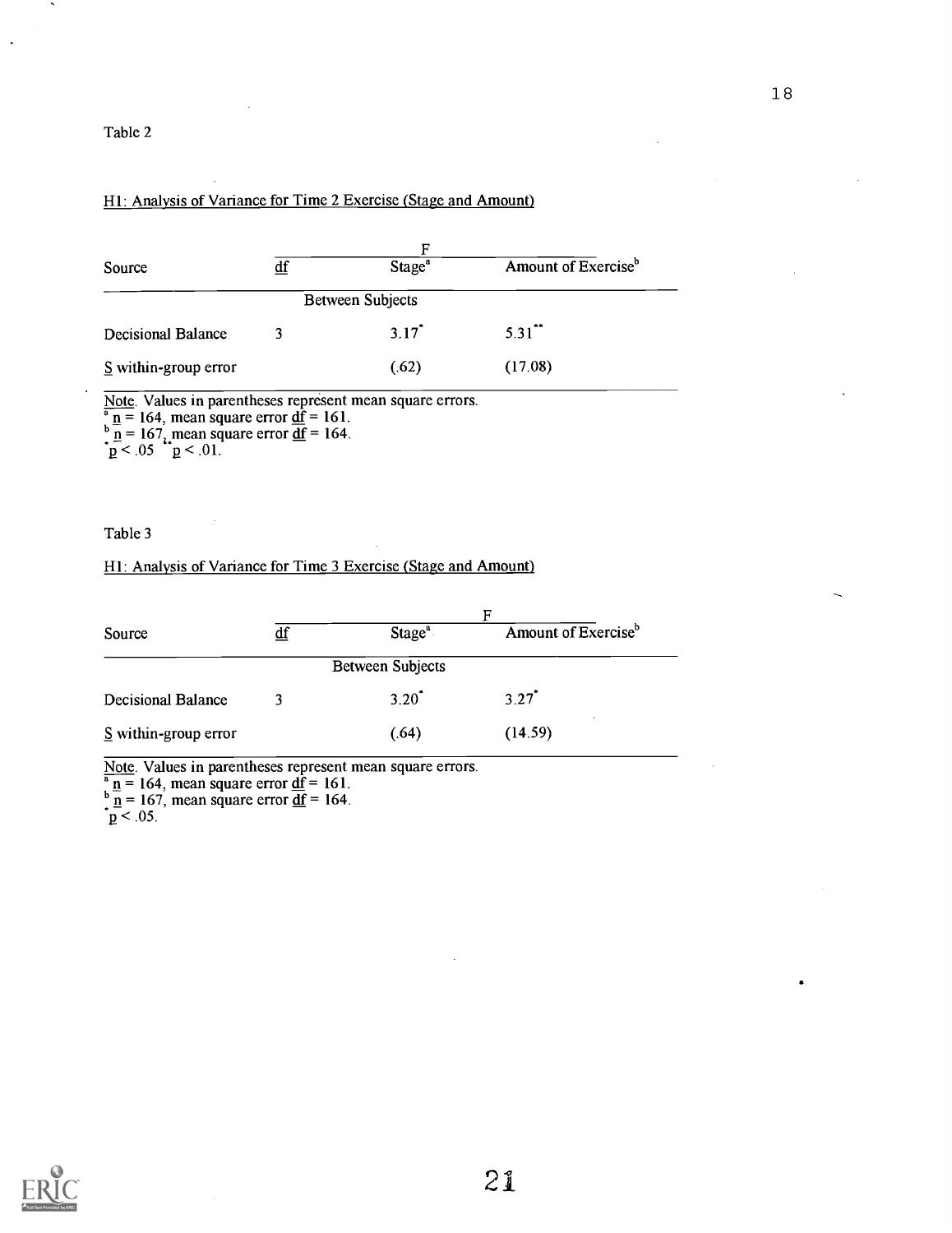with a low, positive decisional balance. The means for level of exercise by decisional balance are presented in Table 4.

#### Research Question Two

RQ2 was used to test the effectiveness of stage messages. RQ2a and RQ2b were used to test for short-term and long -teen effects, respectively. One-way ANOVAs were used to analyze RQ2. The independent variable was stage message (contemplation, action, maintenance, and relapse). The dependent variables were change in stage from Time 1 to Time 2 (short-term), change in stage from Time 2 to Time 3 (short-term), change in amount of exercise from Time 2 to Time 3 (short-term), and change in stage from Time 1 to Time 3 (long-term). There were significant main effects between subjects in both short-term and long-term changes in stage of exercise. Significant differences were found in the short-term change in stage from Time 1 to Time 2 ( $E(3, 134) = 6.921$ ,  $\eta^2 = .37$ ,  $p <$ .01) (see Table 5). The Newman-Keuls post hoc test with a .05 level of significance was used to test the significant results. Both contemplators and relapsers increased their stage of exercise more than those in the action or maintenance stages. Those in the action and maintenance stages actually decreased their level of exercise between Time 1 and Time 2. The means for change in stage from Time 1 to Time 2 are presented in Table 6.

Significant differences were also found in the long-term change in stage from Time 1 to Time 3  $(E(3, \theta))$ 135) = 5.76,  $\eta^2$  = .34, p < .01) (see Table 7). Newman-Keuls post hoc test was used to determine the significant difference in means. Again, the contemplators and relapsers increased their stage of exercise more than those in the action or maintenance stages. The means for change in stage from Time 1 to Time 3 are presented in Table 6.

In sum, HI originally stated that subjects with a positive decisional balance would have higher levels of exercise than those with a negative decisional balance. Only 7 subjects had a negative decisional balance; therefore, the positive decisional balance group was divided into low, moderate and high. In partial support of H5, subjects with a high, positive decisional balance were at a significantly higher stage and reported significantly higher amounts of exercise than those with a low, positive decisional balance.

RQ2 was posed to analyze the effectiveness of the stage messages in the treatment groups. The contemplation message and the relapse message significantly improved contemplators and relapsers stage of exercise, respectively. However, the action and maintenance messages did not increase subjects' stage of exercise.

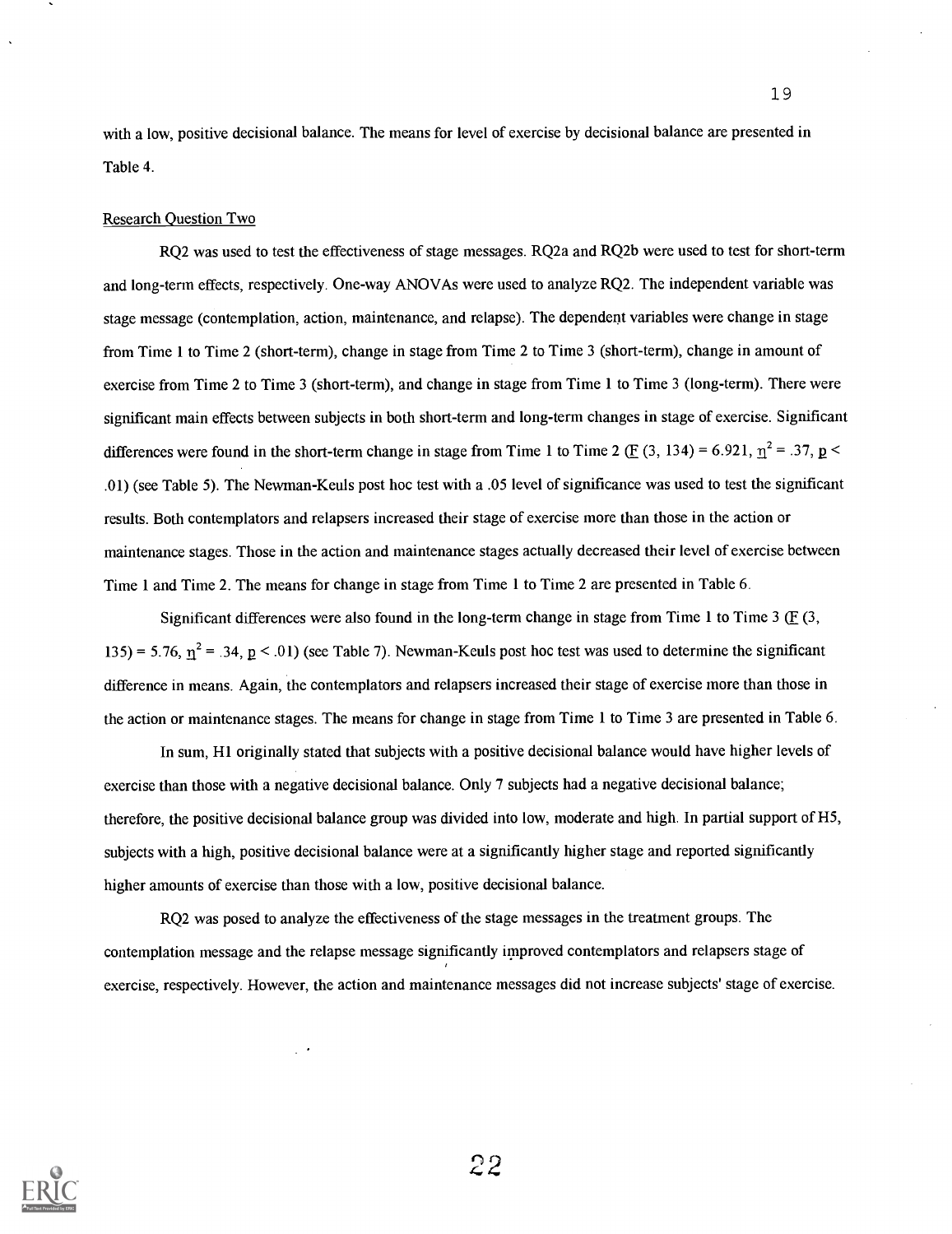### Table 4

## Hl: Level of Exercise Means for Time 2 and Time 3 (Stage and Amount)

|                           |                           | Time 2            |              |                   | Time 3            |
|---------------------------|---------------------------|-------------------|--------------|-------------------|-------------------|
| <b>Decisional Balance</b> | Amount of<br><b>Stage</b> | Exercise          | <b>Stage</b> | Amount of         | Exercise          |
| Negative                  | 2.83                      | 2.36              |              | 2.83              | 1.85              |
| Low/Positive              | $2.74_a$                  | 2.08 <sub>b</sub> |              | 2.86 <sub>c</sub> | 2.91 <sub>d</sub> |
| Moderate/Positive         | 3.00                      | 3.70              |              | 3.03              | 3.65              |
| High/Positive             | $3.23_a$                  | 5.05 <sub>b</sub> |              | 3.33 <sub>c</sub> | 4.95 <sub>d</sub> |

Note. Means with common subscripts are significantly different at the .05 level.

### Table 5

## RQ2: Analysis of Variance for Stage Change from Time 1 to Time 2

| $\underline{df}$<br>Between Subjects |           | <b>Stage Change</b> |  |
|--------------------------------------|-----------|---------------------|--|
|                                      |           |                     |  |
|                                      |           |                     |  |
|                                      | $6.92$ ** |                     |  |
| 134                                  |           | (.37)               |  |
|                                      |           |                     |  |

Note. Value in parentheses represent mean square error.  $n = 138$ .

 $\mathtt{p}$  < .01.

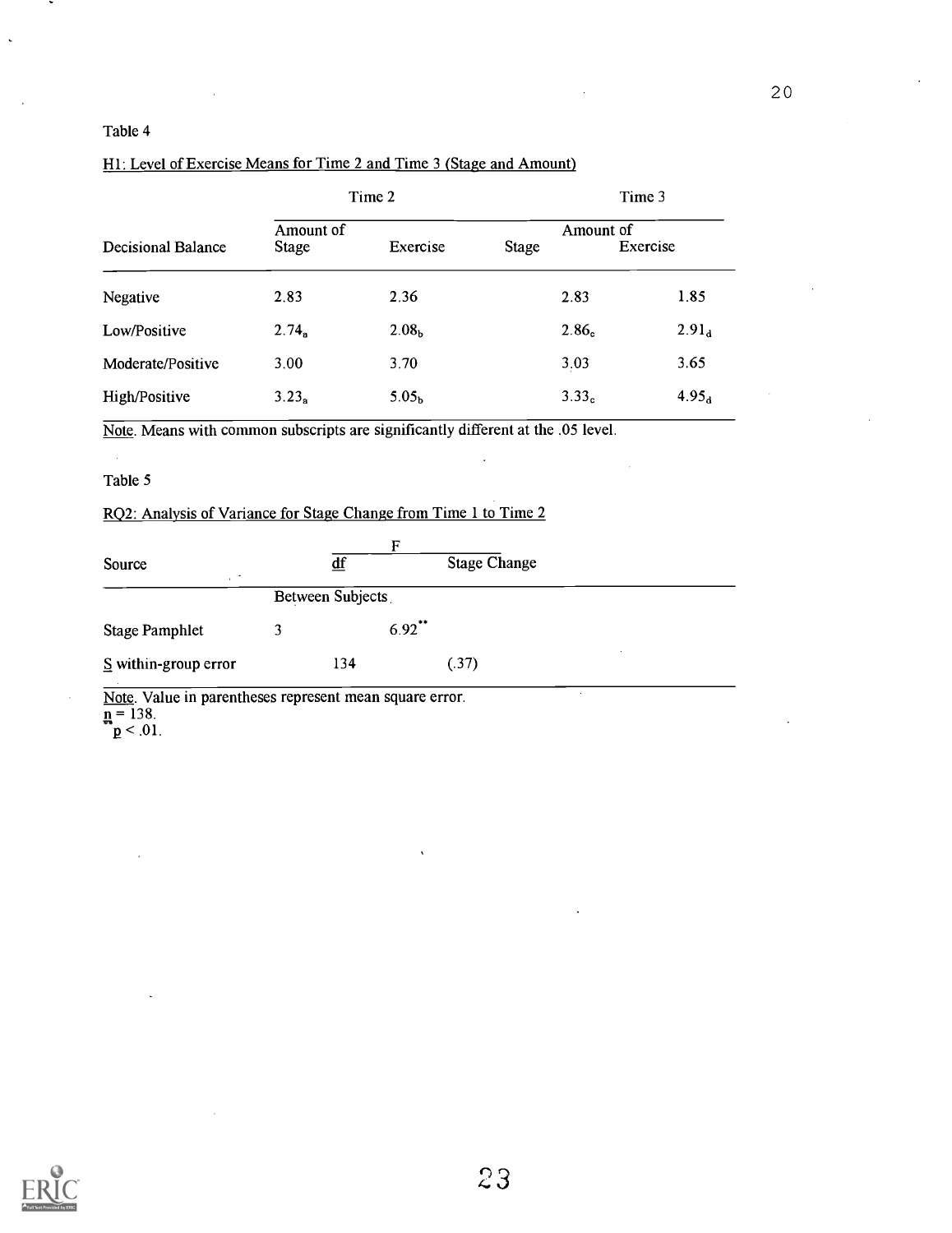21

 $\mathcal{L}^{\text{max}}$ 

 $\ddot{\phantom{a}}$ 

# Table 6

 $\sim$ 

 $\bar{\mathcal{L}}$ 

# RQ2: Means for Short- and Long-Term Changes in Exercise

| <b>Stage</b>                                                     | From T1 to T2     | Change in Stage Change in Stage | From T1 to T3                                                                    |           |
|------------------------------------------------------------------|-------------------|---------------------------------|----------------------------------------------------------------------------------|-----------|
| Contemplation                                                    | .37 <sub>ab</sub> |                                 | $.40_{\text{ef}}$                                                                |           |
| Action                                                           | $-0.06_{\rm ac}$  |                                 | .06 <sub>eg</sub>                                                                |           |
| Maintenance                                                      | $-17_{bd}$        |                                 | .00 <sub>th</sub>                                                                | $\lambda$ |
| Relapse                                                          | $.32_{cd}$        |                                 | .38 <sub>eh</sub>                                                                |           |
|                                                                  |                   |                                 | Note. Means with common subscripts are significantly different at the .05 level. |           |
| Table 7                                                          |                   |                                 |                                                                                  |           |
| RQ2: Analysis of Variance for Stage Change from Time 1 to Time 3 |                   |                                 |                                                                                  |           |
| Source                                                           |                   | F<br>$\underline{df}$           | <b>Stage Change</b>                                                              |           |
|                                                                  |                   | <b>Between Subjects</b>         |                                                                                  |           |
| <b>Stage Pamphlet</b>                                            | 3                 | $5.76$ **                       |                                                                                  |           |
| $S$ within-group error                                           |                   | 135                             | (.27)                                                                            |           |
| Note. Value in parentheses represent mean square error.          |                   |                                 |                                                                                  |           |

 $\bar{z}$ 

 $\bar{\mathcal{A}}$ 

 $n = 139$ .

 $p < .01$ .

 $\ddot{\phantom{a}}$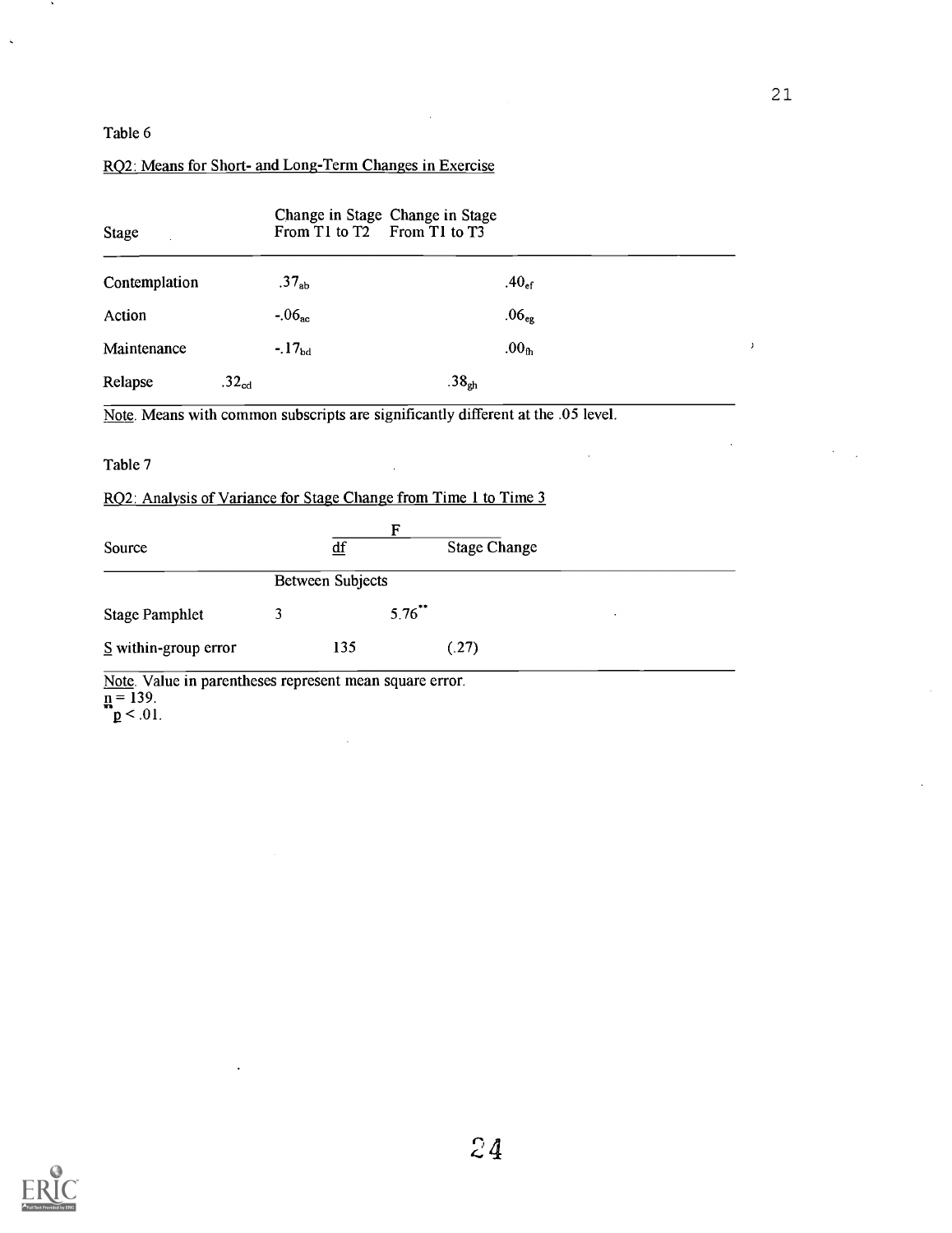#### Discussion

### Compliance-Gaining

In Research Question 1, I asked if compliance-gaining strategy use differs based on a person's current level of exercise. The answer to Research Question 1 was no. The two most frequently reported compliance-gaining strategies were esteem and explanation. However, there were no statistically significant differences in compliancegaining use based on subjects' stage of exercise.

Although not statistically significant, there were some interesting findings related to the absence of certain compliance-gaining strategies in the exercise situation. Subjects did not use nine compliance-gaining strategies: aversive stimulation, coercion, debt, deceit, inaction, negative self-feeling, negotiating, and suggesting negative alternatives. All these strategies have a negative connotation and could be considered inappropriate for gaining compliance in health promotion. In addition, three of Marwell and Schmitt's (1967) compliance-gaining strategies- -altercasting, altruism, and moral appeal--were only coded once. Three of the strategies never used--aversive stimulation, debt, and negative self-feeling--were also included in Marwell and Schmitt's <sup>16</sup> compliance-gaining strategies. Therefore, 6 of the 16 strategies in Marwell and Schmitt's typology were virtually absent in this study and may not be appropriate for the exercise situation.

Miller, Boster, Roloff, and Seibold (1977) claimed that compliance-gaining strategies are situational. The exercise context may be a situation in which people associate the same compliance-gaining strategies. For example, it has been ingrained in our society that exercise is beneficial to one's health. A possible reason why subjects constructed similar compliance-gaining messages, regardless of their stage of exercise, is that the physical benefits (explanation) and psychological benefits (esteem) of exercise are well known. Therefore, people may intuitively use similar compliance-gaining strategies in the exercise situation.

### Decisional Balance

Analyses of hypothesis 1 partially supported the prediction between decisional balance and level of exercise. H1 predicted that subjects with a positive decisional balance would have higher levels of exercise than subjects with a negative decisional balance. The low number of subjects with a negative decisional balance ( $n = 7$ ) made it difficult to test H1 accurately. Using the 3-way split of positive decisional balance, in both Time 2 and Time 3, subjects with a high, positive decisional balance were at a significantly higher stage of exercise and reported significantly higher amounts of exercise than those with a low, positive decisional balance. Similarly, Prochaska and Marcus (1994) stated that decisional balance is a core construct in predicting behavior. Thus, social exchange theory seems to be an appropriate framework to explain health behaviors.



25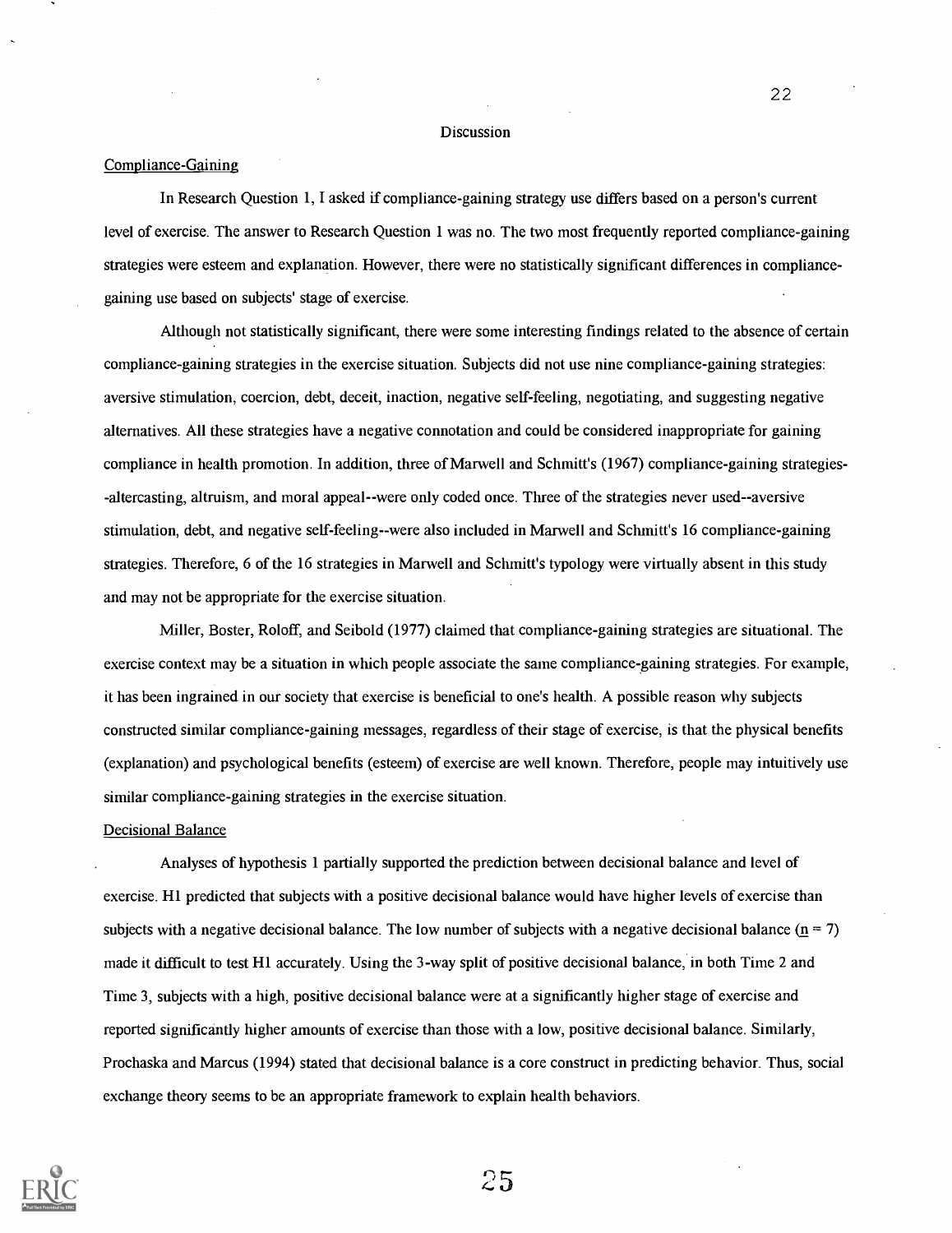Stage Messages

Research question two was used to determine the effectiveness of the stage of exercise messages (contemplation, action, maintenance, and relapse). Using one-way ANOVAs, short- and long-term effects were found. Subjects in the contemplation and relapse stages reported an increase in their stage of exercise from Time 1 to Time 2 (short-term effects) and from Time 1 to Time 3 (long-term effects). The contemplation and relapse messages were exercise-enhancing. Hence, the stage-specific messages were effective in increasing the stages of exercise for those who were currently not exercising at the beginning of this study.

Those in the action and maintenance stages did not increase their stage of exercise during this study. However, subjects in the action and maintenance stages are currently exercising regularly. The amounts of time for regular exercise in the action and maintenance stages are less than 6 months and more than 6 months, respectively. This study took place over a 3 month period, so some of those in the action stage could not have moved to the maintenance stage because of the time condition. Furthermore, those in the maintenance stage are currently at the highest level of exercise and could not increase their stage of exercise. Therefore, it would have been difficult to detect an increase in stage for those in the action and maintenance stages.

In sum, the Stage of Change Model was an effective audience analysis tool. The stage of exercise messages were effective. Specifically, those in the contemplation and relapse stages reported an increase in their stage of exercise throughout the study. As stated earlier, because of the time limit in this study, it would have been difficult for those in the action stage to report an increase to the maintenance stage. Furthermore, maintainers cannot increase their stage of exercise. Therefore, the stage-specific messages increased the stages of exercise for subjects who needed to enhance their exercise behavior. Hence, stage-specific messages should be designed for health promotion studies.

Decisional balance is another variable that works well in health promotion and behavior change research. Most decisional balance research focuses on the extinction of negative behaviors, such as smoking, rather than on the acquisition of positive behaviors, such as exercise. In this study, those with a high, positive decisional balance had higher levels of exercise than subjects with a low, positive decisional balance. The low number of subjects with a negative decisional balance may be due to the college student sample. People may accept the fact that physical activity is beneficial to their health and instinctively construct more positive than negative elements about exercise. Although negative and positive decisional balance scores were not analyzed in this study, the construct seems to be able to predict health behaviors. Therefore, a measure of current stage of behavior along with decisional balance should be included in health promotion studies.



26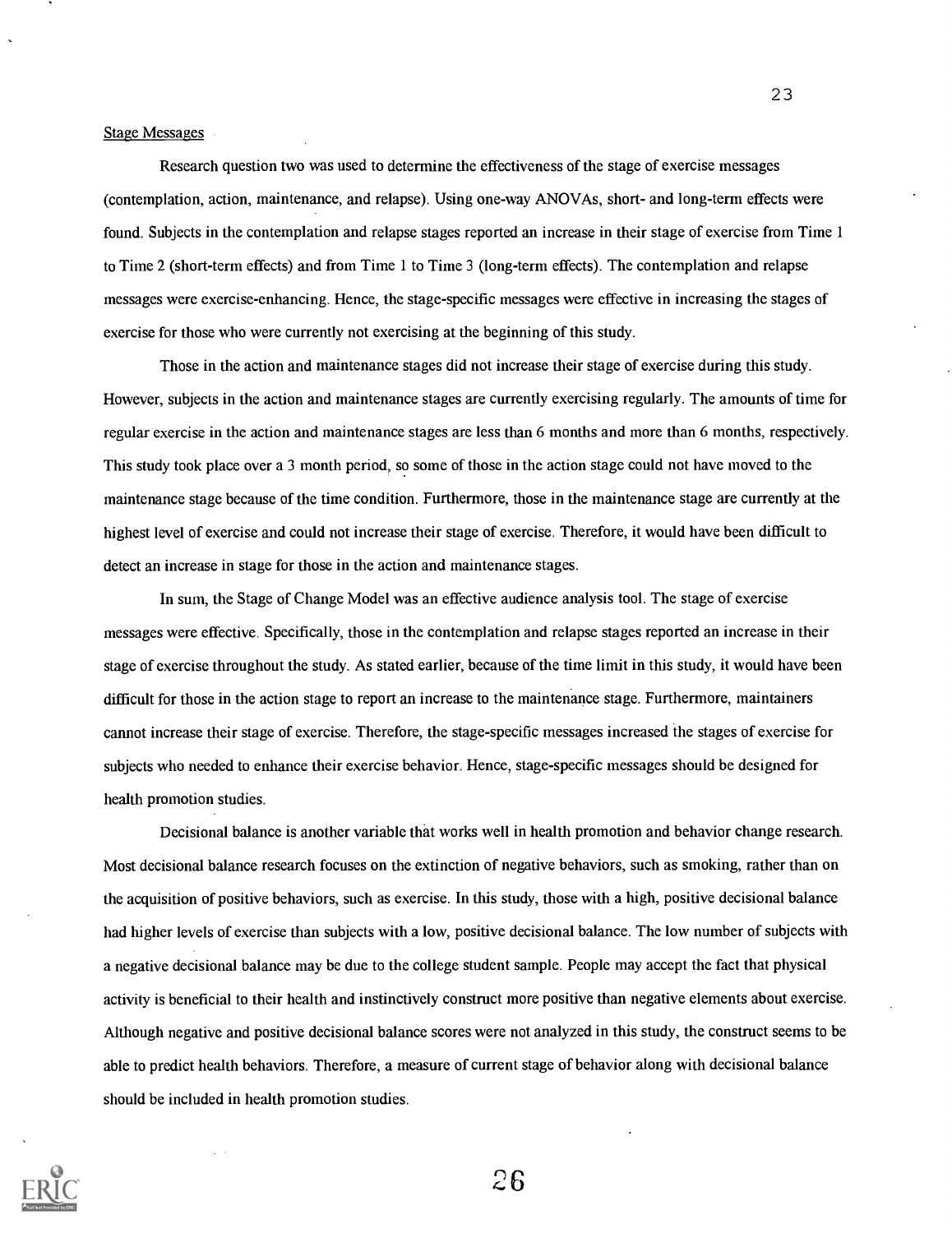#### References

Arntson, P. (1985). Future research in health communication. Journal of Applied Communication Research, 13, 118-130.

Babrow, A. S. (1991). Tensions between health beliefs and desires: Implications for a health communication campaign to promote a smoking-cessation program. Health Communication, 3, 93-112.

Barke, C. R., & Nicholas, D. R. (1990). Physical activity in older adults: The stages of change. Journal of Applied Gerontology, 9, 216-223.

Best, J. A., Brown, K. S., Cameron, R., Smith, E. A., & MacDonald, M. (1989). Conceptualizing outcomes for health promotion programs. In M. T. Braverman (Ed.), Evaluating health promotion programs (pp. 33-45). San Francisco: Jossey-Bass.

Boster, F. J. (1988). Comments on the utility of compliance-gaining message selection tasks. Human Communication Research, 15, 169-177.

Brownell, K. D. (1991). Personal responsibility and control over our bodies: When expectation exceeds reality. Health Psychology, 10, 303-310.

Burke, J. A. (1989). A comparison of methods for eliciting persuasive strategies: Strategy selection versus message construction. Communication Reports, 2, 72-81.

Burke, J. A., Becker, S. L., Arbogast, R. A., & Naughton, M. J. (1987). Problems and prospects of applied research: The development of an adolescent smoking prevention program. Journal of Applied Communication Research, 15, 1-18.

Burleson, B. R., Wilson, S. R., Waltman, M. S., Goering, E. M., Ely, T. K., & Whaley, B. B. (1988). Item desirability effects in compliance-gaining research: Seven studies documenting artifacts in the strategy selection procedure. Human Communication Research, 14, 429-486.

Cody, M. J., McLaughlin, M. L., & Jordan, W. J. (1980). A multidimensional scaling of three sets of compliance-gaining strategies. Communication Quarterly, 28, 34-46.

Costello, D. E. (1977). Health communication and research: An overview. Communication Yearbook, 1, 557-567.

Dervin, B. (1989). Audience as listener and learner, teacher and confidante: The sense-making approach. In R. E. Rice & C. K. Atkin (Eds.), Public communication campaigns (pp. 67-86). Newbury Park, CA: Sage.

Dishman, R. K. (1988). Overview. In R. K. Dishman (Ed.), Exercise adherence: Its impact on public health (pp. 1-9). Champaign, IL: Human Kinetics.

Dishman, R. K. (1991). Increasing and maintaining exercise and physical activity. Behavior Therapy, 22, 345-378.

Donohew, L. (1990). Public health campaigns: Individual message strategies and a model. In E. B. Ray & L. Donohew (Eds.), Communication and health: Systems and applications (pp. 136-152). Hillsdale, NJ: Lawrence Erlbaum Associates.

Flay, B. R., & Burton, D. (1990). Effective mass communication strategies for health campaigns. In C. Atkin & L. Wallack (Eds.), Mass communication and public health (pp. 129-146). Newbury Park, CA: Sage.

Folkins, C. H., & Sime, W. E. (1981). Physical fitness training and mental health. American Psychologist, 36, 373-389.

Jackson, S. (1992). Message effects research: Principles of design and analysis. New York: Guilford Press.

King, A. C., Taylor, C. B., & Haskell, W. L. (1993). Effects of differing intensities and formats of 12 months of exercise training on psychological outcomes in older adults. Health Psychology, 12, 292-300.

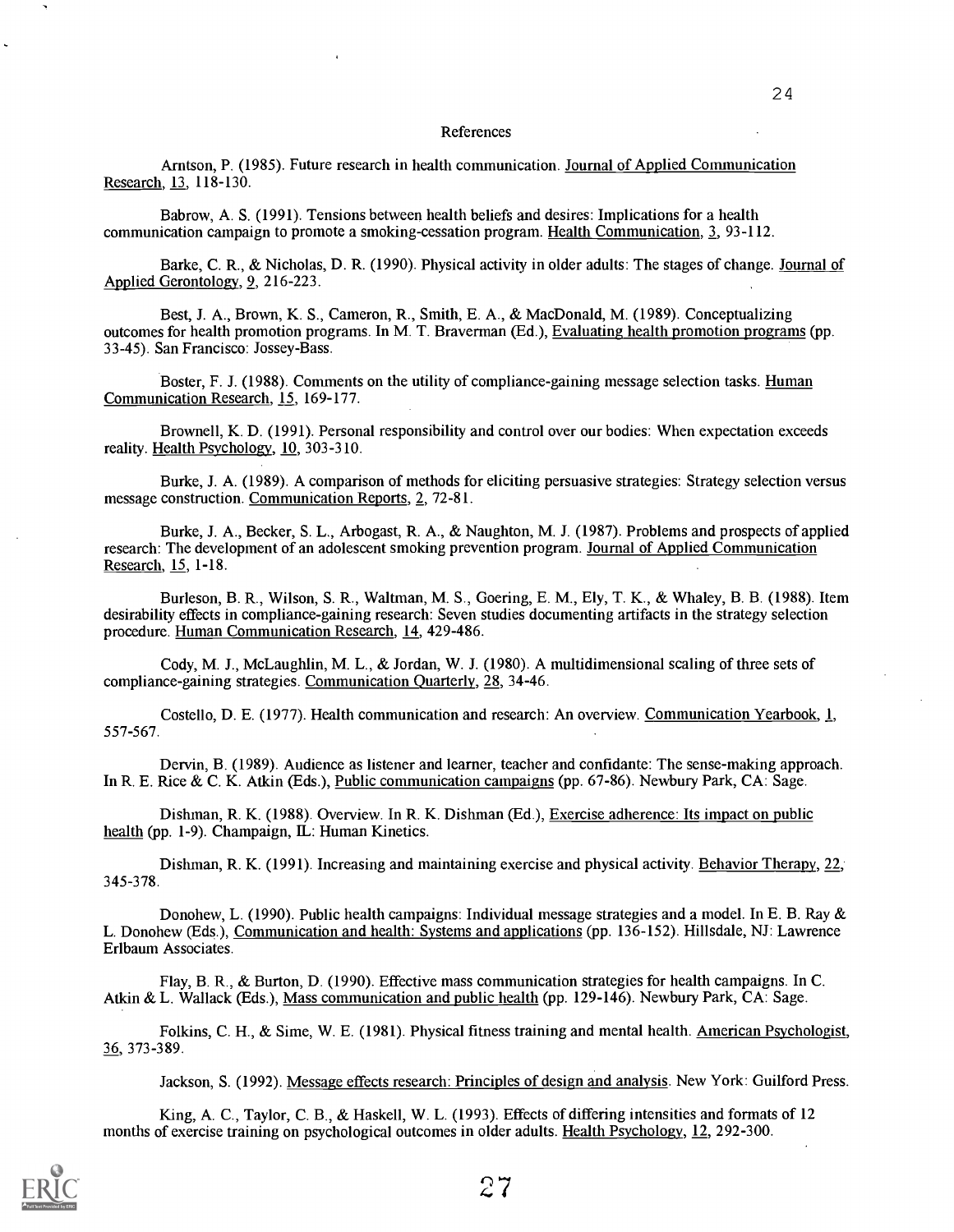Kreps, G. L. (1988). The pervasive role of information in health and health care: Implications for health communication policy. Communication Yearbook, 11, 238-276.

Kreps, G. L., & Kunimoto, E. N. (1994). Effective communication in multicultural health care settings. Thousand Oaks, CA: Sage.

Kreps, G. L., & Thornton, B. C. (1992). Health communication: Theory and practice (2nd ed.). Prospect Heights, IL: Waveland Press.

Lefebvre, C., & Flora, J. A. (1993). Social marketing and public health intervention. In B. C. Thornton & G. L. Kreps (Eds.), Perspectives on health communication (pp. 218-237). Prospect Heights, IL: Waveland Press.

Maibach, E., & Cotton, D. (1995). Moving people to behavior change: A staged social cognitive approach to message design. In E. Maibach & R. L. Parrott (Eds.), <u>Designing health messages: Approaches from</u> communication theory and public health practice (pp. 41-64). Thousand Oaks, CA: Sage.

Maibach, E., & Parrott, R. L. (Eds.). (1995). Designing health messages: Approaches from communication theory and public health practice. Thousand Oaks, CA: Sage.

Maibach, E., Kreps, G. L., & Bonaguro, E. W. (1993). Developing strategic communication campaigns for HIV /AIDS prevention. In S. C. Ratzan (Ed.), AIDS: Effective health communication for the 90s (pp. 15-35). Bristol, PA: Taylor & Francis.

Marcus, B. H., & Owen, N. (1992). Motivational readiness, self-efficacy and decision-making for exercise. Journal of Applied Social Psychology, 22, 3-16.

Marcus, B. H., Rakowski, W., & Rossi, J. S. (1992). Assessing motivational readiness and decision making for exercise. Health Psychology, 11, 257-261.

Marcus, B. H., Selby, V. C., Niaura, R. S., & Rossi, J. S. (1992). Self-efficacy and the stages of exercise behavior change. Research Quarterly for Exercise and Sport, 63, 60-66.

Marwell, G., & Schmitt, D. R. (1967). Dimensions of compliance-gaining behavior: An empirical analysis. Sociometry, 30, 350-364.

McAlister, A., Ramirez, A. G., Galavotti, C., & Gal lion, K. J. (1989). Antismoking campaigns: Progress in the application of social learning. In R. E. Rice & C. K. Atkin (Eds.), Public communication campaigns (2nd ed., pp. 291-307). Newbury Park, CA: Sage.

McGuire, W. J. (1989). Theoretical foundations of campaigns. In R. E. Rice & C. K. Atkin (Eds.), Public communication campaigns (2nd ed., pp. 43-65). Newbury Park, CA: Sage.

McKnight, J. (1988). Where can health communication be found? Journal of Applied Communication Research, 16, 39-43.

Mickey, T. J. (1995, November). A study in health communication and specialized media: Formative research in a media campaign addressing substance abuse. Paper presented at the meeting of the Speech Communication Association, San Antonio, TX.

Miller, G. R., Boster, F., Roloff, M., & Seibold, D. (1977). Compliance-gaining message strategies: A typology and some findings concerning effects of situational differences. Communication Monographs, 44, 37-51.

Paffenbarger, R. S. (1978). Physical activity as an index of heart attack risk in college alumni. American Journal of Epidemiology, 108, 161-175.

Paffenbarger, R. S., Hyde, R. T., Wing, A. L., & Hsieh, C. (1986). Physical activity, all-cause mortality, and longevity of college alumni. New England Journal of Medicine, 314, 605-613.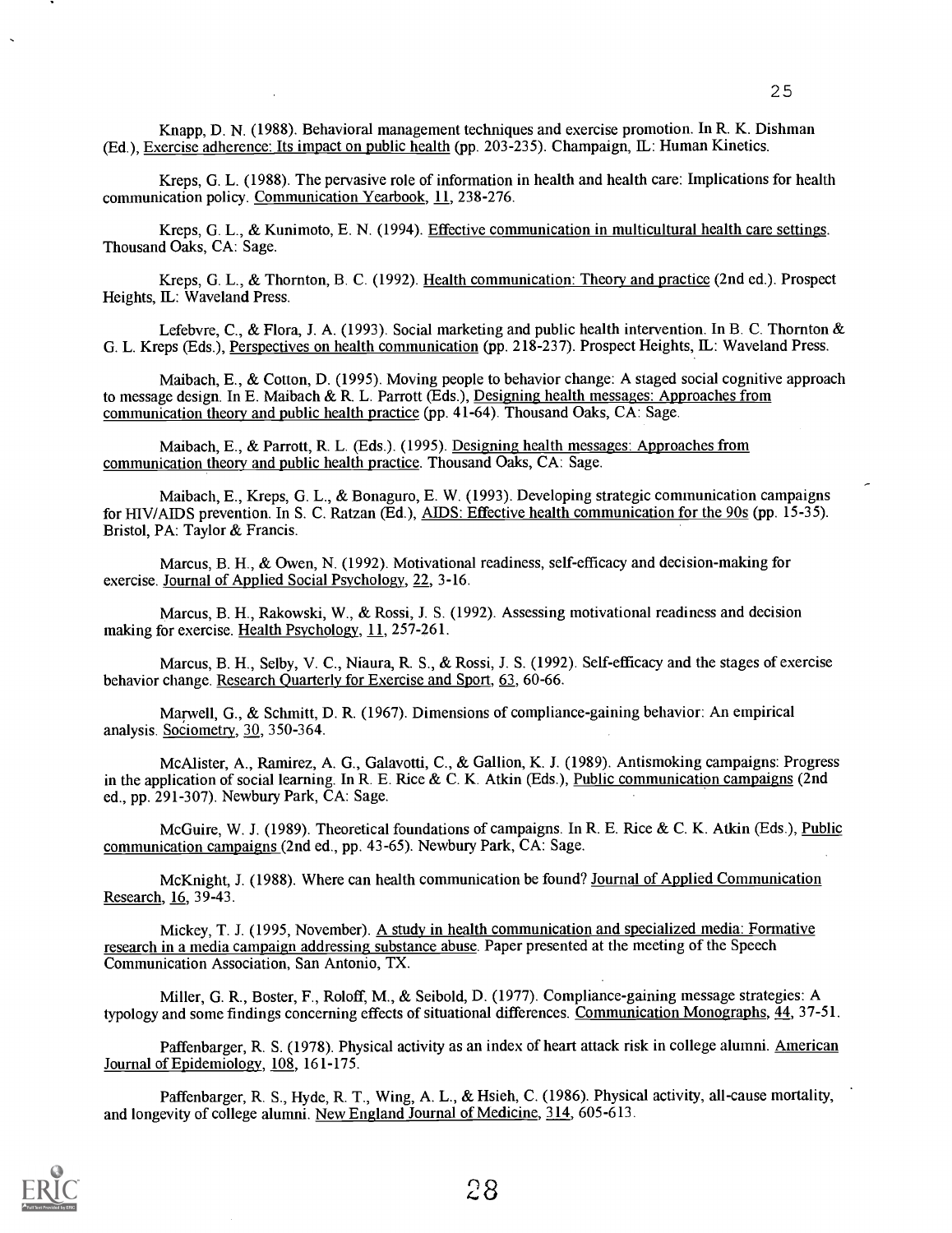Prochaska, J. O., & DiClemente, C. C. (1983). Stages and processes of self-change of smoking: Toward an integrative model of change. Journal of Consulting and Clinical Psychology, 51, 390-395.

Prochaska, J. 0., & DiClemente, C. C. (1986). The transtheoretical approach. In J. C. Norcross (Ed.), Handbook of eclectic psychotherapy (pp. 163-200). New York: Brunner-Mazel.

Prochaska, J. 0., & Marcus, B. H. (1994). The transtheoretical model: Applications to exercise. In R. K. Dishman (Ed.); Advances in exercise adherence (pp. 161-180). Champaign, IL: Human Kinetics.

Prochaska, J. 0., Norcross, J. C., Fowler, J. L., Follick, M. J., & Abrams, D. B. (1992). Attendance and outcome in a work site weight control program: Processes and stages of change as process and predictor variables. Addictive Behaviors, 17, 35-45.

Prochaska, J. 0., Velicer, W. F., DiClemente, C. C., & Fava, J. (1988). Measuring process of change: Application to the cessation of smoking. Journal of Consulting and Clinical Psychology, 56, 520-528.

Prochaska, J. 0., Velicer, W. F., DiClemente, C. C., Guadagnoli, E., & Rossi, J. S. (1991). Patterns of change: Dynamic typology applied to smoking cessation. Multivariate Behavioral Research, 26, 83-107.

Rakowski, W., Fulton, J. P., & Feldman, J. P. (1993). Women's decision about mammography: A replication of the relationship stages of adoption and decisional balance. Health Psychology, 12, 209-214.

Rogers, E. M., & Storey, J. D. (1987). Communication campaigns. In C. R. Berger & S. H. Chaffee (Eds.), Handbook of communication science (pp. 817-846). Newbury Park, CA: Sage.

Rossi, J. S., Rossi, S. R., Velicer, W. F., & Prochaska, J. 0. (1995). Motivational readiness to control weight. In D. B. Allison (Ed.), Handbook of assessment methods for eating behaviors and weight-related problems (pp. 387-411). Thousand Oaks, CA: Sage.

Schenck-Hamlin, W. J., Wiseman, R. L., & Georgacarakos, G. N. (1982). A model of properties of compliance-gaining strategies. Communication Quarterly, 30, 92-100.

Slater, M. D. (1995). Choosing audience segmentation strategies and methods for health communication. In E. Maibach & R. L. Parrott (Eds.), Designing health messages: Approaches from communication theory and public health practice (pp. 186-198). Thousand Oaks, CA: Sage.

Sonstroem, R. J. (1988). Psychological models. In R. K. Dishman (Ed.), Exercise adherence: Its impact on public health (pp. 125-154). Champaign, IL: Human Kinetics.

Sorensen, G., Plax, T. G., & Kearney, P. (1989). The strategy selection-construction controversy: A coding scheme for analyzing teacher compliance-gaining message constructions. Communication Education, 38, 102-118.

Thibaut, J. W., & Kelley, H. H. (1959). The social psychology of groups. New York: Wiley.

Thompson, T. L., & Cusella, L. P. (1991). Communication and drug abuse prevention: Information, incentives, and metaphors. Health Communication, 3, 251-262.

Velicer, W. F., DiClemente, C. C., Prochaska, J. 0., & Brandenburg, N. (1985). A decisional balance measure for assessing and predicting smoking status. Journal of Personality and Social Psychology, 48, 1279-1289.

Weinstein, N. D. (1988). The precaution adoption process. Health Psychology, 7, 355-386.

Wilcox, N. S., Prochaska, J. 0., Velicer, W. F., & DiClemente, C. C. (1985). Subject characteristics as predictors of self-change in smoking. Addictive Behaviors, 10, 407-412.

World Health Organization. (1984). Health promotion: A discussion document on the concept and principles. Copenhagen: Author.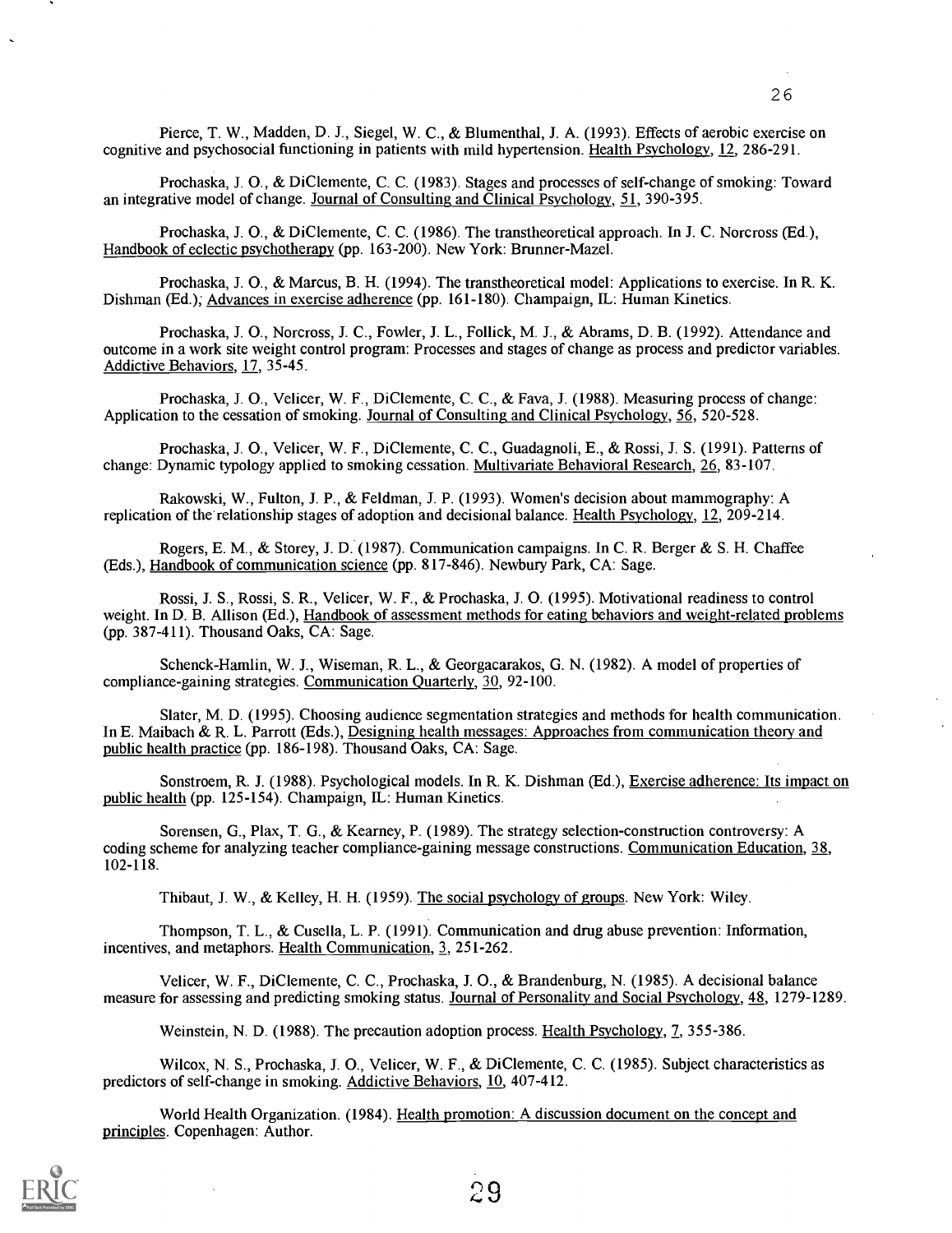### Appendix A

### Stage-of-Exercise Scale

This questionnaire contains statements about your exercise behavior. Indicate your degree of agreement with each statement by placing the appropriate number in the blank to the left of the statement

 $1 =$  strongly disagree

 $2 =$  disagree somewhat

 $3 = not sure$ 

 $4 =$  agree somewhat

 $5$  = strongly agree

1. I currently do not exercise, and I do not intend to start in the next six months.

2. I currently do not exercise, but I am thinking about starting to exercise in the next six months.

3. I currently exercise, but I have only begun doing so within the last six months.

4. I currently exercise regularly, and I have done so for longer than six months.

5. I have exercised regularly in the past, but I am not doing so currently.

# BEST COPY AVAILABLE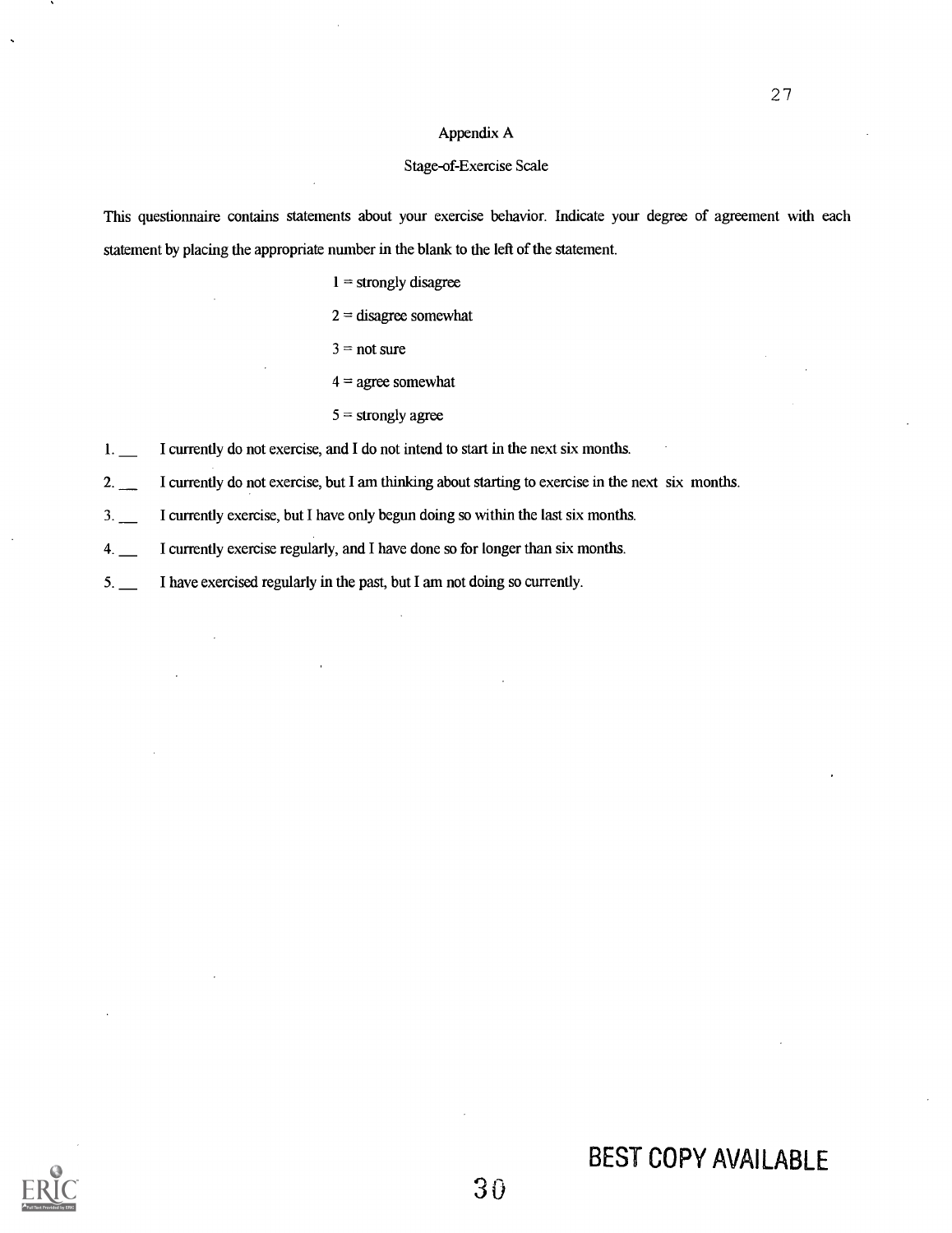# Appendix B

# Compliance-Gaining Construction

Please write at least three statements that would help motivate you to exercise more.

| ı. |  |        |        |                                                |  |
|----|--|--------|--------|------------------------------------------------|--|
|    |  |        |        |                                                |  |
|    |  |        |        |                                                |  |
| 2. |  |        |        |                                                |  |
|    |  |        |        |                                                |  |
|    |  |        |        |                                                |  |
|    |  |        |        | the control of the control of the con-         |  |
|    |  |        |        |                                                |  |
|    |  | $\sim$ |        | And the company of the<br><b>All Contracts</b> |  |
|    |  |        | $\sim$ |                                                |  |

Feel free to put more responses on the back of this page.

 $\bar{z}$ 

Thank you for your participation.



 $\ddot{\phantom{0}}$ 

÷.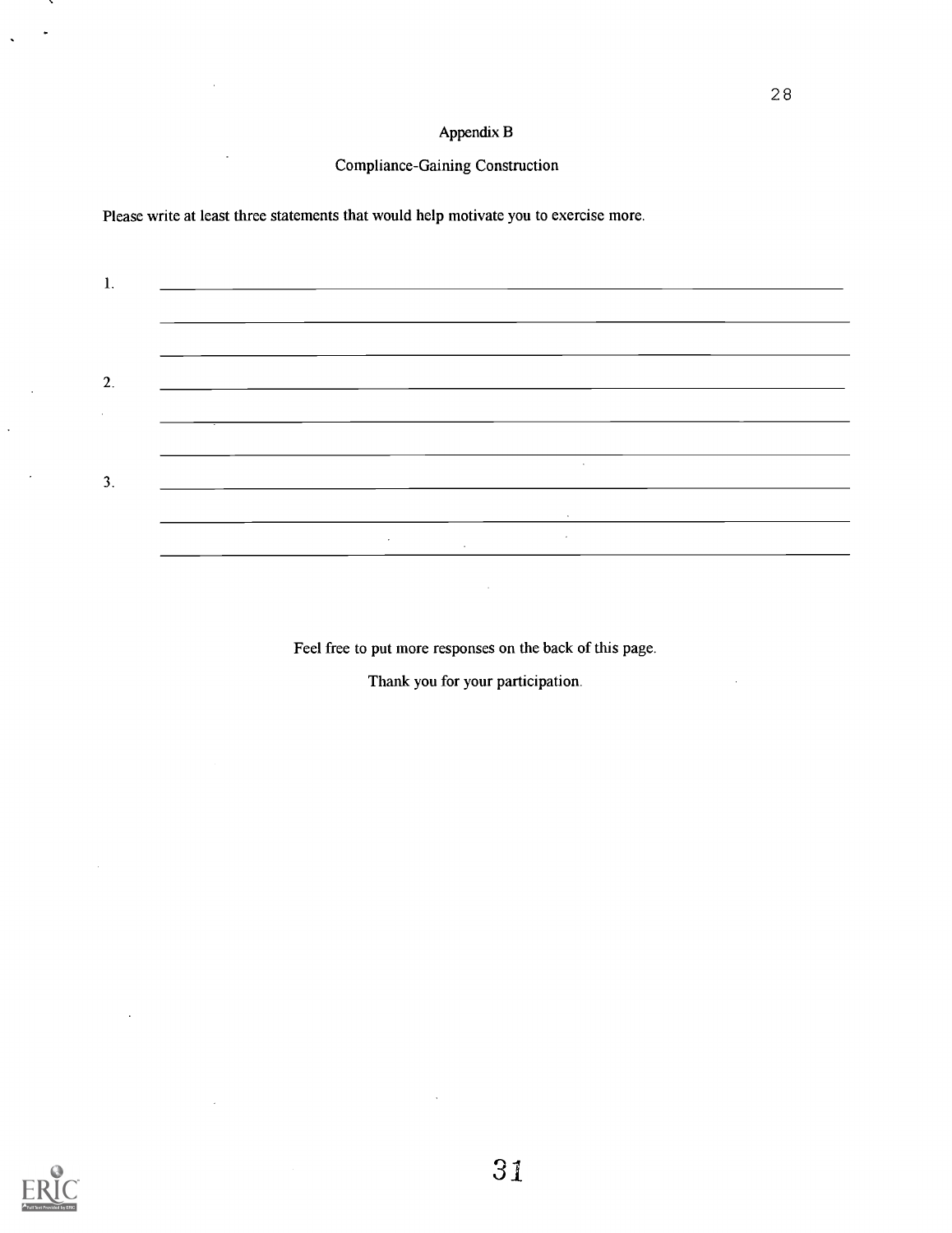### Appendix C

### Decisional Balance Measure

Please indicate all of the positive and negative aspects that you can think of related to exercise.

| Rating | <b>Positive Elements</b>                                    |  |
|--------|-------------------------------------------------------------|--|
|        |                                                             |  |
|        |                                                             |  |
|        |                                                             |  |
|        | the control of the control of the control of the control of |  |
|        |                                                             |  |
| Rating | <b>Negative Elements</b>                                    |  |
|        |                                                             |  |
|        |                                                             |  |
|        |                                                             |  |
|        |                                                             |  |
|        |                                                             |  |

Next, please rate each of your statements by placing the appropriate number in the blank to the left of the statement. You may use the numbers more than once.

 $1 =$  not at all important

- $2$  = rarely important
- 3 = occasionally important
- 4 = moderately important
- $5 =$  extremely important



 $\ddot{\phantom{a}}$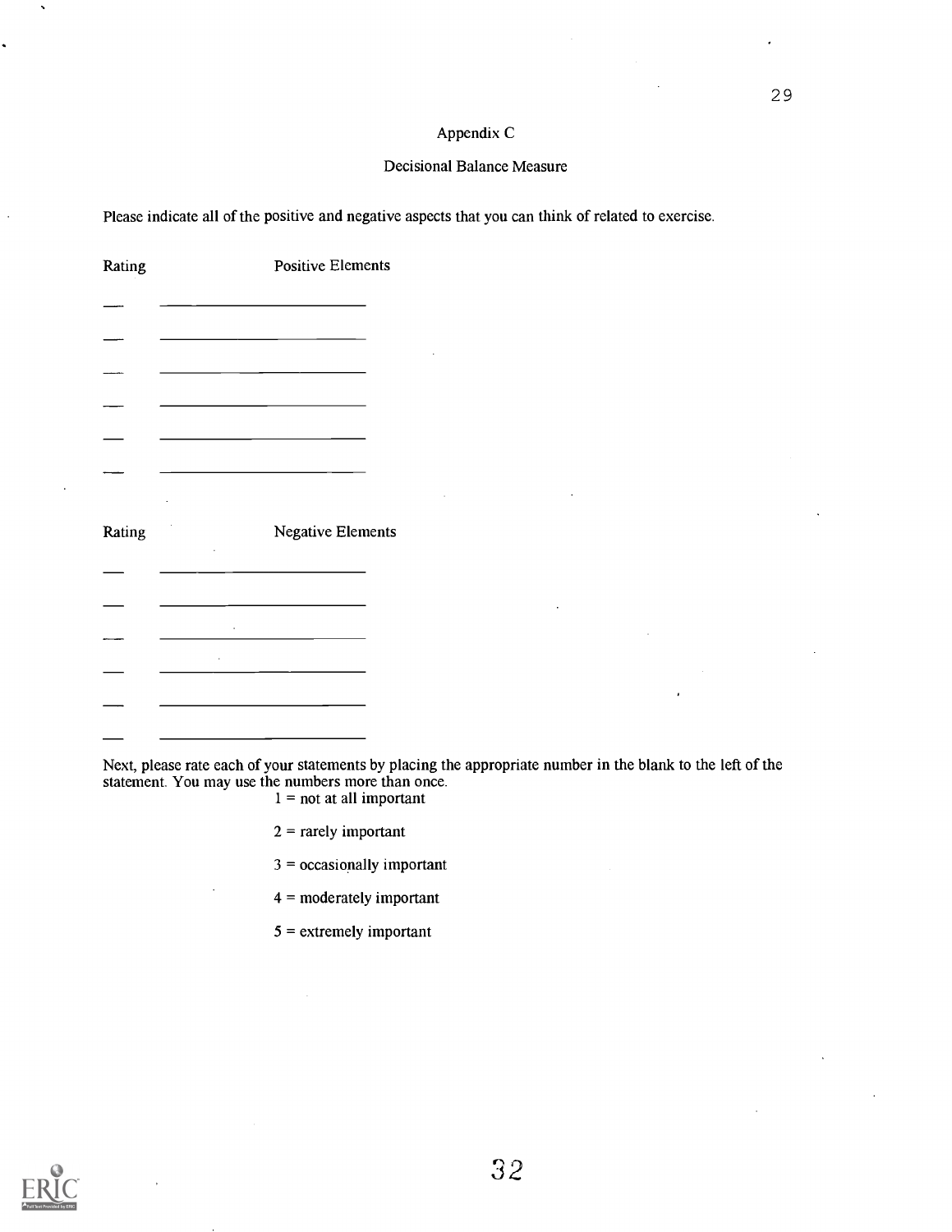### Appendix D

### Modified Stage-of-Exercise Scale

This questionnaire contains statements about your exercise behavior. Please read each of the following statements and then mark an X next to the left of the statement that best describes your exercise behavior. I currently do not exercise, and I do not intend to start in the next six months.

I currently do not exercise, but I am thinking about starting to exercise in the next six months.

I currently exercise, but I have only begun doing so within the last six months.

If you placed an X next to this statement, how often do you usually exercise?

Hours per Day Days per week

I currently exercise regularly, and I have done so for longer than six months.

If you placed an X next to this statement, how often do you usually exercise?

Hours per Day Days per week

I have exercised regularly in the past, but I am not doing so currently.

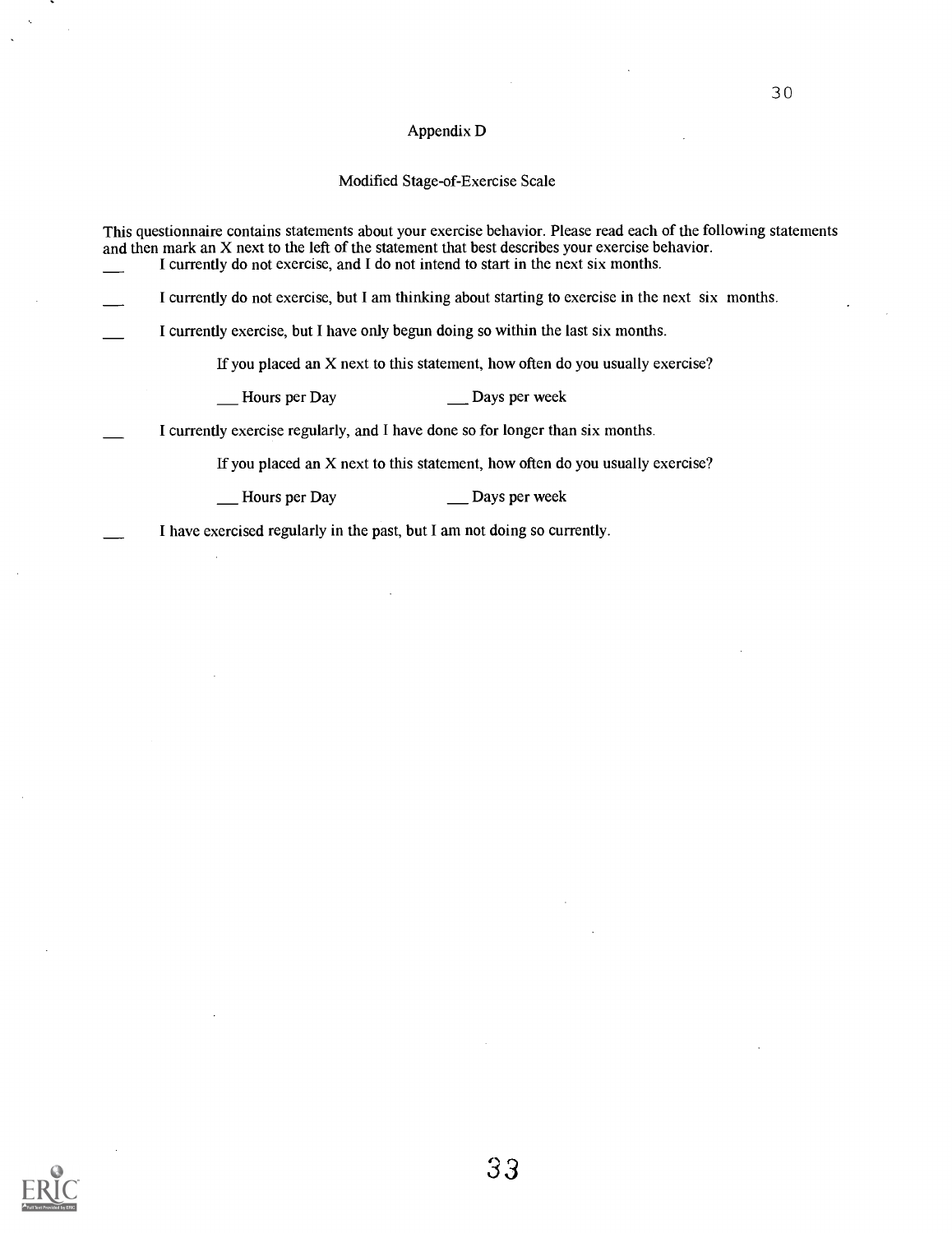#### Appendix E

#### Stagefright Pamphlet

#### MAKING STAGE FRIGHT WORK FOR YOU

When you give a speech, it is only natural for you to have some stage fright. In fact, there would be something wrong with you if you didn't have those feelings. The absence of any anxiety could suggest that you do not care about the audience or your subject. Almost everyone who faces a public audience experiences some kind of concern.

There are many reasons why public speaking is somewhat frightening. The important thing is not to be too anxious about the anxiety itself. Accept it as natural, then think about how you can use this anxiety to advance your speech. The biggest myth about public speaking classes is that they can or should rid you of any fears. Rather what they should do is teach you to harness the energy generated by anxiety so that it makes your speech more dynamic.

How can you control stage fright and put it to work for you? Here are some suggestions for coping with stage fright.

- Select a topic that really interests you and excites you. Get so involved in your topic that there is little room in your mind for worries about yourself.
- Select a topic that you already know something about. This will make you more confident. Build on this foundation to learn even more. Talk to experts. The better prepared you are, the more confident you can be that you have something worthwhile to say.
- PRACTICE! The more you are a master of your message, the more comfortable you will be.
- Act confident, even if you may feel some initial discomfort. Never discuss your anxiety with others before your speech. Sometimes when adrenaline is pumping, you may talk to rapidly. Before you get up to speak, practice deep, slow breathing.

Whatever happens during your speech, remember that listeners cannot see and hear inside of you. They know only what you decide to show them. Show them a controlled speaker who is caught up with communicating well-considered ideas. Never place on your listeners the additional burden of sympathy. Don't say anything like "man, am I scared!" such behavior or comments may make the audience uncomfortable as well, If you put your listeners at ease by acting confident, they can relax and provide the positive feedback that will make you even better.

As you reach your conclusion, pause, then present your summary statement and concluding remarks with special emphasis. Hold eye contact for a moment, then move confidently back to your seat. This final impression is very important. You should keep the focus on your message, not on yourself. Even though you may feel relieved that the speech is over, don't say "Whew!" or "I made it!" and NEVER shake your head to show disappointment in your presentation. Even if you did not live up to your aspirations, you probably did better than you thought!

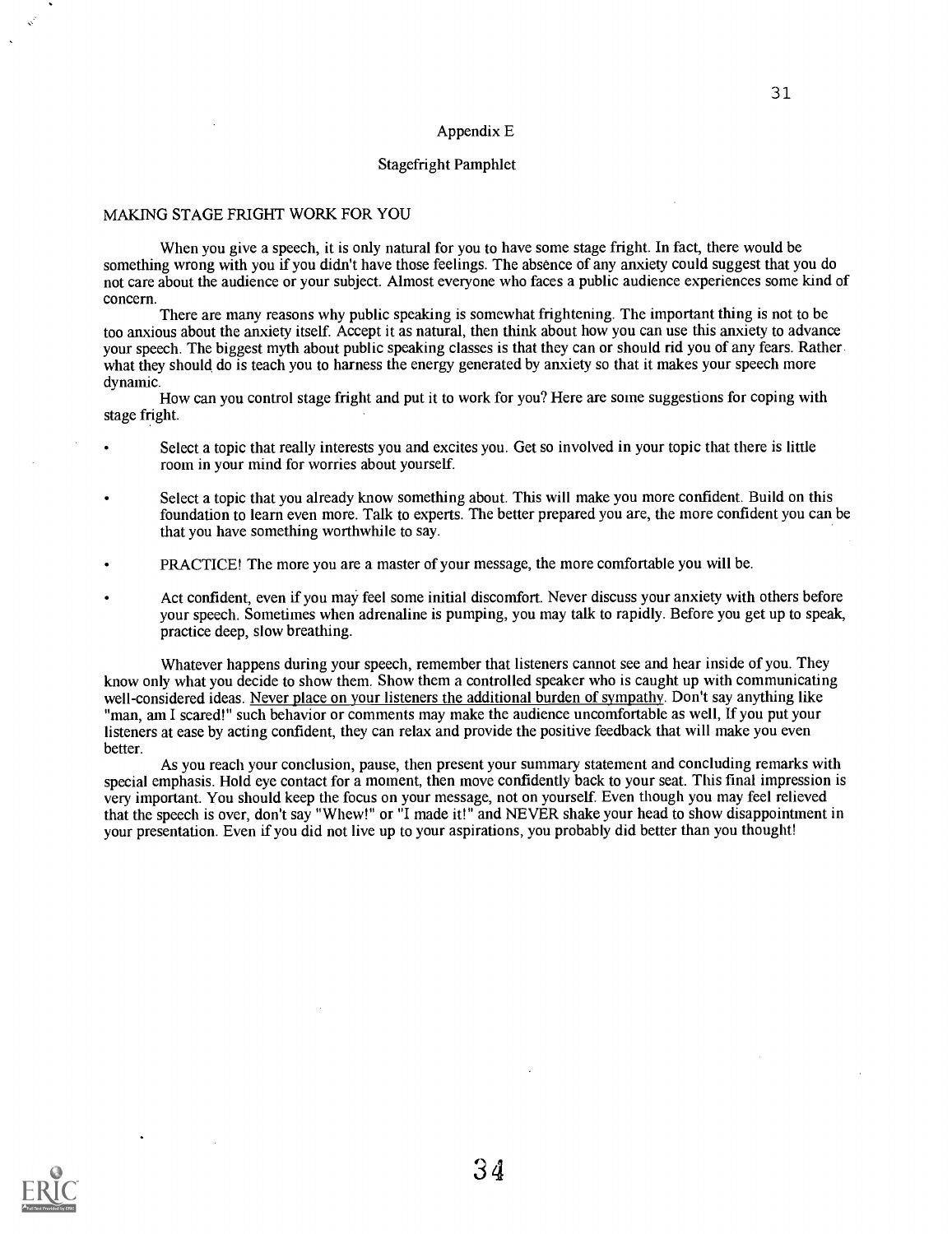### Appendix F

### Precontemplation Message

### WHAT'S THE BIG DEAL ABOUT EXERCISE?

Substantial evidence supports the notion that exercise increases your health. For example, exercise decreases the risk of heart disease, reduces stress and anxiety, increases longevity, promotes weight loss, and can improve your psychological well-being. Exercising at least three times a week for at least 30 minutes each time will help strengthen your heart, lungs, muscles, bones, and joints.

No fewer than 250,000 people a year die as a result of inactivity, placing a lack of exercise in the same risky behavior category as smoking cigarettes, driving drunk, or having unprotected sex. The stark reality is that one quarter of the adult U.S. population accounts for 80% of our exercise, leaving the other three quarters at risk for a host of health problems associated with inactivity. Nearly half of us don't get enough exercise to raise our heart rates above idle.

### EXERCISE TAKES TIME AND EFFORT--WHICH A LOT OF US DON'T HAVE

People won't stick to exercise if it's too hard. So experts recommend easier activities, which improve health but don't produce results you see in a mirror. But people won't stick to exercise if they don't see results. So experts recommend harder workouts. BUT, people won't stick to exercise if it's too hard:

It comes down to this: when you are out of shape, exercise doesn't feel as good as polishing off a bag of peanut M&M's. If you've never had an experience linking a physical challenge to the thrill of victory--even a small personal victory--of course you're not going to be motivated by the activity itself.

Acknowledging that you need to start exercising is the first step. You will look and feel better mentally and physically if you exercise. Just the idea of being in good health and looking good should motivate you. Take a good look at yourself. Are you satisfied with your body?



35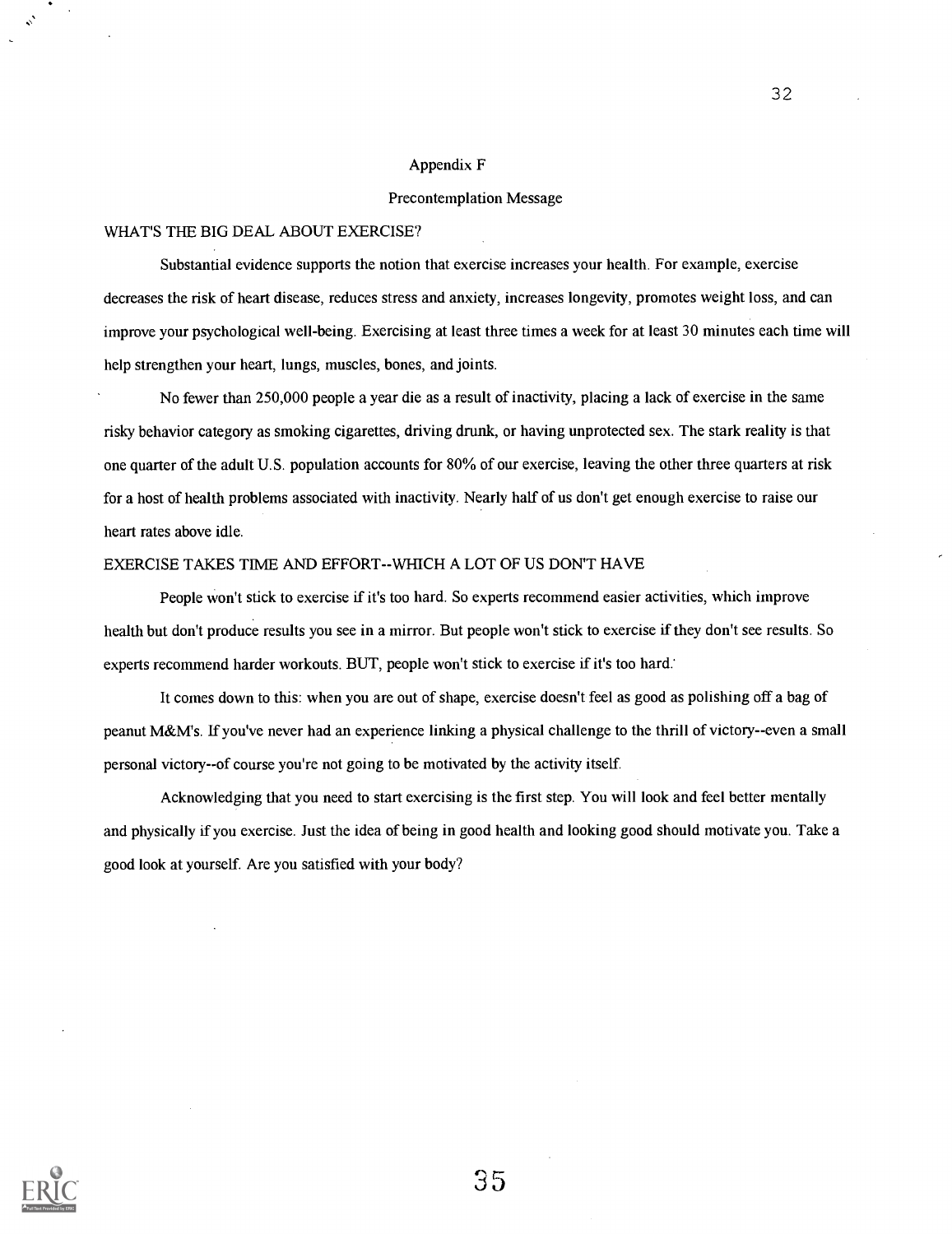#### Appendix G

#### Contemplation Message

#### WHAT'S THE BIG DEAL ABOUT EXERCISE?

Substantial evidence supports the notion that exercise increases your health. For example, exercise decreases the risk of heart disease, reduces stress and anxiety, increases longevity, promotes weight loss, and can improve your psychological well-being. Exercising at least three times a week for at least 30 minutes each time will help strengthen your heart, lungs, muscles, bones, and joints.

No fewer than 250,000 people a year die as a result of inactivity, placing a lack of exercise in the same risky behavior category as smoking cigarettes, driving drunk, or having unprotected sex. The stark reality is that one quarter of the adult U.S. population accounts for 80% of our exercise, leaving the other three quarters at risk for a host of health problems associated with inactivity. Nearly half of us don't get enough exercise to raise our heart rates above idle.

### MAKE THE DECISION AND STICK WITH IT!!

People won't stick to exercise if it's too hard. So experts recommend easier activities, which improve health but don't produce results you see in a mirror. But people won't stick to exercise if they don't see results. So experts recommend harder workouts. BUT, people won't stick to exercise if it's too hard.

It comes down to making the decision to exercise and sticking with that decision. Unfortunately most of us aren't willing to squeeze three 30 minute workouts into an already hectic week. However, some activity is better than none. A Harvard study found that stair climbing, walking, and light sports that burn at least 2,000 calories a week offer protection against heart disease. Making the decision that you need to increase your exercise is the first step. You will look and feel better mentally and physically if you exercise. Just the idea of being in good health and looking good should motivate you. Exercise can be very rewarding. Start today--it's never too late!

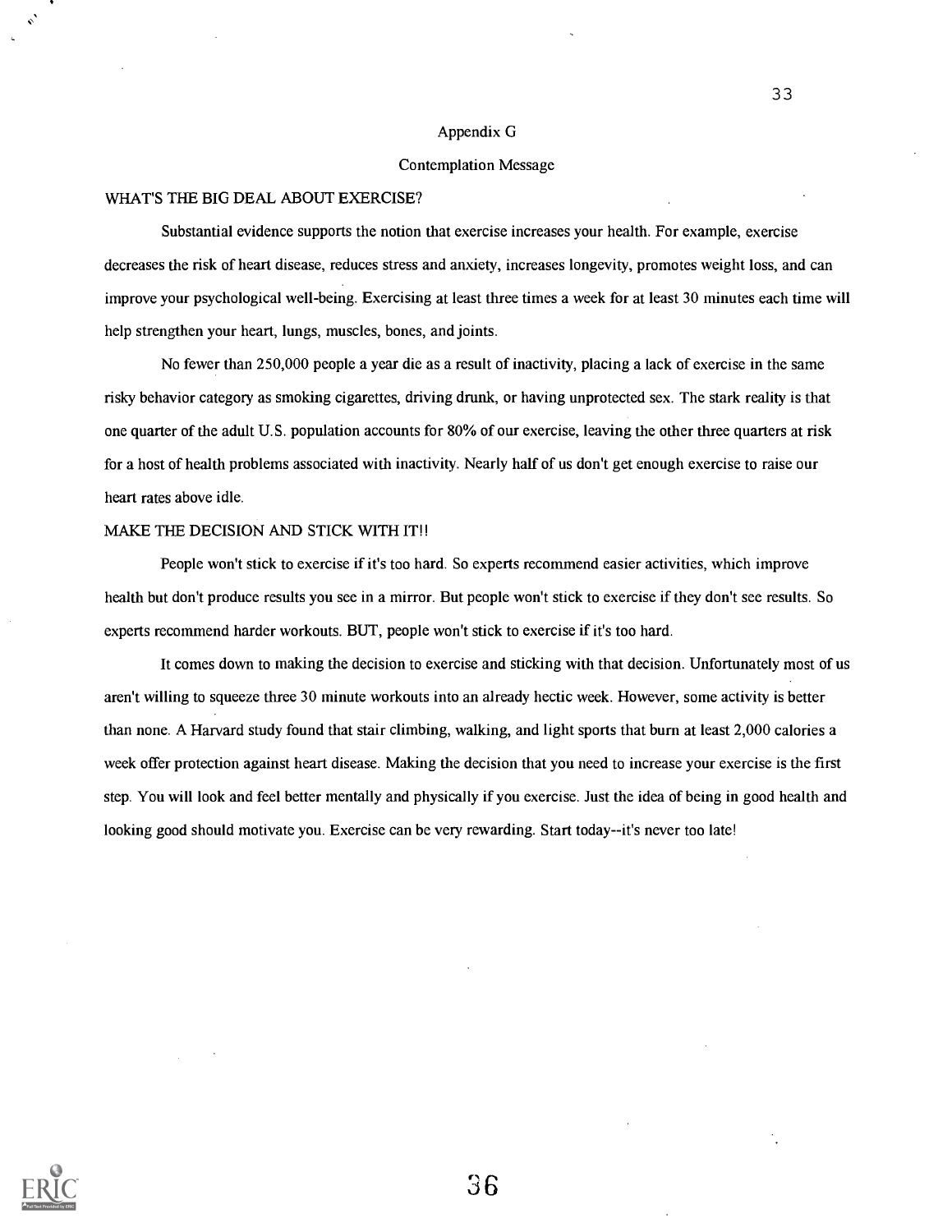#### Appendix H

### Action Message

#### WHAT'S THE BIG DEAL ABOUT EXERCISE?

Substantial evidence supports the notion that exercise increases your health. For example, exercise decreases the risk of heart disease, reduces stress and anxiety, increases longevity, promotes weight loss, and can improve your psychological well-being. Exercising at least three times a week for at least 30 minutes each time will help strengthen your heart, lungs, muscles, bones, and joints.

No fewer than 250,000 people a year die as a result of inactivity, placing a lack of exercise in the same risky behavior category as smoking cigarettes, driving drunk, or having unprotected sex. The stark reality is that one quarter of the adult U.S. population accounts for 80% of our exercise, leaving the other three quarters at risk for a host of health problems associated with inactivity. Nearly half of us don't get enough exercise to raise our heart rates above idle.

### STAYING IN SHAPE TAKES TIME AND EFFORT--BUT IT CAN BE DONE

Remember, you can't store fitness. If you stop being active your fitness will rapidly decline. Although memberships in health clubs are increasing, approximately 50% of the members will drop out within six months to one year.

Each person is the best judge of what kinds of exercise suit him or her. Exercise takes effort. If you don't feel like working out one day--don't. Squeezing exercise into an already crowded day is asking for failure. Make exercise part of your routine so that it isn't a chore to fit into your daily schedule.

If you continue to exercise, your time will be well rewarded. Sure it takes time, but it's time well spent. Exercise makes you look and feel better mentally and physically. Just the idea of looking good and being in good health should be motivation. Remember, just three 30-minute workouts a week will keep you shape.

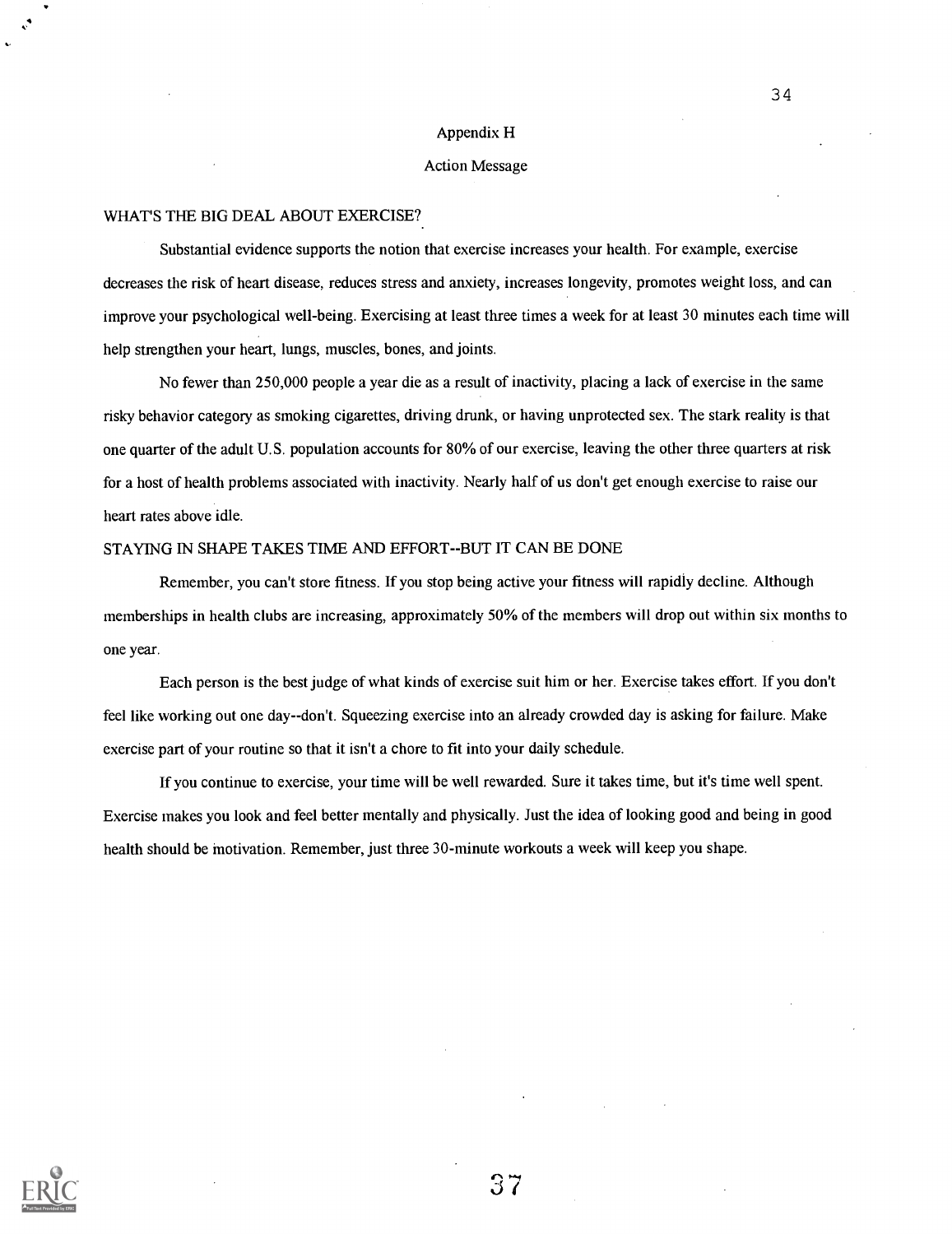#### Appendix I

### Maintenance Message

### WHAT'S THE BIG DEAL ABOUT EXERCISE?

Substantial evidence supports the notion that exercise increases your health. For example, exercise decreases the risk of heart disease, reduces stress and anxiety, increases longevity, promotes weight loss, and can improve your psychological well-being. Exercising at least three times a week for at least 30 minutes each time will help strengthen your heart, lungs, muscles, bones, and joints.

No fewer than 250,000 people a year die as a result of inactivity, placing a lack of exercise in the same risky behavior category as smoking cigarettes, driving drunk, or having unprotected sex. The stark reality is that one quarter of the adult U.S. population accounts for 80% of our exercise, leaving the other three quarters at risk for a host of health problems associated with inactivity. Nearly half of us don't get enough exercise to raise our heart rates above idle.

### THERE ARE MANY REWARDS FOR EXERCISING REGULARLY

Remember, you can't store fitness. If you stop being active your fitness will rapidly decline. Although memberships in health clubs are increasing, approximately 50% of the members will drop out within six months to one year.

Set up a system of goals and rewards. Reward yourself when you reach one of your goals. Feel free to experiment with different activities. For example, exercise outdoors, do low impact exercises, make exercise a social activity with others. If you find new and interesting activities to vary your routine, you will enjoy exercising more.

Exercise benefits you in several ways. It's not just about keeping weight off or looking healthy. Exercise helps reduce stress and gives you energy to do more interesting things. You will look and feel better if you continue to exercise regularly. Once regular exercise becomes part of your routine, it becomes as natural as sleeping and eating. Remember, just three 30-minute workout a week will keep you shape.

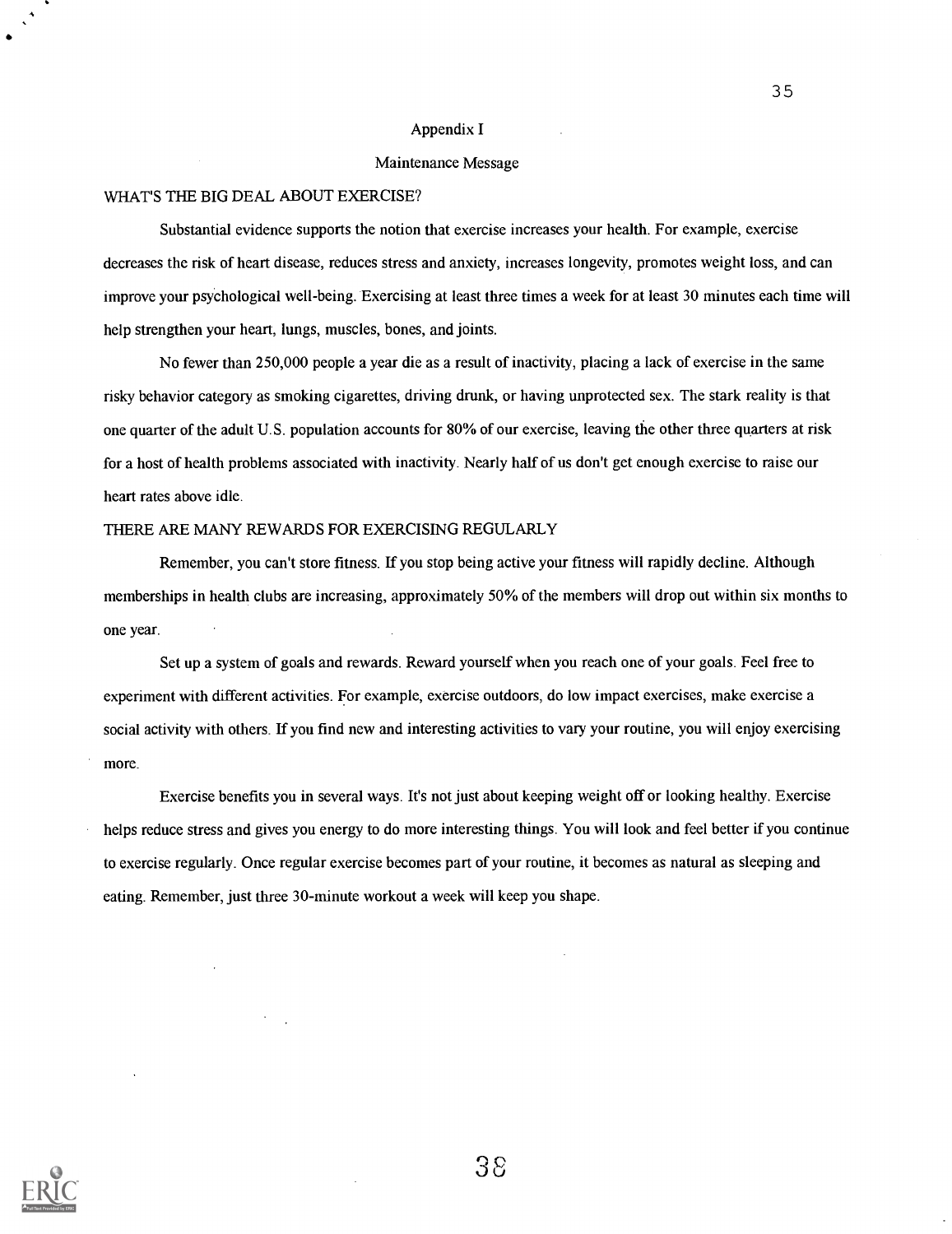### Appendix J

#### Relapse Message

### WHAT'S THE BIG DEAL ABOUT EXERCISE?

Substantial evidence supports the notion that exercise increases your health. For example, exercise decreases the risk of heart disease, reduces stress and anxiety, increases longevity, promotes weight loss, and can improve your psychological well-being. Exercising at least three times a week for at least 30 minutes each time will help strengthen your heart, lungs, muscles, bones, and joints.

No fewer than 250,000 people a year die as a result of inactivity, placing a lack of exercise in the same risky behavior category as smoking cigarettes, driving drunk, or having unprotected sex. The stark reality is that one quarter of the adult U.S. population accounts for 80% of our exercise, leaving the other three quarters at risk for a host of health problems associated with inactivity. Nearly half of us don't get enough exercise to raise our heart rates above idle.

### IT'S NOT TOO LATE TO GET BACK IN SHAPE

People won't stick to exercise if it's too hard. So experts recommend easier activities, which improve health but don't produce results you see in a mirror. But people won't stick to exercise if they don't see results. So experts recommend harder workouts. BUT, people won't stick to exercise if it's too hard.

Remember, you can't store fitness. If you stop being active your fitness will rapidly decline. Although memberships in health clubs are increasing, approximately 50% of the members will drop out within six months to one year.

If you've exercised in the past, you know what the results can be. You will look and feel better mentally and physically if you exercise. Just the idea of being in good health and looking good should motivate you. Just three 30-minute workouts a week will help you get back in shape. Start today--it's never too late!

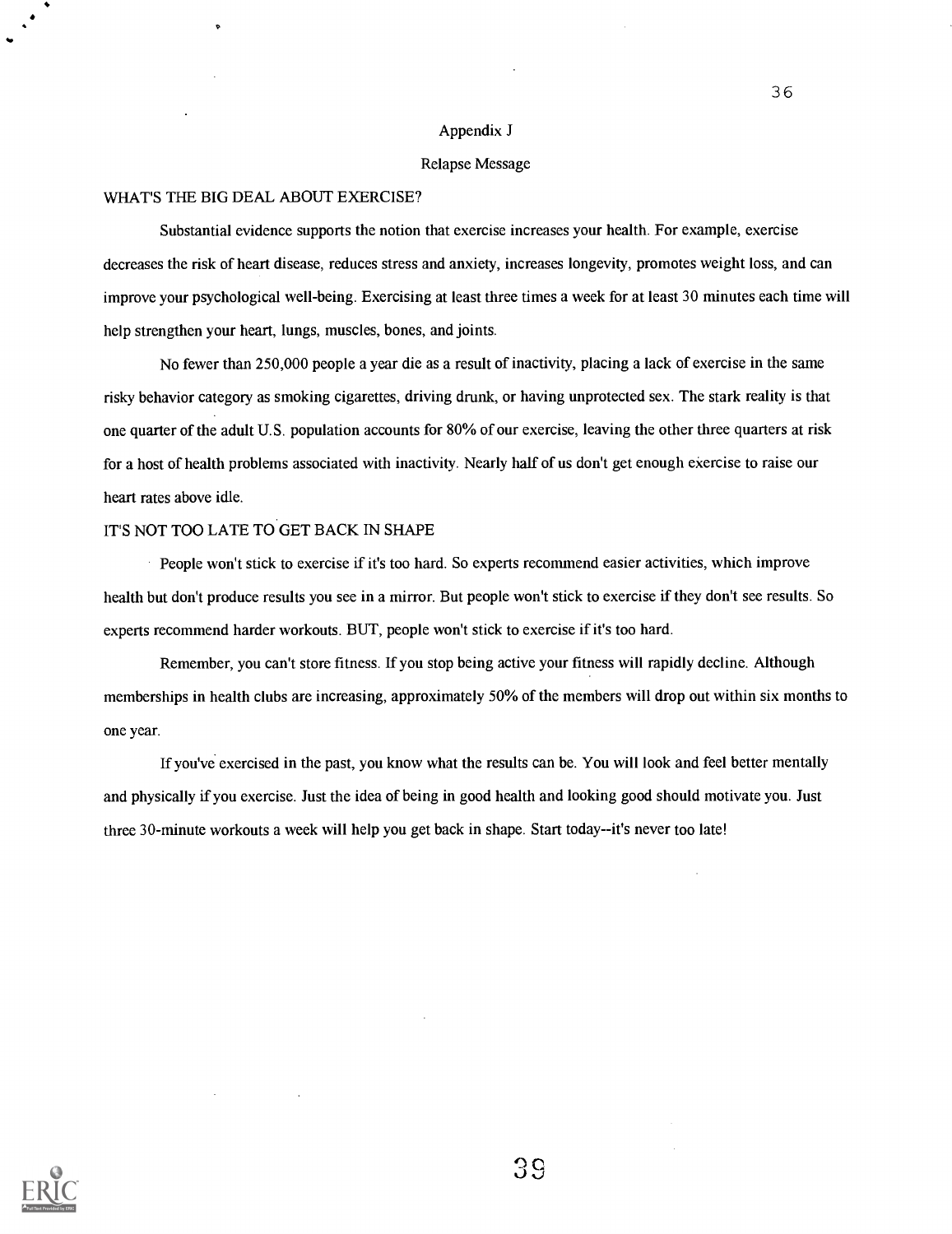would you like to put your paper or papers in ERIC? Please send us a clean, dark copy!

 $^{\circ}$ 



## I. DOCUMENT IDENTIFICATION:

| Paper presented at the National Communication Assn. Meetings (Chicago)<br>Title: |                          |
|----------------------------------------------------------------------------------|--------------------------|
|                                                                                  |                          |
| THE STAGES OF CHANGE MODEL: AN EFFECTIVE AVOIENCE AMALYSIS                       |                          |
| Author(s):                                                                       |                          |
| <b>Corporate Source:</b>                                                         | <b>Publication Date:</b> |
|                                                                                  | $i$ Nov. 19-23, 1997     |
|                                                                                  |                          |

### II. REPRODUCTION RELEASE:

In order to disseminate as widely as possible timely and significant materials of interest to the educational community, documents announced in the monthly abstract journal of the ERIC system, Resources in Education (RIE), are usually made available to users in microfiche, reproduced paper copy, and electronic/optical media, and sold through the ERIC Document Reproduction Service (EDRS) or other ERIC vendors. Credit is given to the source of each document, and, if reproduction release is granted, one of the following notices is affixed to the document.

If permission is granted to reproduce and disseminate the identified document, please CHECK ONE of the following two options and sign at the bottom of the page.

| Check here<br>For Level 1 Release:<br>Permitting reproduction in<br>microfiche (4" $\times$ 6" film) or<br>other ERIC archival media<br>(e.g., electronic or optical)<br>and paper copy. | The sample sticker shown below will be<br>affixed to all Level 1 documents<br>PERMISSION TO REPRODUCE AND<br><b>DISSEMINATE THIS MATERIAL</b><br>HAS BEEN GRANTED BY<br>TO THE EDUCATIONAL RESOURCES<br><b>INFORMATION CENTER (ERIC)</b> | The sample sticker shown below will be<br>affixed to all Level 2 documents<br>PERMISSION TO REPRODUCE AND<br><b>DISSEMINATE THIS</b><br><b>MATERIAL IN OTHER THAN PAPER</b><br>COPY HAS BEEN GRANTED BY<br>TO THE EDUCATIONAL RESOURCES<br><b>INFORMATION CENTER (ERIC)</b>                                                                                                                                                                                                                                                                                                                                                                                                                                                  | Check here<br>For Level 2 Release:<br>Permitting reproduction in<br>microfiche (4" $\times$ 6" film) or<br>other ERIC archival media<br>(e.g., electronic or optical),<br>but not in paper copy. |
|------------------------------------------------------------------------------------------------------------------------------------------------------------------------------------------|------------------------------------------------------------------------------------------------------------------------------------------------------------------------------------------------------------------------------------------|------------------------------------------------------------------------------------------------------------------------------------------------------------------------------------------------------------------------------------------------------------------------------------------------------------------------------------------------------------------------------------------------------------------------------------------------------------------------------------------------------------------------------------------------------------------------------------------------------------------------------------------------------------------------------------------------------------------------------|--------------------------------------------------------------------------------------------------------------------------------------------------------------------------------------------------|
|                                                                                                                                                                                          | Level 1                                                                                                                                                                                                                                  | Level 2                                                                                                                                                                                                                                                                                                                                                                                                                                                                                                                                                                                                                                                                                                                      |                                                                                                                                                                                                  |
|                                                                                                                                                                                          |                                                                                                                                                                                                                                          |                                                                                                                                                                                                                                                                                                                                                                                                                                                                                                                                                                                                                                                                                                                              |                                                                                                                                                                                                  |
|                                                                                                                                                                                          |                                                                                                                                                                                                                                          | Documents will be processed as indicated provided reproduction quality permits. If permission<br>to reproduce is granted, but neither box is checked, documents will be processed at Level 1.<br>*I hereby grant to the Educational Resources Information Center (ERIC) nonexclusive permission to reproduce and disseminate<br>this document as indicated above. Reproduction from the ERIC microfiche or electronic/optical media by persons other than<br>ERIC employees and its system contractors requires permission from the copyright holder. Exception is made for non-profit<br>reproduction by libraries and other service agencies to satisfy information needs of educators in response to discrete inquiries." |                                                                                                                                                                                                  |
| Sign<br>Signature:<br>here $\rightarrow$                                                                                                                                                 |                                                                                                                                                                                                                                          | Printed Name/Position/Title:                                                                                                                                                                                                                                                                                                                                                                                                                                                                                                                                                                                                                                                                                                 |                                                                                                                                                                                                  |
| please<br>Organization/Address                                                                                                                                                           |                                                                                                                                                                                                                                          | RONDA L. SMITH, ASST. PROF.<br>Telephone:                                                                                                                                                                                                                                                                                                                                                                                                                                                                                                                                                                                                                                                                                    |                                                                                                                                                                                                  |
|                                                                                                                                                                                          |                                                                                                                                                                                                                                          | E-Mail Address:                                                                                                                                                                                                                                                                                                                                                                                                                                                                                                                                                                                                                                                                                                              | 785-6716 (608) 785-6719                                                                                                                                                                          |
|                                                                                                                                                                                          | UNIV. OF WI-LACROSSE<br>315 CENTER FOR THE ARTS<br>ACROSSE, WI 54601                                                                                                                                                                     | RONOA SMITHQUWAX 2-13-98                                                                                                                                                                                                                                                                                                                                                                                                                                                                                                                                                                                                                                                                                                     |                                                                                                                                                                                                  |